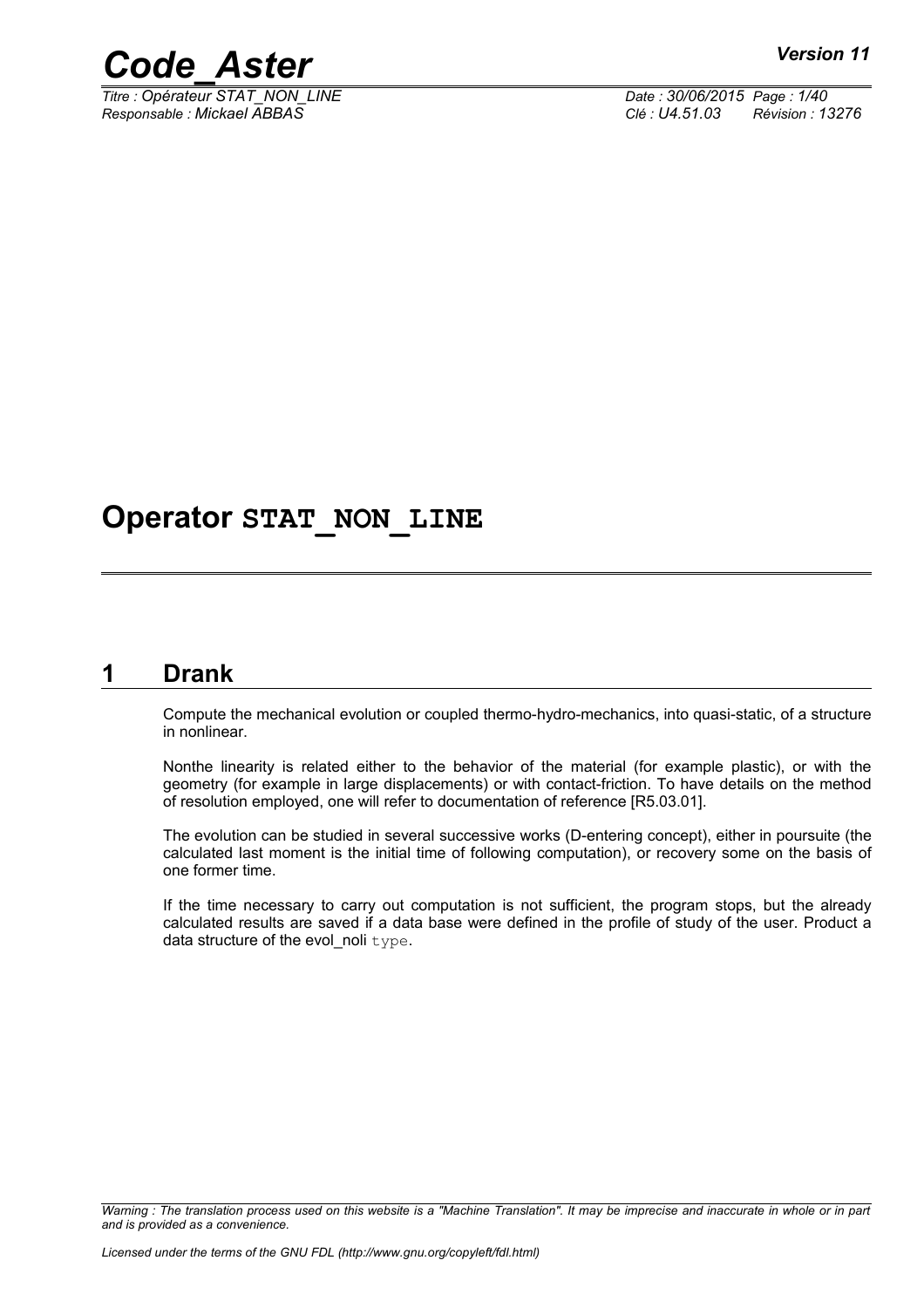# **Code\_Aster**

Titre : Opérateur STAT\_NON\_LINE<br>Responsable : Mickael ABBAS

Date: 30/06/2015 Page: 2/40 Clé : U4.51.03 Révision : 13276

## **Contents**

| 16.3.7.2 Operands NUME_INST_INIT/INST_INIT/NUME_INST_FIN/INST_FIN16 |
|---------------------------------------------------------------------|
|                                                                     |
|                                                                     |
|                                                                     |
|                                                                     |
|                                                                     |
|                                                                     |
|                                                                     |
|                                                                     |
|                                                                     |
|                                                                     |
|                                                                     |
|                                                                     |
|                                                                     |
|                                                                     |
|                                                                     |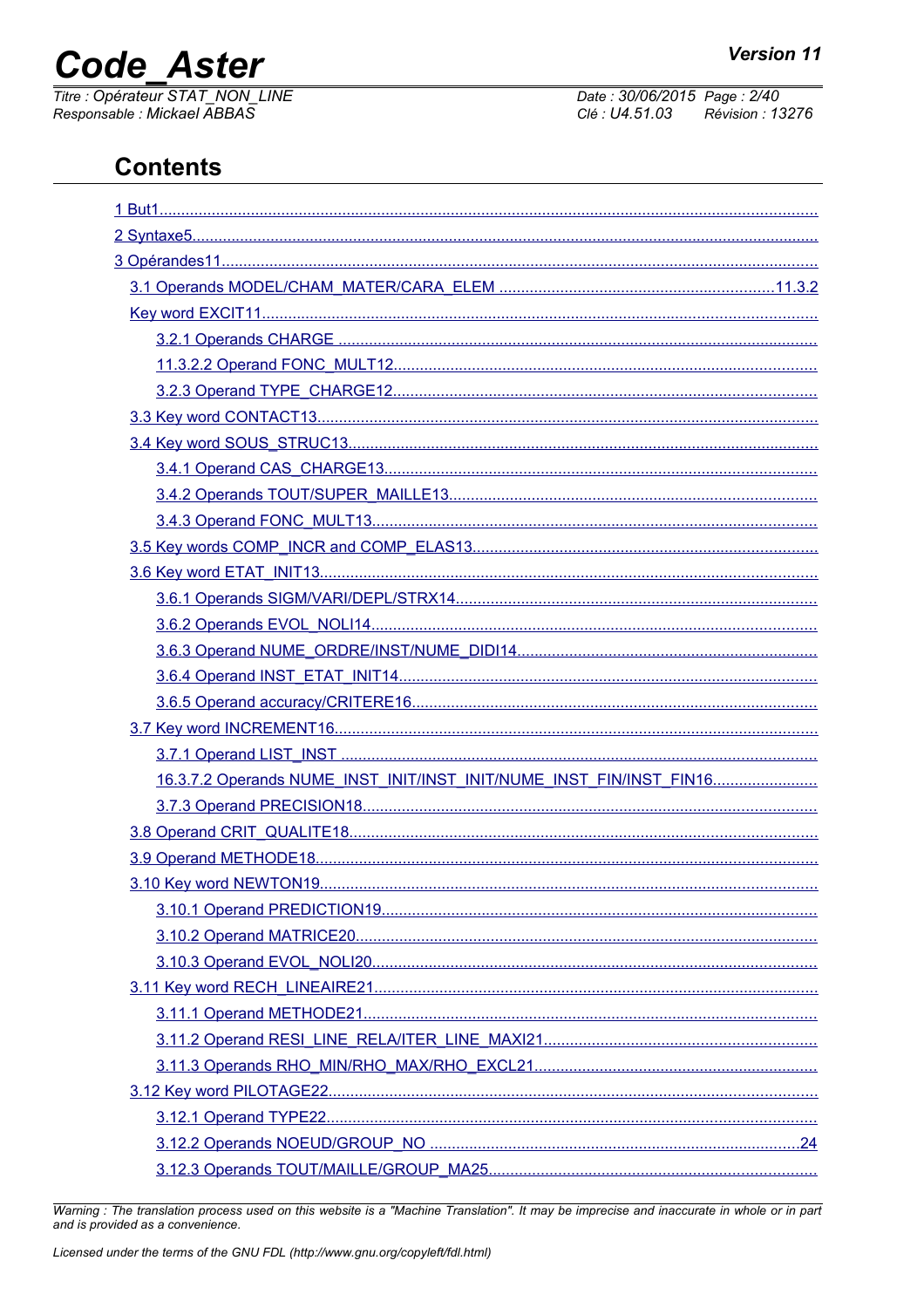## Code\_Aster

| Titre : Opérateur STAT_NON_LINE<br>Responsable : Mickael ABBAS | Date: 30/06/2015 Page: 3/40<br>Clé : U4.51.03 Révision : 13276 |
|----------------------------------------------------------------|----------------------------------------------------------------|
|                                                                |                                                                |
|                                                                |                                                                |
|                                                                |                                                                |
|                                                                |                                                                |
|                                                                |                                                                |
|                                                                |                                                                |
|                                                                |                                                                |
|                                                                |                                                                |
|                                                                |                                                                |
|                                                                |                                                                |
|                                                                |                                                                |
|                                                                |                                                                |
|                                                                |                                                                |
|                                                                |                                                                |
|                                                                |                                                                |
|                                                                |                                                                |
|                                                                |                                                                |
|                                                                |                                                                |
|                                                                |                                                                |
|                                                                |                                                                |
|                                                                |                                                                |
|                                                                |                                                                |
|                                                                |                                                                |
|                                                                |                                                                |
|                                                                |                                                                |
|                                                                |                                                                |
|                                                                |                                                                |
|                                                                |                                                                |
|                                                                |                                                                |
|                                                                |                                                                |
|                                                                |                                                                |
|                                                                |                                                                |
|                                                                |                                                                |
|                                                                |                                                                |
|                                                                |                                                                |
|                                                                |                                                                |
|                                                                |                                                                |
|                                                                |                                                                |
|                                                                |                                                                |
|                                                                |                                                                |
|                                                                |                                                                |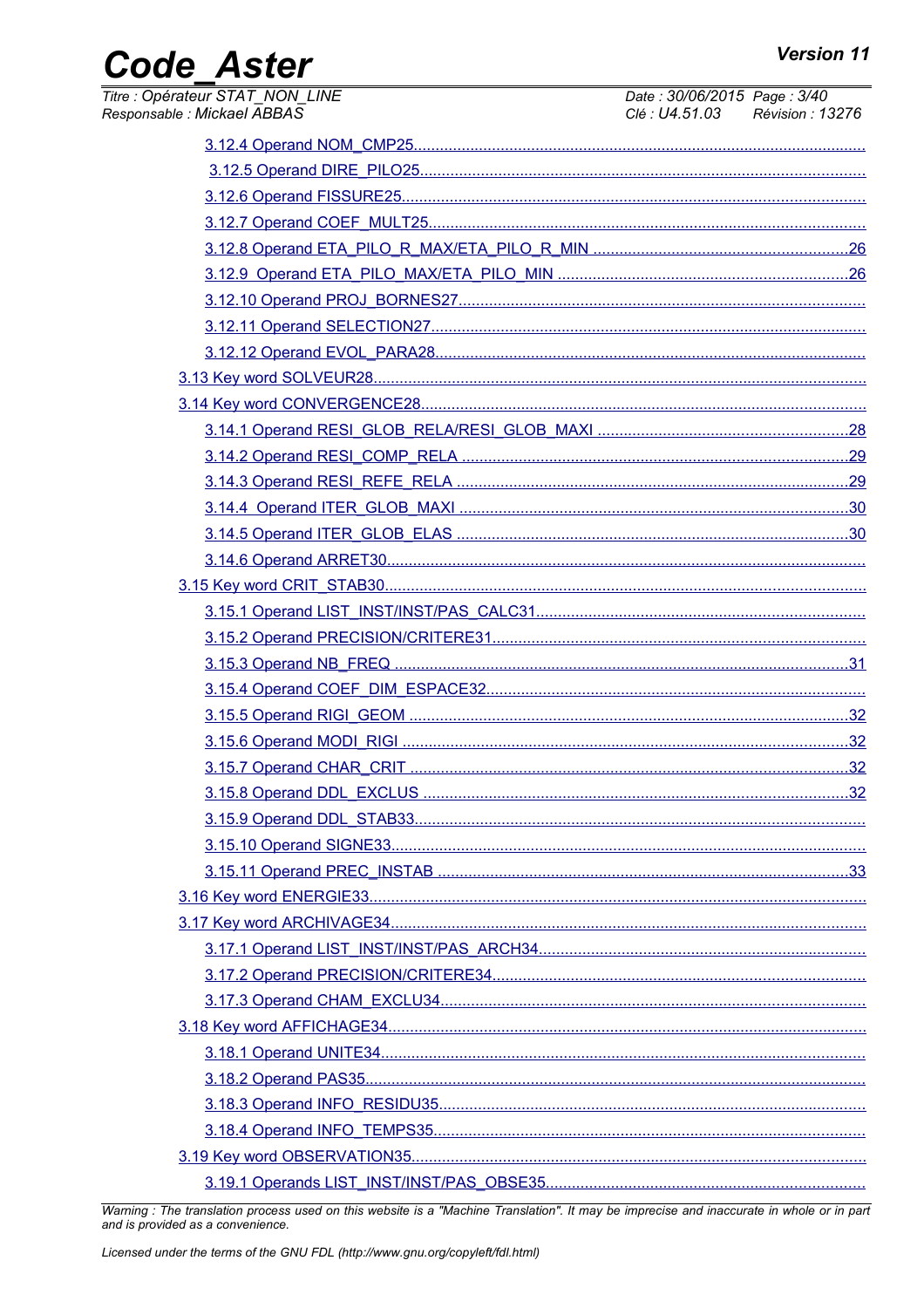| <b>Code Aster</b>                                              |                                                                | <b>Version 11</b> |
|----------------------------------------------------------------|----------------------------------------------------------------|-------------------|
| Titre : Opérateur STAT_NON_LINE<br>Responsable : Mickael ABBAS | Date: 30/06/2015 Page: 4/40<br>Clé : U4.51.03 Révision : 13276 |                   |
|                                                                |                                                                |                   |
|                                                                |                                                                |                   |
|                                                                |                                                                |                   |
|                                                                |                                                                |                   |
|                                                                |                                                                | 37                |
|                                                                |                                                                |                   |
|                                                                |                                                                |                   |
|                                                                |                                                                |                   |
|                                                                |                                                                |                   |
|                                                                |                                                                |                   |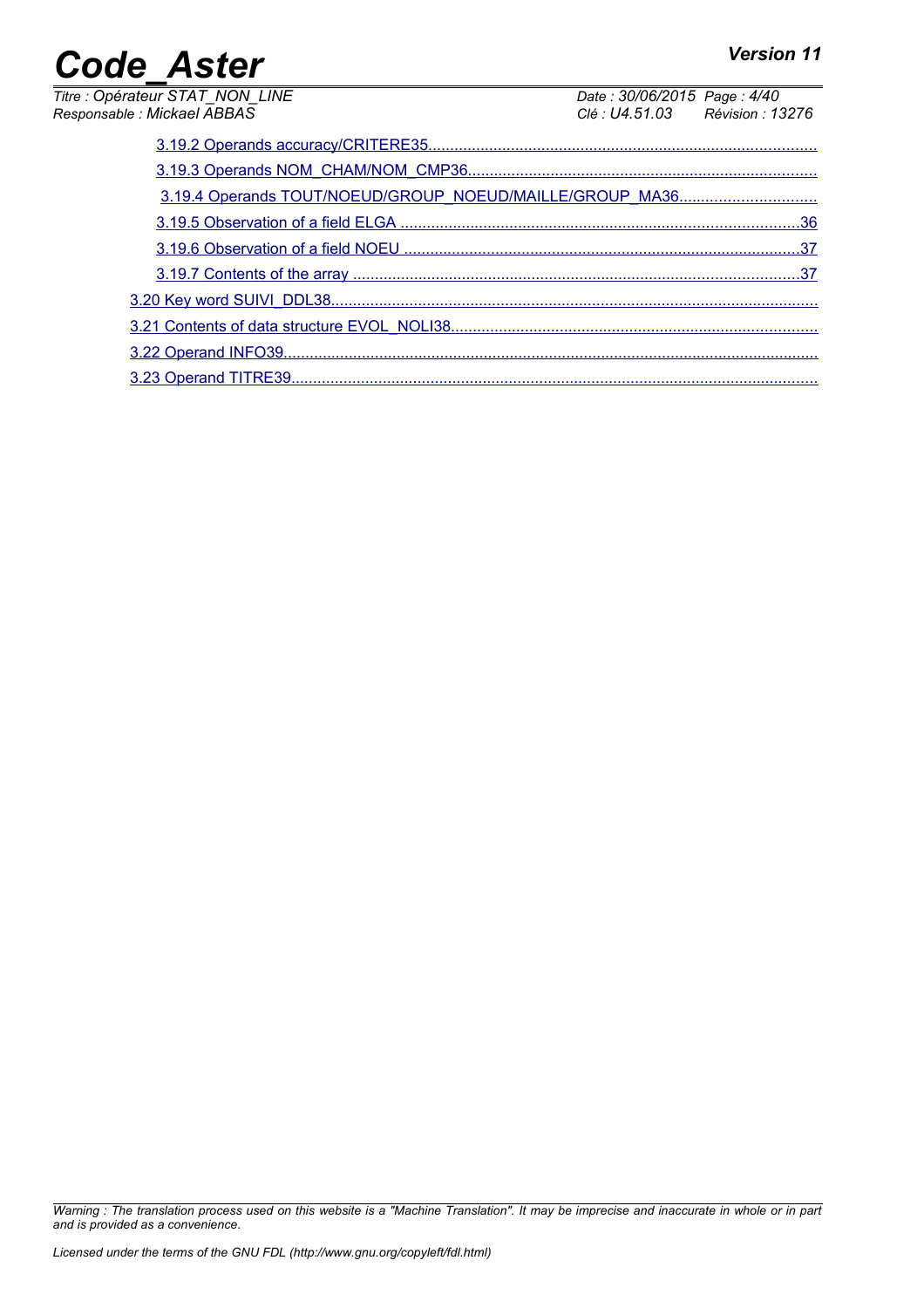# *Code\_Aster Version 11*<br>
Titre : Opérateur STAT\_NON\_LINE Date : 30/06/2015\_Page : 5/40

*Titre : Opérateur STAT\_NON\_LINE Date : 30/06/2015 Page : 5/40 Responsable : Mickael ABBAS Clé : U4.51.03 Révision : 13276*

## **2 Syntax**

<span id="page-4-0"></span>

| statnl [evol noli] = STAT NON LINE<br>(<br>reuse=                                                                                                                                                                                      | statnl,                                                                                                                              | [evol noli]                                                                                                                          |
|----------------------------------------------------------------------------------------------------------------------------------------------------------------------------------------------------------------------------------------|--------------------------------------------------------------------------------------------------------------------------------------|--------------------------------------------------------------------------------------------------------------------------------------|
|                                                                                                                                                                                                                                        |                                                                                                                                      |                                                                                                                                      |
| MODELE=mo                                                                                                                                                                                                                              | $\pmb{r}$                                                                                                                            | [model]                                                                                                                              |
| CHAM MATER=chmat                                                                                                                                                                                                                       |                                                                                                                                      | [cham mater]                                                                                                                         |
| ♦<br>CARA ELEM=carac                                                                                                                                                                                                                   | $\mathbf{r}$                                                                                                                         | [cara elem]                                                                                                                          |
| $*$ EXCIT= F<br>◆CHARGE=chi<br>FONC MULT=fi<br>/formule]<br>TYPE CHARGE=/                                                                                                                                                              | $\pmb{r}$<br>,<br>"FIXE CSTE"<br>/"FIXE PILO"<br>/"SUIV"<br>/"DIDI"<br>$)$ ,                                                         | [char meca]<br>[fonc.<br>[DEFAULT]                                                                                                   |
| ♦<br>CONTACT=contact                                                                                                                                                                                                                   |                                                                                                                                      | [char contact]                                                                                                                       |
| VSOUS STRUC= F<br>*CAS CHARGE=chi                                                                                                                                                                                                      | $\blacklozenge$ /TOUT=' OUI',                                                                                                        | [char meca]                                                                                                                          |
| [DEFAULT]<br>/SUPER MAILLE<br>FONC MULT=fmult                                                                                                                                                                                          | $=$ lma,<br>$\pmb{r}$<br>),                                                                                                          | [1 maille]                                                                                                                           |
|                                                                                                                                                                                                                                        | COMP INCR= F (see the document [U4.51.11]),<br>COMP ELAS= F (see the document [U4.51.11]),                                           |                                                                                                                                      |
| ♦<br>ETAT INIT= F<br>/ SIGM=sig<br> VARI=vain<br> DEPL=depl<br> STRX=strx<br>/EVOL NOLI<br>/NUME ORDRE<br>/INST<br>♦<br>PRECISION=/1.0E-3<br>$\Diamond$ CRITERE=/<br><b>ONUMÉRIQUE DIDI=nudidi</b><br><b>QINST ETAT INIT=istetaini</b> | ,<br>$=$ evol,<br>$=$ nuini<br>$\pmb{r}$<br>$=$ instini,<br>$\pmb{r}$<br>$/$ prec,<br>"RELATIF",<br>/"ABSOLU",<br>$\pmb{r}$<br>$)$ , | [cham elem]<br>[cham elem]<br>[cham no]<br>[cham elem]<br>[evol_noli]<br>$[1]$<br>[R]<br>[DEFAULT]<br>[R]<br>[DEFAULT]<br>[I]<br>[R] |
| *INCREMENT= F<br>LIST INST=/litpsr8                                                                                                                                                                                                    | /litps,                                                                                                                              | [liststr8]<br>[list inst]                                                                                                            |
| /NUME INST INIT<br>/INST INIT<br>/NUME INST FIN<br>/INST FIN                                                                                                                                                                           | $=$ nuini<br>$=$ instini,<br>$=$ nufin<br>$\overline{ }$<br>$=$ instfin,                                                             | $[1]$<br>[R]<br>$[1]$<br>[R]                                                                                                         |

*Warning : The translation process used on this website is a "Machine Translation". It may be imprecise and inaccurate in whole or in part and is provided as a convenience.*

*Licensed under the terms of the GNU FDL (http://www.gnu.org/copyleft/fdl.html)*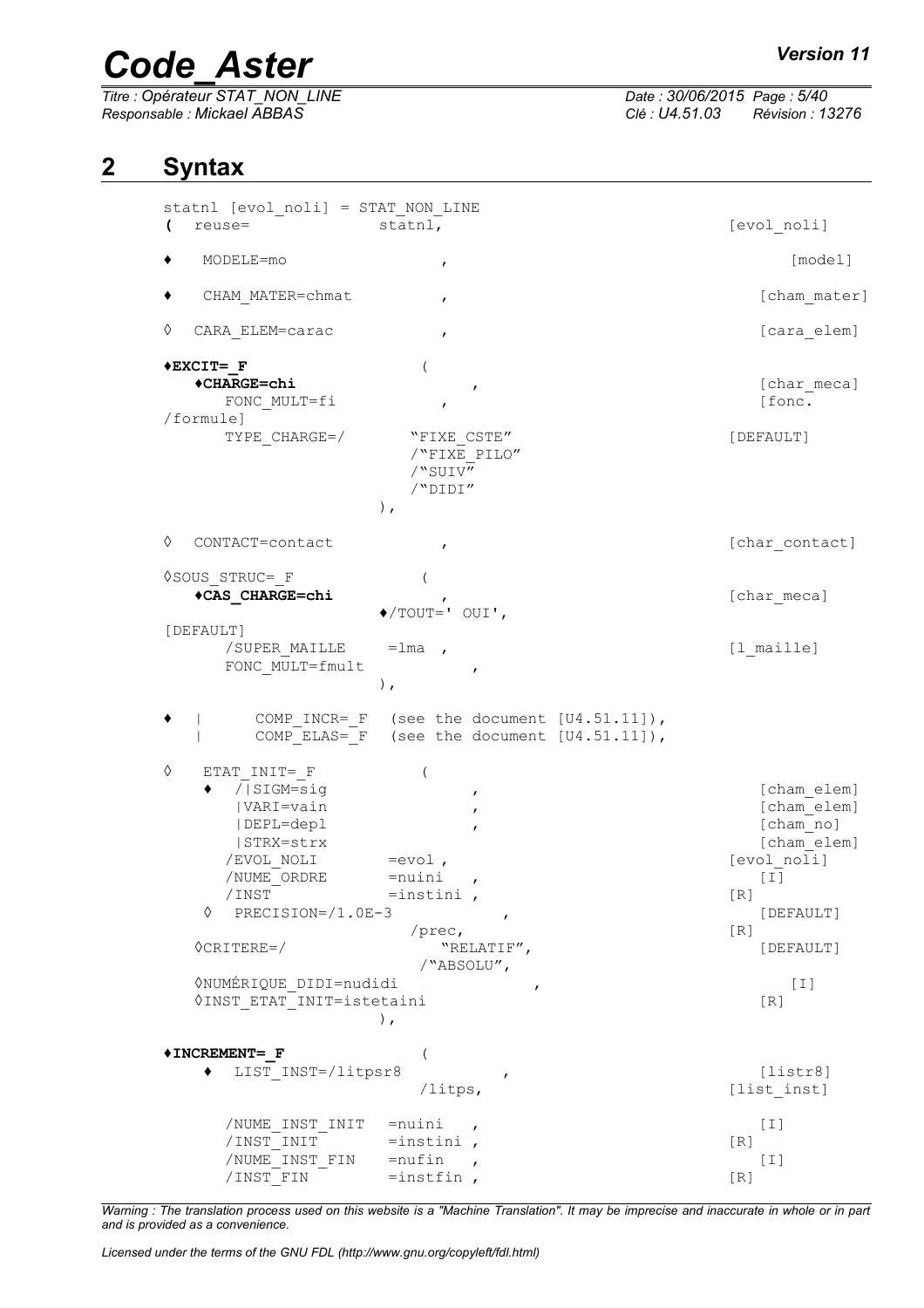| Titre : Opérateur STAT_NON_LINE<br>Responsable : Mickael ABBAS                     |                                                                                                                     | Date: 30/06/2015 Page: 6/40<br>Clé : U4.51.03 | Révision : 13276         |
|------------------------------------------------------------------------------------|---------------------------------------------------------------------------------------------------------------------|-----------------------------------------------|--------------------------|
| PRECISION=/1.0E-3                                                                  | /prec,                                                                                                              | [R]                                           | [DEFAULT]                |
| $)$ ,                                                                              |                                                                                                                     |                                               |                          |
| $\Diamond$ CRIT QUALITE=_F<br>$\Diamond$ /ERRE TEMPS THM=/<br>$=$<br>$)$ ,         | "NON"<br>"OUI'                                                                                                      |                                               | [DEFAULT]                |
| $\Diamond \text{METHODE} = /$<br>/"IMPLEX",                                        | "NEWTON",<br>/"NEWTON KRYLOV",                                                                                      |                                               | [DEFAULT]                |
| $\Diamond$<br>$NEWTON = F$<br>$\boldsymbol{\mathcal{M}}$<br>TANGENT" PREDICTION=/, | /"ELASTIC",<br>/"EXTRAPOLATES",<br>/"DEPL CALCULE",                                                                 |                                               | [DEFAULT]                |
| EVOL NOLI=evol noli<br>$\mathbf{v}$                                                | TANGENT" MATRICE=/,<br>/"ELASTIC"                                                                                   |                                               | [evol noli]<br>[DEFAULT] |
| REAC INCR=/1<br>REAC ITER=/0                                                       | $\mathbf{r}$<br>/ $mf$ ,<br>$\pmb{r}$                                                                               | [I]                                           | [DEFAULT]<br>[DEFAULT]   |
| REAC ITER ELAS=/0                                                                  | $/$ it,<br>$\mathbf{r}$<br>$/$ it,                                                                                  | [I]<br>$[1]$                                  | [DEFAULT]                |
| PAS MINI ELAS=/0<br>$)$ ,                                                          | $\mathbf{r}$<br>/pasmini,                                                                                           | [R]                                           | [DEFAULT]                |
| <b>ORECHERCHE LINEAIRE= F</b><br>$METHODE=$                                        | "CORDE"<br>/"MIXTE"<br>/<br>"CONTROL" $\hspace{-.08cm}\rule{-.08cm}{.01cm}\hspace{-.08cm}$                          |                                               | [DEFAULT]                |
| RESI LINE RELA= $/1.F-1$                                                           | /reslin,                                                                                                            | [R]                                           | [DEFAULT]                |
| ITER LINE MAXI=/3<br>RHO $MIN= / 1.E-2$                                            | /itelin                                                                                                             | $[1]$                                         | [DEFAULT]<br>[DEFAULT]   |
| RHO $MAX= / 1 . E + 1$                                                             | /rmin                                                                                                               | [R]                                           | [DEFAULT]                |
| RHO $EXCL= / 9.E-3$<br>$)$ ,                                                       | /rmax<br>/rexc                                                                                                      | [R]<br>[R]                                    | [DEFAULT]                |
| ♦<br>PILOTAGE= F<br>$\overline{ }$<br>$TYPE=$                                      | "DDL IMPO",<br>/"SAUT IMPO",<br>/"LONG ARC",<br>/"SAUT LONG ARC"<br>/"ANA LIM",<br>/"DEFORMATION",<br>/"PRED ELAS", |                                               |                          |
| /GROUP MA<br>[l gr maille]                                                         | TOUT=' OUI',<br>$=$ lgrma<br>$\overline{ }$                                                                         |                                               | [DEFAULT]                |
| ' MAILLE=lma                                                                       |                                                                                                                     |                                               | [1 maille]               |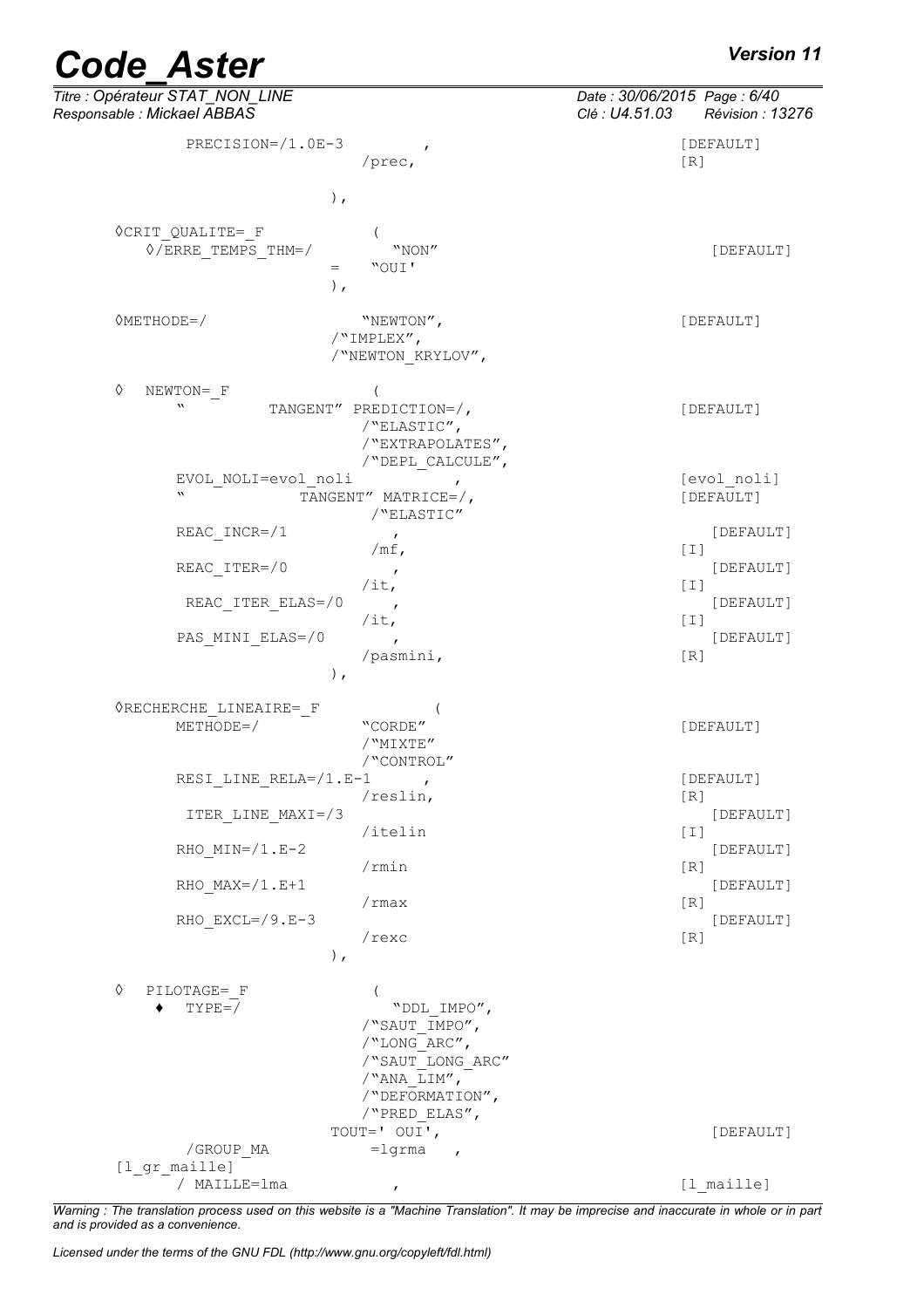| Titre : Opérateur STAT NON LINE | Date: 30/06/2015 Page: 7/40         |  |
|---------------------------------|-------------------------------------|--|
| Responsable : Mickael ABBAS     | Clé : U4.51.03         Révision : 1 |  |

| Responsable : Mickael ABBAS                          | Clé : U4.51.03<br>Révision : 13276 |
|------------------------------------------------------|------------------------------------|
| /NOEUD<br>$=$ no                                     | [node]                             |
| $\mathbf{r}$<br>/GROUP NO<br>$=$ rno                 | [gr noeud]                         |
|                                                      |                                    |
| FISSURE=fiss<br>$\mathbf{r}$                         | [sd fiss xfem],                    |
| NOM CMP=nomcmp<br>$\mathbf{r}$                       | [KN]                               |
| /DIRE_PILO<br>$=$ direpilo<br>$\mathbf{r}$           | [kN]                               |
| COEF MULT=/1<br>$\cdot$ $\prime$                     | [DEFAULT]                          |
| / $cmult,$                                           | [R]                                |
|                                                      | [R]                                |
| ETA_PILO_R_MAX=etarmax                               |                                    |
| ETA_PILO R MIN=etarmin                               | [R]                                |
| ETA PILO MAX=etamax                                  | [R]                                |
| ETA PILO MIN=etamin                                  | [R]                                |
| PROJ BORNES=/<br>"OUI'                               | [DEFAULT]                          |
| /"NON"                                               |                                    |
| $EVOL$ $PARA=$ /<br>"SANS"                           | [DEFAULT]                          |
| /"DECREASING"                                        |                                    |
| /"CROISSANT"                                         |                                    |
| SELECTION=/<br>"NORM INCR DEPL",                     | [DEFAULT]                          |
| /"ANGL INCR DEPL",                                   |                                    |
| /"residual",                                         |                                    |
| $\,$ ,                                               |                                    |
|                                                      |                                    |
| ♦<br>SOLVEUR= F<br>(see the document $[U4.50.01]$ ), |                                    |
| <b>OCONVERGENCE=</b> F                               |                                    |
| /RESI GLOB RELA $=1.E-6$                             | [DEFAULT]                          |
| /   RESI GLOB MAXI=resmax                            | [R]                                |
| $\mathbf{r}$<br>  RESI GLOB RELA=resrel              | [R]                                |
| $\mathbf{r}$                                         |                                    |
| RESI COMP RELA=rescmp                                | [R]                                |
| RESI REFE RELA=resref<br>$\mathbf{r}$                | [R]                                |
| SIGM REFE=sigref<br>$\mathbf{r}$                     | [R]                                |
| EPSI REFE=sigref<br>,                                | [R]                                |
| DEPL REFE=depref                                     | [R]                                |
| FORC REFE=forref                                     | [1 R]                              |
| VARI REFE=varref                                     | [R]                                |
| FLUX THER REFE=sigref                                | [R]                                |
| FLUX HYD1 REFE=sigref                                | [R]                                |
| FLUX HYD2 REFE=sigref<br>$\mathbf{r}$                | [R]                                |
| ITER GLOB ELAS=/25<br>$\mathbf{r}$                   | [DEFAULT]                          |
| /maxelas,                                            | $[1]$                              |
| ITER GLOB MAXI=/10<br>$\mathbf{r}$                   | [DEFAULT]                          |
| /maglob,                                             | $[1]$                              |
| "OUI',<br>$ARREF=$                                   | [DEFAULT]                          |
| $/$ "NON",                                           |                                    |
| $)$ ,                                                |                                    |
|                                                      |                                    |
| ♦<br>CRIT STAB= F                                    |                                    |
| $TYPE=$ /<br>"FLAMBEMENT"                            | [DEFAULT]                          |
| "STABILITY"<br>$=$                                   |                                    |
| NB $FREQ = / 3$<br>$\mathbf{r}$                      | [DEFAULT]                          |
| $/nbf$ req,                                          | $\lceil 1 \rceil$                  |
| COEF DIM ESPACE=/5<br>$\mathbf{r}$                   | [DEFAULT]                          |
| $/$ coef,                                            | [T]                                |
| "OUI',<br>RIGI GEOM=/                                | [DEFAULT]                          |
| "NON",<br>$=$                                        |                                    |
| "NON",<br>MODI RIGI=/                                | [DEFAULT]                          |
| "OUI',<br>$=$                                        |                                    |
| $(-10, 10)$ ,                                        | [DEFAULT]                          |
| CHAR CRIT=/<br>$/inter$ ,                            |                                    |
| DDL EXCLUS=liste1 ddl                                |                                    |
|                                                      |                                    |

*Warning : The translation process used on this website is a "Machine Translation". It may be imprecise and inaccurate in whole or in part and is provided as a convenience.*

*Licensed under the terms of the GNU FDL (http://www.gnu.org/copyleft/fdl.html)*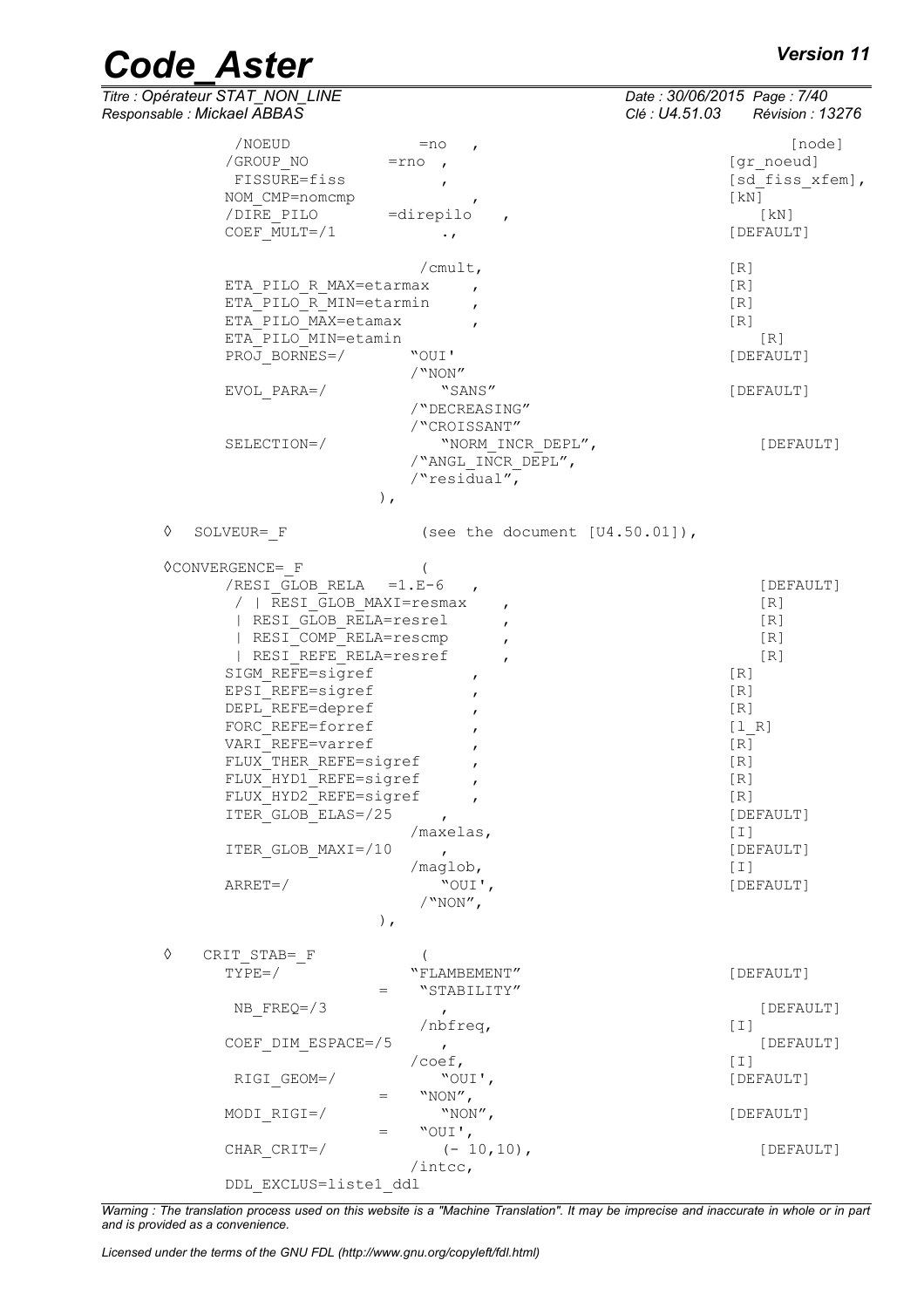|                             | <b>Code Aster</b>                       |                                  | <b>Version 11</b>                                              |
|-----------------------------|-----------------------------------------|----------------------------------|----------------------------------------------------------------|
| Responsable : Mickael ABBAS | Titre : Opérateur STAT_NON_LINE         |                                  | Date: 30/06/2015 Page: 8/40<br>Clé : U4.51.03 Révision : 13276 |
|                             | DDL STAB=liste2 ddl                     |                                  |                                                                |
|                             | /LIST INST                              | $=$ liste r8                     | [liststr8]                                                     |
|                             | /INST                                   | $\boldsymbol{r}$<br>$=1 r8$ ,    | [R]                                                            |
|                             | / PAS CALC                              | $=$ npas,                        | $\lceil 1 \rceil$                                              |
|                             | $\Diamond PRECISION= / 1.E-6$           | $\pmb{r}$                        | [DEFAULT]                                                      |
|                             |                                         | $/$ prec,                        | [R]                                                            |
|                             | ♦<br>$CRITERE=$                         | "RELATIF",                       | [DEFAULT]                                                      |
|                             |                                         | /"ABSOLU",                       |                                                                |
|                             | $SIGNE=$ /                              | "POSITIF_NEGATIF",               | [DEFAULT]                                                      |
|                             | $=$                                     | "POSITIF",                       |                                                                |
|                             | $=$                                     | "NEGATIF",                       |                                                                |
|                             | PREC INSTAB= $/1.E-6$                   | $\mathbf{r}$                     | [DEFAULT]                                                      |
|                             |                                         | /prec instab,<br>$)$ ,           | [R]                                                            |
|                             | $\Diamond$ ENERGIE= F                   | ( )                              |                                                                |
|                             | $\Diamond$ ARCHIVAGE= F                 |                                  |                                                                |
|                             | /LIST INST                              | $=$ liste r8<br>$\mathbf{r}$     | [liststr8]                                                     |
|                             | /INST                                   | $=1 r8$ ,                        | [R]                                                            |
|                             | /PAS ARCH                               | $=$ npas,                        | I                                                              |
|                             | $\Diamond PRECISION= / 1.E-6$           | $\mathbf{r}$                     | [DEFAULT]                                                      |
|                             |                                         | /prec,                           | [R]                                                            |
|                             | ♦<br>$CRITERE=$                         | "RELATIF",                       | [DEFAULT]                                                      |
|                             |                                         | /"ABSOLU",                       |                                                                |
|                             | <b>OCHAM EXCLU=</b><br>$)$ ,            | list txt,                        |                                                                |
| ♦                           | AFFICHAGE= F                            | $\overline{(}$                   |                                                                |
|                             | ♦<br>UNITE=/unite                       |                                  | [T]                                                            |
|                             | NOT<br>♦                                | $=$ /unite                       | $[1]$                                                          |
|                             | ♦<br>INFO RESIDU=/                      | "NON",                           | [DEFAULT]                                                      |
|                             |                                         | /"OUI'                           |                                                                |
|                             | ♦<br>INFO TEMPS=/                       | "NON",<br>/"OUI'                 | [DEFAULT]                                                      |
|                             | $\,$ ,                                  |                                  |                                                                |
| ♦                           | OBSERVATION<br>$=$                      | $F$ (                            |                                                                |
|                             | $\Diamond$ TITER                        | $=$ titer,                       | [list k]                                                       |
|                             | $\blacklozenge$ NOM CHAM=               | $ '$ DEPL',                      |                                                                |
|                             |                                         | $ $ ' VITE',                     |                                                                |
|                             |                                         | $ $ ' ACCE',<br> ' DEPL ABSOLU', |                                                                |
|                             |                                         | ' VITE ABSOLU',                  |                                                                |
|                             |                                         | ' ACCE ABSOLU',                  |                                                                |
|                             |                                         | ' SIEF ELGA',                    |                                                                |
|                             |                                         | ' VARI ELGA',                    |                                                                |
|                             |                                         | ' FORC NODA',                    |                                                                |
|                             |                                         | ' VALE CONT',                    |                                                                |
|                             | $\Diamond$ EVAL CHAM=/                  | "VALE",                          | [DEFAULT]                                                      |
|                             |                                         | $/$ "MIN",                       |                                                                |
|                             |                                         | $/$ "MAX",                       |                                                                |
|                             |                                         | /"MOY",                          |                                                                |
|                             |                                         | /"MINI ABS",                     |                                                                |
|                             |                                         | /"MAXI ABS",                     |                                                                |
|                             | NOM CMP=lnocmp<br>$\Diamond$ EVAL CMP=/ | ,<br>"VALE",                     | $[1$ Kn]<br>[DEFAULT]                                          |
|                             |                                         | /"FORMULA",                      |                                                                |
|                             | {If EVAL CMP=' FORMULE'                 |                                  |                                                                |
|                             | <b>OFORMULE</b>                         | =formes                          |                                                                |
|                             |                                         |                                  |                                                                |

[formule\_aster]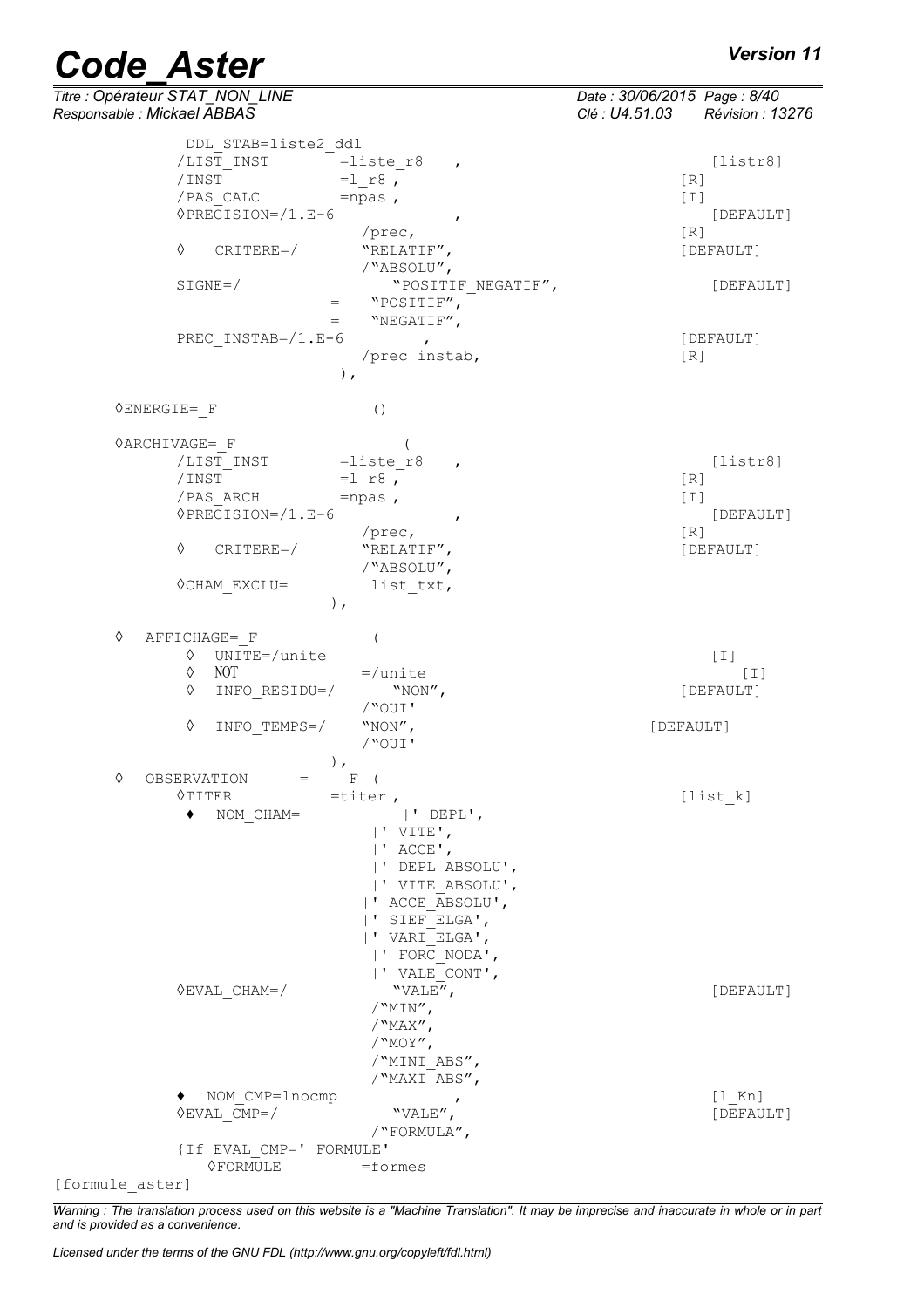*Titre : Opérateur STAT\_NON\_LINE Date : 30/06/2015 Page : 9/40 Responsable : Mickael ABBAS Clé : U4.51.03 Révision : 13276* } {If CHAM is of type ELGA (SIEF\_ELGA, VARI\_ELGA)  $\begin{array}{ccc}\n\Diamond & & \text{TOUT} = ' & \text{OUT} , \quad \begin{array}{ccc}\n\end{array} & & - & \text{[DEFAULT]} \\
\Diamond & / \text{GROUP MA} & = \text{I} \text{orma} & \Box\n\end{array}$ /GROUP MA =lgrma [1 gr maille] ◊ / MAILLE=lma , [l\_maille]  $\Diamond$  EVAL ELGA=/ "VALE",  $\Box$  [DEFAULT] /"MIN",  $/$ "MAX", {If EVAL\_ELGA = ' VALE' **♦** POINT=pi , [I] ◊ SOUS\_POINT=spi , [I] } } {If CHAM is of type NOEU ◊ TOUT=' OUI', [DEFAULT] ◊ /GROUP\_MA =lgrma , [l gr\_maille] ◊ / MAILLE=lma , [l\_maille]  $\sqrt{N}$  /NOEUD =no ,  $\sqrt{N}$  [node] ◊ /GROUP\_NO =rno , [gr\_noeud] } ◊ /LIST\_INST =linst , [listr8]  $\sqrt{N}$  /INST = linst ,  $[1_R]$ ↑ /PAS\_OBSE =pas ,<br>↑ CRITERE=/ "RELATIF", (DEFAULT)  $\sqrt{\text{CRTTERE}} = \sqrt{\frac{1}{2}}$ /"ABSOLU", { If CRITERE=' RELATIF' ◊ PRECISION=/1.0E-6 , [DEFAULT] /prec, [R] } { If CRITERE=' ABSOLU' **♦** PRECISION=prec , [R] } ), ◊ SUIVI\_DDL=\_F ( •titer ,<br>
| 'DEPL',<br>
| | DEPL',  $\bullet$  NOM CHAM= |' VITE', |' ACCE', |' SIEF\_ELGA', |' VARI\_ELGA', |' FORC\_NODA',  $\Diamond$ EVAL CHAM  $=$  "VALE", /"MIN",  $/$ "MAX",  $\sqrt{N}$ MOY", / "MINI\_ABS", /"MAXI\_ABS", **♦** NOM\_CMP=lnocmp , [l\_Kn]  $\Diamond$ EVAL CMP=/ "VALE",  $\qquad$  "VALE",  $[DEFAULT]$ /"FORMULA", {If EVAL\_CMP=' FORMULE' [formule aster]  $\lambda$ {If CHAM is of type ELGA (SIEF\_ELGA, VARI\_ELGA) ◊ TOUT=' OUI', [DEFAULT] ◊ /GROUP\_MA =lgrma , [l gr\_maille] ◊ / MAILLE=lma , [l\_maille]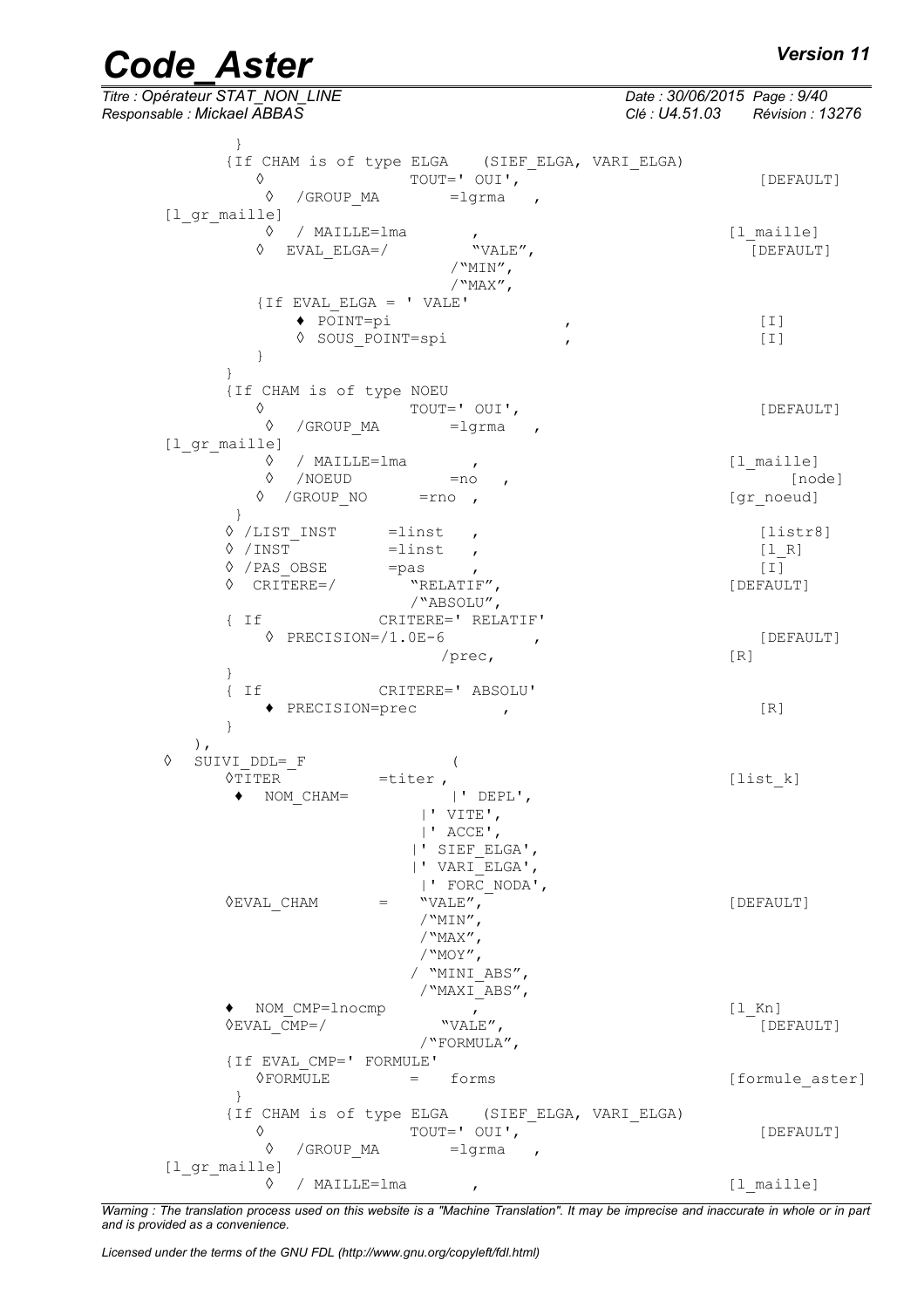| Titre : Opérateur STAT_NON_LINE<br>Responsable : Mickael ABBAS                                                                  | Date: 30/06/2015 Page: 10/40<br>Clé : U4.51.03<br>Révision : 13276 |
|---------------------------------------------------------------------------------------------------------------------------------|--------------------------------------------------------------------|
| ♦<br>$EVAL$ $ELGA=$ /<br>"VALE",<br>$/$ "MIN",<br>/"MAX",                                                                       | [DEFAULT]                                                          |
| $\{$ If EVAL ELGA = ' VALE'<br>$\blacklozenge$ POINT=pi<br>$\mathbf{r}$                                                         | $[1]$                                                              |
| SOUS POINT=spi<br>♦<br>$\mathbf{r}$                                                                                             | $[1]$                                                              |
| {If CHAM is of type NOEU<br>♦<br>TOUT=' OUI',                                                                                   |                                                                    |
| [DEFAULT]                                                                                                                       |                                                                    |
| ◊/GROUP MA=lgrma<br>$\mathbf{r}$<br>[1 gr maille]<br>/ MAILLE=1ma<br>♦<br>$\mathbf{r}$<br>♦<br>/NOEUD<br>$=$ no<br>$\mathbf{r}$ | [1 maille]                                                         |
| [node]<br>♦<br>/GROUP NO<br>$=$ rno,                                                                                            | [gr noeud]                                                         |
| $\,$ ,<br>$0$ INFO= $/1$<br>$\mathbf{r}$<br>[DEFAULT]                                                                           |                                                                    |
| $/2$ ,<br>$\Diamond$ TITER=tx<br>$)$ ;                                                                                          | $\lceil kN \rceil$                                                 |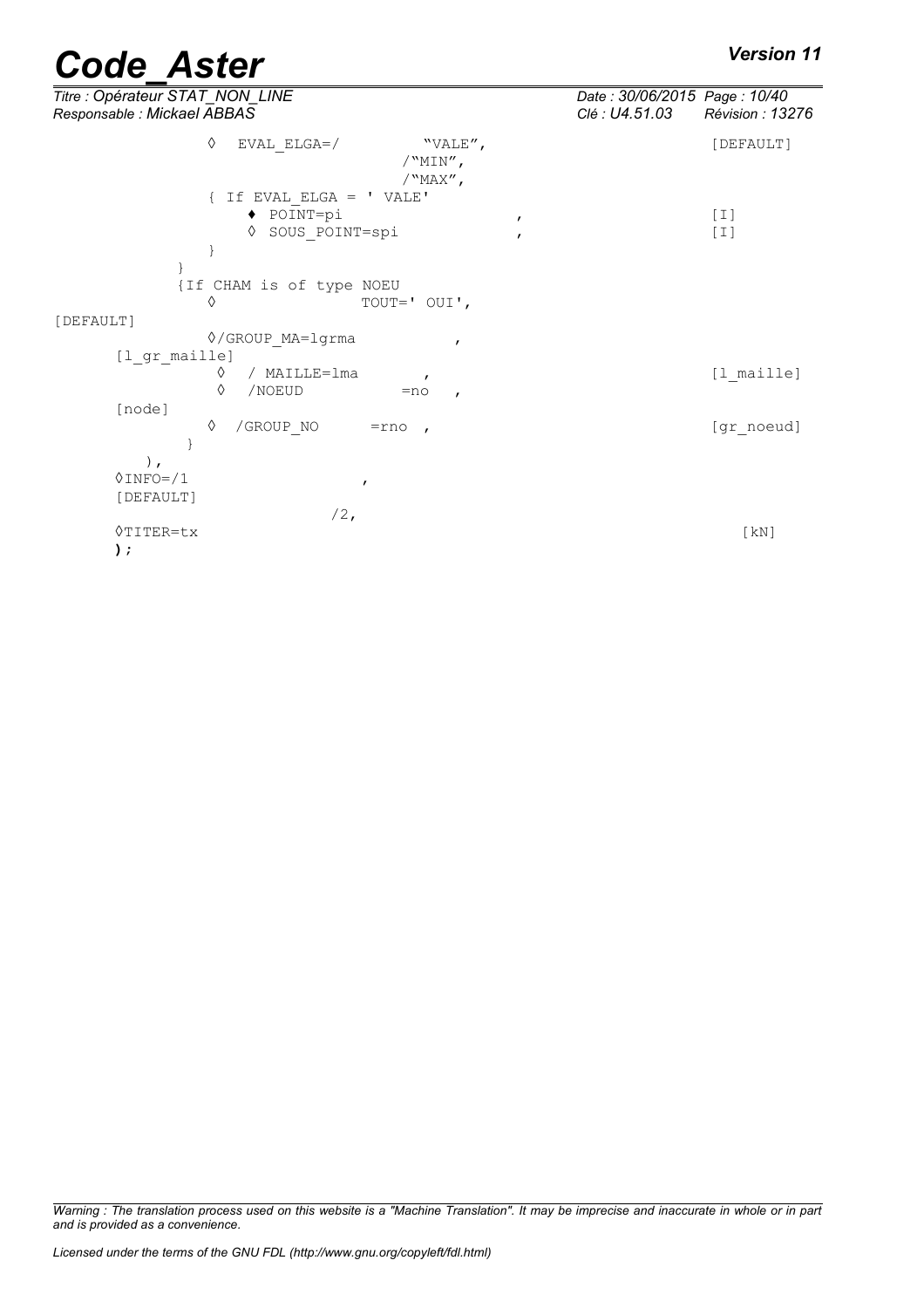*Titre : Opérateur STAT\_NON\_LINE Date : 30/06/2015 Page : 11/40*

*Responsable : Mickael ABBAS Clé : U4.51.03 Révision : 13276*

## <span id="page-10-3"></span>**3 Operands**

## **3.1 Operands MODELS /CHAM\_MATER /CARA\_ELEM**

<span id="page-10-2"></span> $*$ MODELE = Mo

Name of the model whose elements are the object of mechanical computation.

 $\triangle$ CHAM MATER = chmat

Name of the affected material field on the model  $M_{\odot}$ . Attention, all the meshes principal ones of the model must be associated with a material (if not fatal error with not very explicit message),

 $\Diamond$ CARA ELEM = carac

Name of the characteristics (carac) of the shell elements, beam, pipe, bar, cable, and discrete elements affected on the model Mo. Obviously, this key word is optional: so the model does not contain such elements, it is not useful; on the other hand, so the model contains such elements, it is compulsory.

### **3.2 Key word EXCIT**

<span id="page-10-1"></span> $EXCIT=F ( )$ 

<span id="page-10-0"></span>This key word factor makes it possible for each occurrence to describe a load (requests and boundary conditions), and possibly a multiplying coefficient and/or a kind of load.

### **3.2.1 Operands CHARGE**

 $CHARGE = ch$ 

 $ch<sub>i</sub>$  is the mechanical loading (possibly comprising the evolution of a field of temperature) specified with  $i$ <sup>the ème</sup> occurrence of  $\text{EXCIT}$ .

#### **Note:**

- 1) *In a thermomechanical computation, if the initial temperature is different from the reference temperature (given in operator AFFE\_MATERIAU ), the strain field associated with initial time can be incompatible and thus lead to a stress state and local variables associated non-zero. If one uses an incremental behavior model (key word factor COMP\_INCR ) and if one explicitly does not define a stress state and local variables initial (associate at a field of initial temperature different from the reference temperature), the stress field and local variables calculated with the first increment will take account only of the only variation in temperature between initial time and the first time, and not of the possible stresses of compatibility associated with the initial temperature. To take this initial state hopes some, it should be given explicitly, for example thanks to key keys SIGM, DEPL, VARI in ETAT\_INIT . To avoid such situations which can lead to miscalculations, it is to better begin a computation by considering that it is necessary to start from a virgin state.*
- 2) If one carries out a computation into axisymmetric and that one imposes nodal forces, these forces must be divided by  $2\pi$  (one works on a sector of a radian) compared to the real loadings. In the same way, if one wishes to calculate the resultant of the forces, result is to be multiplied by  $2\pi$ having the total resultant on the structure supplements. In the same way in plane stresses or plane strain, one works on one thickness unit: the forces (on the thickness) applied must be divided by the thickness, the real forces are obtained by multiplying by the thickness the forces "of computation".

*Warning : The translation process used on this website is a "Machine Translation". It may be imprecise and inaccurate in whole or in part and is provided as a convenience.*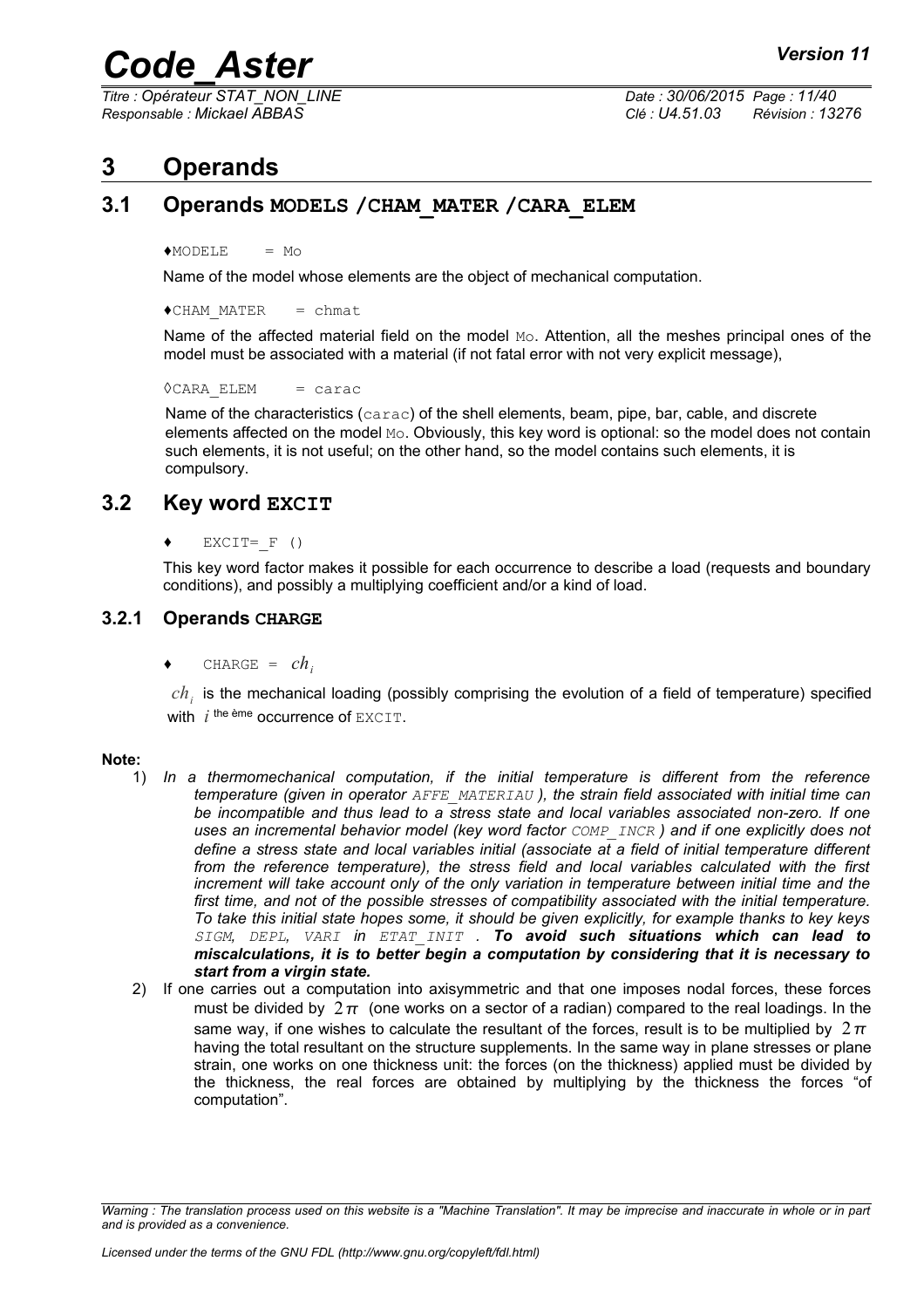*Responsable : Mickael ABBAS Clé : U4.51.03 Révision : 13276*

*Titre : Opérateur STAT\_NON\_LINE Date : 30/06/2015 Page : 12/40*

### **3.2.2 Operand FONC\_MULT**

<span id="page-11-1"></span> $\Diamond$  FONC\_MULT =  $f_i$ 

 $f_{\hat{i}}$  is the multiplying function of the time of the loading specified with the ième occurrence of EXCIT.

The loading and the boundary conditions pouroccurrences  $n$  of the key word factor EXCIT are:

$$
ch = \sum_{i=1}^{n} f_i \cdot ch_i
$$

For the conditions of Dirichlet, of course, only the specified value is multiplied par. *f i* By default:  $f_i = 1$ .

#### **3.2.3 Operand TYPE\_CHARGE**

```
◊ TYPE_CHARGE = "FIXE_CSTE", [DEFAULT]
```
/"SUIV", /"DIDI", /"FIXE\_PILO"

By default, TYPE CHARGE is worth "FIXE CSTE" : that corresponds to a loading applied to the initial geometry and not controlled. It can however be a function, and, in particular, to depend on time.

If TYPE CHARGE is worth "FIXE PILO", the loading is always fixed (independent of the geometry) but will be controlled thanks to the key word CONTROL [§3.1[222\]](#page-21-1). The loads controllable must result from operator AFFE\_CHAR\_MECA or AFFE\_CHAR\_MECA\_F (if it is not a function depending on time) and not to be affected key word  $\overline{FONC}$  MULT. One cannot control the loadings of gravity, the centrifugal force, the forces of Laplace, the loadings thermal or of initial or unelastic strains, and the conditions of connection.

A fixed loading is revalued only at each new time, and only if chi depends on time (defined in AFFE\_CHAR\_MECA\_F and parameterized by time or affected by FONC\_MULT).

If TYPE CHARGE is worth "SUIV", the loading is known as "follower", i.e. it depends on the value of the unknowns: for example, the pressure, being a loading applying in the normal direction to a structure, depends on the geometry brought up to date of this one, and thus on displacements. A following loading is revalued with each iteration of the algorithm of resolution.

Currently the loadings which can be described as follower are the loading of gravity for the element of CABLE\_POULIE, the pressure for the modelizations 3D, 3D\_SI, D\_PLAN, D\_PLAN\_SI, AXIS, AXIS SI, C\_PLAN, C\_PLAN\_SI and for all the modelizations THM (3D\_HHM\*, 3D\_HM\*, 3D\_JOINT\_CT, 3D\_THH\*, 3D\_THHM\*, 3D\_THM\*, AXIS\_HHM\*, AXIS\_HM\*, AXIS\_THH\*, AXIS THHM\*, AXIS THM\*, D\_PLAN\_HHM\*, D\_PLAN\_HM\*, D\_PLAN\_THAM\*, D\_PLAN\_THHM\*, D PLAN THM\*) and the centrifugal force in large displacements (key word ROTATION in AFFE\_CHAR\_MECA).

#### **Caution:**

*When a loading of pressure is following (TYPE\_CHARGE=' SUIV') and that it depends on space (i.e. variables X, Y or Z in AFFE\_CHAR\_MECA\_F) then the evaluating of the pressure will be done on the reactualized geometry. The variables X, Y or Z will be thus those of the current position of the point of evaluating of the pressure.*

If TYPE CHARGE is worth "DIDI then" the conditions of Dirichlet (imposed displacements, linear conditions) will apply to the displacement increment from the time given under ETAT\_INIT/NUMÉRIQUE\_DIDI (by default moment of recovery of computation) and not to total displacement. For example for a displacement imposed (key word DDL IMPO of operator

*Warning : The translation process used on this website is a "Machine Translation". It may be imprecise and inaccurate in whole or in part and is provided as a convenience.*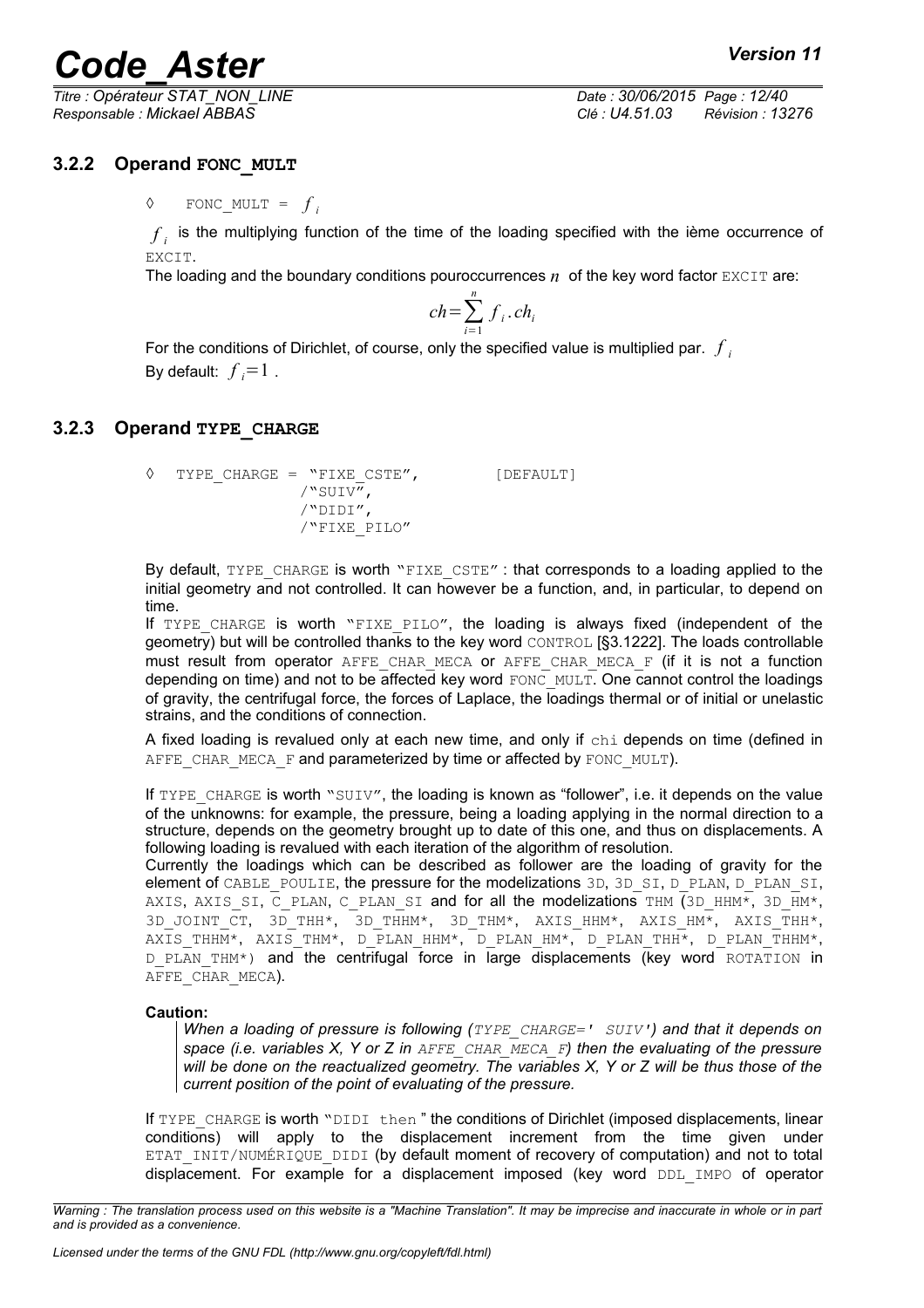*Titre : Opérateur STAT\_NON\_LINE Date : 30/06/2015 Page : 13/40 Responsable : Mickael ABBAS Clé : U4.51.03 Révision : 13276*

> <code>AFFE\_CHAR\_MECA</code>) the condition will be form  $\,u\!-\!u_{0}\!=\!d\,$  where  $\,u_{\,0}\,$  is the displacement defined by NUME DIDI and not  $u=d$ .

### **3.3 Key word CONTACT**

<span id="page-12-6"></span>**♦** CONTACT = contact

This key word simple makes it possible to activate the resolution of contact-friction or the taking into account of a unilateral connection. contact is a concept resulting from operator DEFI\_CONTACT [U4.44.11].

#### **Caution:**

*This simple key word accepts one concept. One cannot thus mix in the same nonlinear computation the resolution of the contact and the taking into account of a unilateral connection. One cannot mix either various formulations (DISCRETE, CONTINUE and XFEM)*

### **3.4 Key word SOUS\_STRUC**

#### <span id="page-12-5"></span>◊SOUS\_STRUC

This key word factor allows to specify which are the loadings to be used for under - static structures which then are obligatorily part of the model. In its absence, the loadings on under structures are null.

These loadings are added to the loadings "finite elements" which can be applied to the rest of the model. For more accuracy concerning the use of substructures (elastic linear) in a nonlinear structure, one will refer to documentation [U2.07.02] and the ssnv193a benchmark.

#### **3.4.1 Operand CAS\_CHARGE**

<span id="page-12-4"></span> $\triangle$ CAS CHARGE = nocas

<span id="page-12-3"></span>nocas is the name of the loading case to be used. See operator MACR\_ELEM\_STAT [U4.62.01].

#### **3.4.2 Operands TOUT/SUPER\_MAILLE**

 $\triangle$ /TOUT = "OUI'

This key word makes it possible to affect the loading nocas to all under structures of the model.

/SUPER MAILLE =  $1$  mail

<span id="page-12-2"></span>This key word factor makes it possible to assign the loading nocas only to some under - structures.

#### **3.4.3 Operand FONC\_MULT**

◊FONC\_MULT = *f*  $=$   $f_i$ 

 $f_{\hat{i}}$  is the multiplying function of the time of the loading specified with the ième occurrence of SOUS\_STRUCT.

<span id="page-12-1"></span>The behavior of this key word is the same one as for its occurrence in EXCIT.

### **3.5 Key words COMP\_INCR and COMP\_ELAS**

<span id="page-12-0"></span>the syntax of these key words common to several commands is described in the document [U4.51.11].

### **3.6 Key word ETAT\_INIT**

#### **◊ ETAT\_INIT**

This keyword makes it possible to define an initial state of reference. By defaults, all the fields are identically null. The initial state can be defined either by specifying each field of the initial state, or in

*Warning : The translation process used on this website is a "Machine Translation". It may be imprecise and inaccurate in whole or in part and is provided as a convenience.*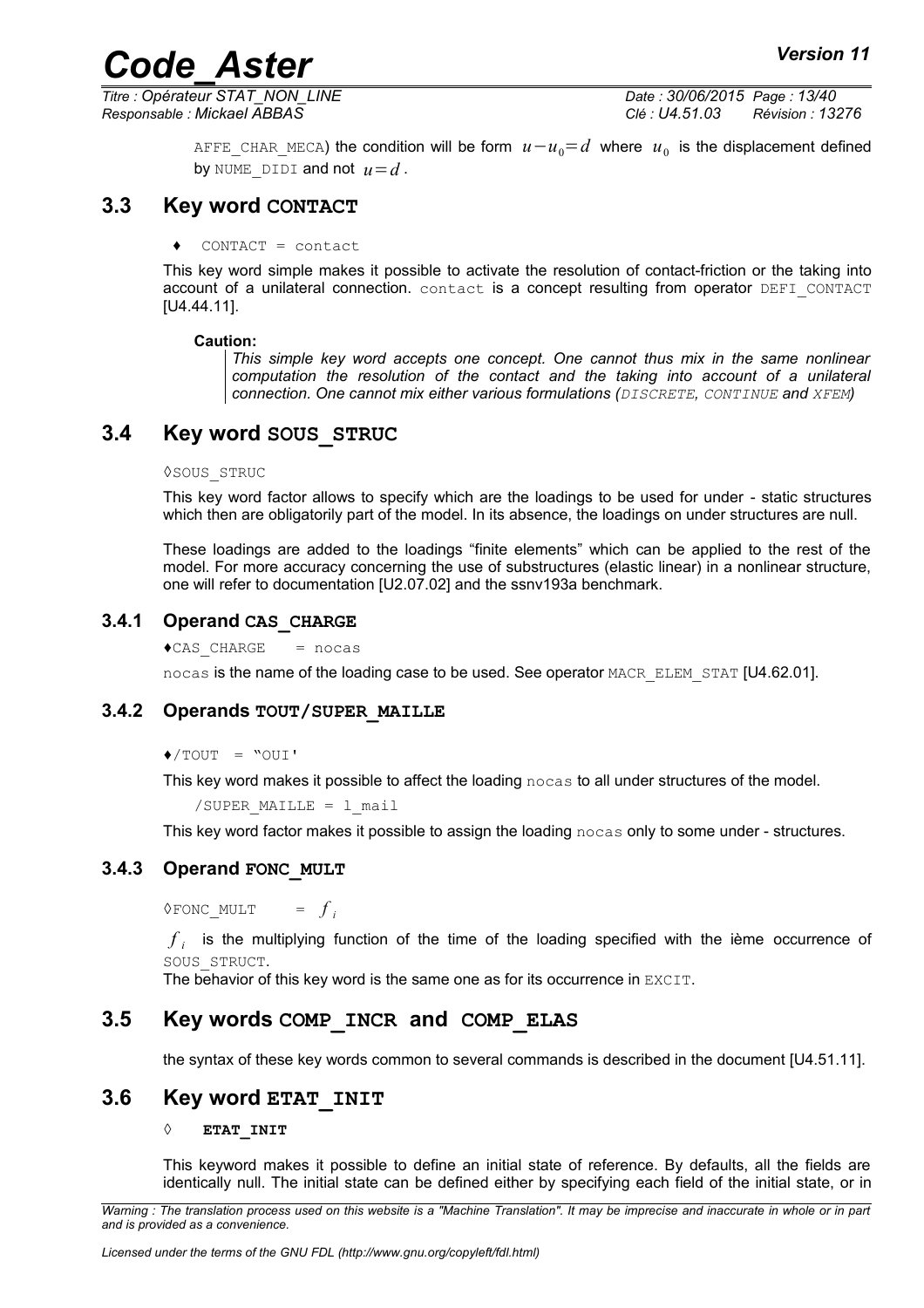*Titre : Opérateur STAT\_NON\_LINE Date : 30/06/2015 Page : 14/40 Responsable : Mickael ABBAS Clé : U4.51.03 Révision : 13276*

extraction since a concept of the preexistent evol noli type. The data of an initial state does not have a meaning (and is not thus taken into account) only for the part of the field treated in incremental behavior (COMP\_INCR); if the behavior is elastic (COMP\_ELAS) that does not have any incidence.

**If one wants to take into account an initial state in elasticity, it is key word ELAS located under COMP\_INCR that it is necessary to use. Note:**

- If the user specified that the result concept is reentrant (by the word reserved  $_{reuse}$ ), key *word ETAT\_INIT is compulsory.*
- •If one uses the continuous method of the contact, the resumption of computation can cause difficulties of convergence because of "the lapse of memory" of the state of preceding contact.

If an initial state is used from which the model is different from the MODELE of computation indicated in the operator, Code\_Aster proceeds automatically in the passing between the two models:

- So the model of computation is included in the model given in the initial state, the data of the initial state are simply recopied mesh with mesh for all the fields;
- So the model given in the initial state is included in the model computation, Code Aster starts by copying the values of the initial state for meshes common the then complete one with the value zero;

In the last case, it is necessary to take care of the meaning which can have a local variable null initial in computation.

## **3.6.1 Operands SIGM/VARI/DEPL/ STRX**

- <span id="page-13-3"></span>**♦** / | SIGM = sig
	- | VARI = vain | DEPL = depl
		- | STRX = strx

 $sig$  is the stress field with Gauss points,  $vain$  is the field of the local variables to Gauss points and  $dep1$  is the field of displacements to the nodes taken in an initial state and  $strx$  is the field of forces and displacements corresponding to the structural elements. If one of these fields is not specified, it is taken null by default. They can for example result of the command CREA\_CHAMP, or be read in a file by the command LIRE\_RESU.

## **3.6.2 Operands EVOL\_NOLI**

<span id="page-13-2"></span>/ EVOL\_NOLI = evol

Name of the concept of the evol noli type from where will be extracted the initial state.

## **3.6.3 Operand NUME\_ORDRE/INST / NUME\_DIDI**

<span id="page-13-1"></span>**◊** /NUME\_ORDRE = nuini  $/$ INST = instini

Extraction of the initial mechanical state in  $evol$  starting from the number of archivage NUME ORDRE or of the time of archivage INST to carry out the poursuite of computation. If NUME ORDRE OF INSTS are not filled, one takes the last existing number filed in  $evol$ .

◊ NUME\_DIDI = nudidi

In the case of loadings of the type Dirichlet differential ("DIDI"), one gives under NUME\_DIDI the number of archivage of the mechanical state (displacements) which is used as reference for the application of these boundary conditions. By default one takes the definite mechanical state under NUME ORDRE OF INST.

## **3.6.4 Operand INST\_ETAT\_INIT**

<span id="page-13-0"></span>**◊** INST\_ETAT\_INIT = istetaini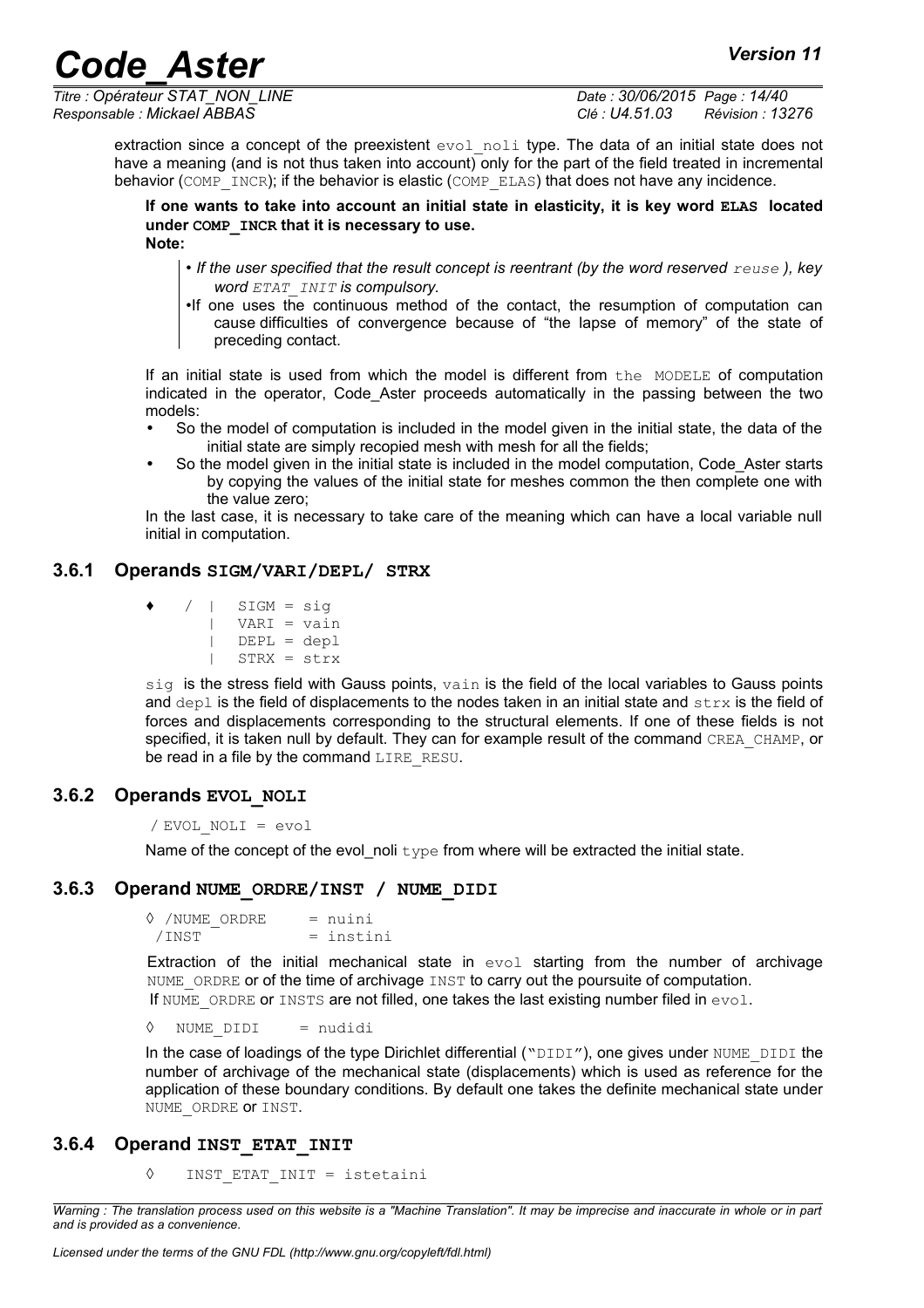*Code\_Aster Version 11 Titre : Opérateur STAT\_NON\_LINE Date : 30/06/2015 Page : 15/40*

*Responsable : Mickael ABBAS Clé : U4.51.03 Révision : 13276*

One can associate a value of time istetaini in this initial state. By default:

- 1) When the initial state is defined by the data of fields (ETAT INIT with DEPL/SIGM/VARI), associated time ago.
- 2) When the state is given by a concept  $evolnoli$  (ETAT INIT with EVOL NOLI), it is  $time in preceding computation (istetaini = instit.$

#### **A - simple Example (behavior by default)**

```
LIST1 = DEFI LIST REEL (debut =0.,
                        INTERVALLE = F (UNTIL = 4. , NOMBRE =4)),
U = STAT_NON_LINE (INCREMENT = F (LIST_INST =LISTE1)) ,
LIST2 = DEFI_LIST_REEL (DEBUT =4.,
                        INTERVALLE = F (UNTIL = 10. , NOMBRE =6)),
U = STAT_NON_LINE (reuse=U,
                       INCREMENT = F (LIST INST =LISTE2),
                       ETAT INIT = F (EVOL NOLI =U)) ,
```
First STAT\_NON\_LINE: carry out computation for times  $1\,2$ , 3 and  $4s$ . Second STAT\_NON\_LINE: carry out computation for times  $5\quad 6\quad 7\quad 8$ , 9 and  $10s$ , the initial state corresponding to time 4s .

#### **B - Example to show the interest of INST\_ETAT\_INIT (two different lists of times)**

LIST1 = DEFI LIST REEL (debut =0., INTERVALLE = F (UNTIL = 10. , NOMBRE =10)),  $U = STAT NON LINE (INCREMENT = F (LIST INST = LISTE1))$  , LIST2 = DEFI\_LIST\_REEL (DEBUT =20., INTERVALLE = F (UNTIL = 30. , NOMBRE =10)), U = STAT\_NON\_LINE (reuse=U INCREMENT = F (LIST INST =LISTE2), ETAT INIT =  $F$  (EVOL\_NOLI =U, INST ETAT  $INT = 20.$ )),

First STAT\_NON\_LINE: carry out the computation of times  $1$  with  $10s$ . Second  $STAT$  NON LINE: carry out the computation of times  $21$  with  $30s$ , the initial state corresponding to the time  $t=10s$  of the first STAT\_NON\_LINE (by default INST=10.). This initial state corresponds for this second STAT\_NON\_LINE to time  $t=20s$  . (INST\_ETAT\_INIT=20.).

#### **C - Example to show the interest of INST\_ETAT\_INIT (practical when the cyclic one is made)**

```
LIST1 = DEFI LIST REEL (debut =0.,
                      INTERVALLE = F (UNTIL = 10. , NOMBRE =10)),
U1 = STAT_NON_LINE (INCREMENT = F ( LIST_INST =LISTE1)) ,
U2 = STAT_NON_LINE (INCREMENT = F ( LIST_INST =LISTE1),
                 ETAT\_INIT = _F ( EVOL_NOLI = U1,
                                INT = 0.) ,
```
First STAT\_NON\_LINE: carry out the computation of times 1 with  $10s$ .

*Warning : The translation process used on this website is a "Machine Translation". It may be imprecise and inaccurate in whole or in part and is provided as a convenience.*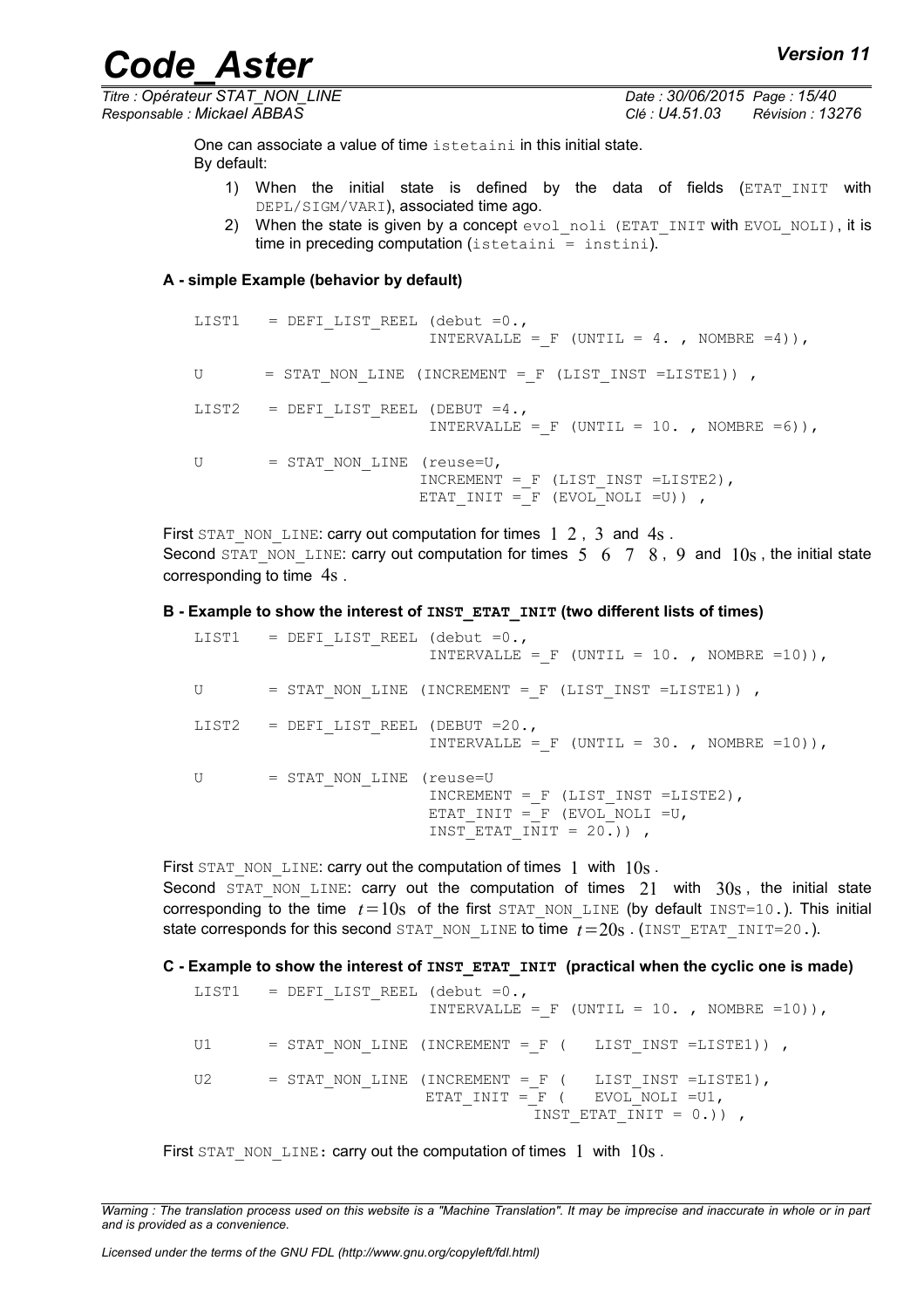## **Code Aster** *Aster* **Code Aster**

*Titre : Opérateur STAT\_NON\_LINE Date : 30/06/2015 Page : 16/40 Responsable : Mickael ABBAS Clé : U4.51.03 Révision : 13276*

Second STAT NON LINE: carry out the computation of times 1 with  $10s$ , the initial state corresponding to the time  $t=10s$  of the first STAT NON LINE (by default INST=10.). This initial state corresponds for this second STAT\_NON\_LINE to time  $\overline{t}=0s$ . (INST\_ETAT\_INIT= 0.).

#### **3.6.5 Operand accuracy/CRITERE**

<span id="page-15-2"></span>**◊** accuracy = prec

Confer [U4.71.00] for detailed syntax

This parameter is used to locate the good sequence number (NUME\_ORDRE) when the user informs time (INST). Indeed, times in STAT\_NON\_LINE are located by a sequence number (an integer). If the user wants to use one time (a reality) and not a sequence number for  $I\text{NST}$ , the operand accuracy makes it possible to select this sequence number. Example:

| 'NUMERICAL |        |        |        |        |        |        |        |
|------------|--------|--------|--------|--------|--------|--------|--------|
| INSTS      | 0.0010 | 0.0020 | 0.0030 | 0.0040 | 0.0050 | 0.0060 | 0.0070 |

If the user wants to select time corresponding to  $NUMÉRIOUE=4$ , it is enough for him to say INST=0,004. On the other hand , for the second example:

| 'NUMERI<br>CAL |                   |               |           |                           |                 |                             |          |
|----------------|-------------------|---------------|-----------|---------------------------|-----------------|-----------------------------|----------|
| INSTS          | 10000001.<br>ີ 0. | 10000002<br>0 | .10000003 | .10000004<br>$\mathbf{0}$ | .10000005<br>0. | .10000006<br>$^{\prime}$ 0. | 10000007 |

If the user wants to select time corresponding to  $NUMÉRIQUE=4$ , it is not enough for him to say INST=0,10000004, because the relative difference between times is worth

 $0,10000005-0,10000004$  = 1E-7 0,10000004 which is higher than the value of accuracy per default (  $1E-6$  ). One will

not be able to thus distinguish NUMÉRIQUE=3, 4 and 5 (the code stops then in fatal error). It is then enough to change the parameter  $\alpha$  accuracy to be able to select time (in the example, PRECISION=1E-8 will be appropriate).

#### **3.7 Key word INCREMENT**

<span id="page-15-1"></span>**♦** INCREMENT=\_F ()

Defines the intervals of time taken in the incremental method.

Times thus defined have physical meaning only for behavior models where time intervenes explicitly (viscoelastic or viscoplastic for example). In the other cases, they allow only indicer the increments of load and to parameterize the evolution of a possible field of temperature.

#### **3.7.1 Operand LIST\_INST**

<span id="page-15-0"></span>**♦** LIST\_INST=/litpsr8 , [listr8] /litps, [list inst]

**♦** If LIST\_INST = litpsr8 [listr8]

times of computation are those defined in the concept  $litysr8$  by the operator DEFI\_LIST\_REEL [U4.34.01].

**♦** If LIST\_INST = litps [list\_inst]

times of computation are those defined in the concept litps by the operator DEFILIST INST [U4.34.03].

*Warning : The translation process used on this website is a "Machine Translation". It may be imprecise and inaccurate in whole or in part and is provided as a convenience.*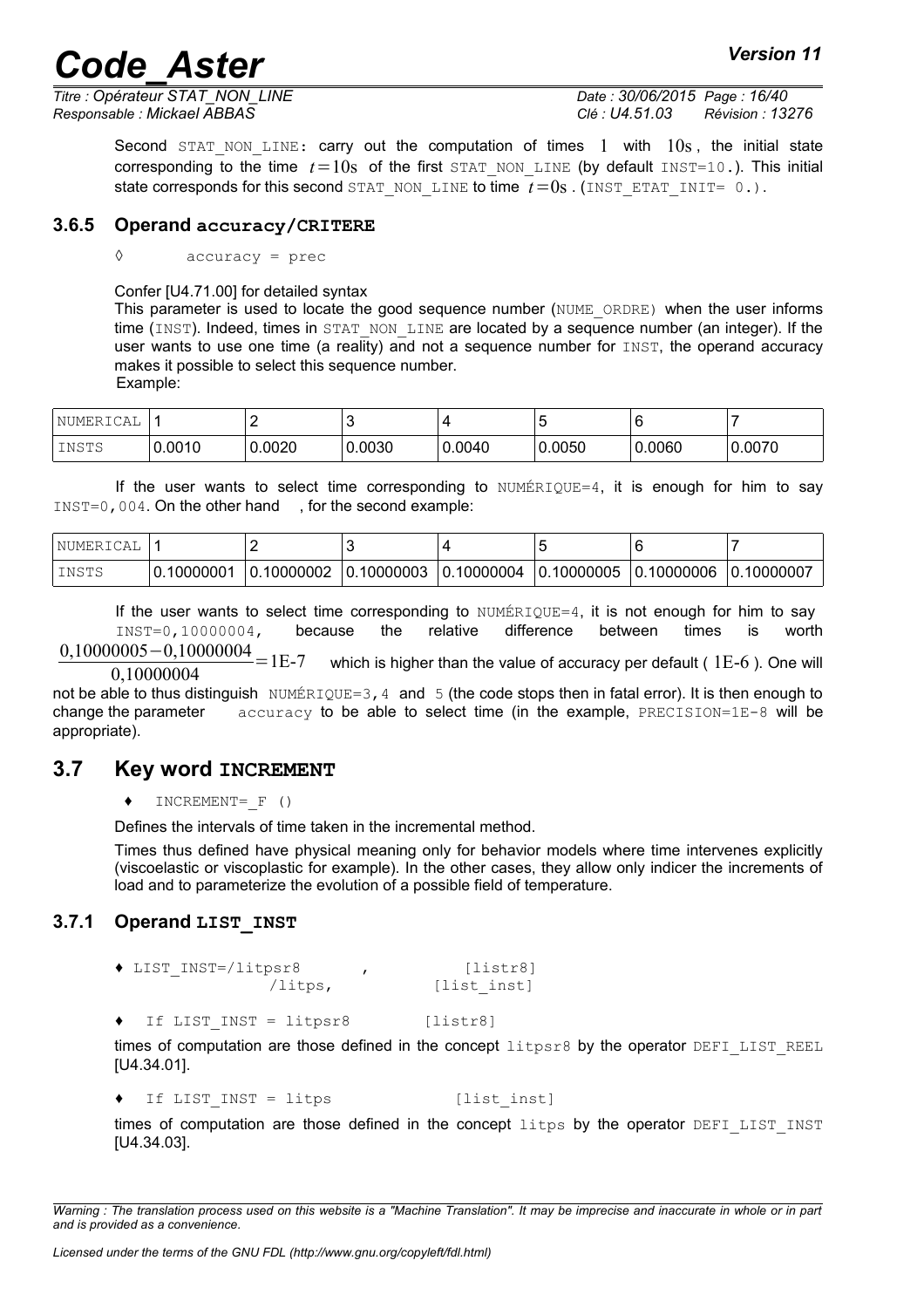*Titre : Opérateur STAT\_NON\_LINE Date : 30/06/2015 Page : 17/40 Responsable : Mickael ABBAS Clé : U4.51.03 Révision : 13276*

#### **3.7.2 Operands NUME\_INST\_INIT/ INST\_INIT / NUME\_INST\_FIN/ INST\_FIN**

<span id="page-16-0"></span>/NUME\_INST\_INIT =nuini  $/INT$  = instini

the initial time of the computation (which thus (Re) is not calculated) is indicated either by its value (INST\_INIT), or by its sequence number in the list of times litps (NUME\_INST\_INIT). To be able to reach by value, it is necessary that the list is ordered.

In the absence of key keys INST\_INIT or NUME\_INST\_INIT, the default is calculated in the following way:

- 1) If an initial state is specified (operand ETAT INIT) and if it defines one time corresponding (by EVOL NOLI or INST ETAT INIT) then time initial is that defined by this state initial,
- 2) If there is no initial state (operand ETAT INIT absent) or that it does not define time corresponding (the fields are given in  $ETAT$  INIT without specifying INST ETAT INIT), then one takes the first time of the list of times  $\overline{(NUMÉRIQUEINSTINT=0)}$ .
- 3) In the event of archivage (see keyword ARCHIVAGE), initial time in poursuite is the last step filed and not that defined in INST INIT.

/NUME\_INST\_FIN =nufin  $/~~INST FIN~~ = instfin$ 

final moment (last calculated step) is indicated same way that initial time (either NUME\_INST\_FIN, or INST FIN), except that it is not possible to refer to the time of the initial state.

#### **Caution:**

If the automatic recutting of time step is activated, NUME INST FIN does not take account and always works of it on the list of times initial. NUME INST INIT and NUME INST FIN are active only with the initialization.

#### **A - simple Example (behavior by default)**

```
LISTE = DEFI_LIST_REEL ( debut =0.,
                      INTERVALLE = F (UNTIL = 10. , NOMBRE =10)),
U = STAT NON LINE ( INCREMENT = F ( LIST INST =LISTE,
                                       INT FIN =4.)),
U = STAT NON LINE ( reuse=U,
                      INCREMENT = F ( LIST INST =LISTE),
                                       ETAT INIT = F (EVOL NOLI: U)) ,
```
First STAT\_NON\_LINE: carry out computation for times  $1 \quad 2$ , 3 and  $4s$ . Second STAT\_NON\_LINE: carry out computation for times  $5 \t 6 \t 7 \t 8$ , 9 and  $10s$ , the initial state corresponding to time  $4s$ . (by default INST\_INIT=INST\_ETAT\_INIT=INST=4.).

#### **B - Example to show the interest of INST\_INIT**

```
LISTE = DEFI LIST REEL ( debut =0.,
                      INTERVALLE = F (UNTIL = 10., NOMBRE =10)),
U = STAT NON LINE (INCREMENT = F (LIST INST = LISTE,
                                      INST FIN = 4.)),
U = STAT NON LINE ( reuse = U,
                      INCREMENT = F ( LIST INST =LISTE,
                                      INST INIT =8.),
                                      ETAT INIT = F ( EVOL NOLI =U)) ,
```
First STAT\_NON\_LINE: carry out the computation of times 1 with  $4s$ .

*Warning : The translation process used on this website is a "Machine Translation". It may be imprecise and inaccurate in whole or in part and is provided as a convenience.*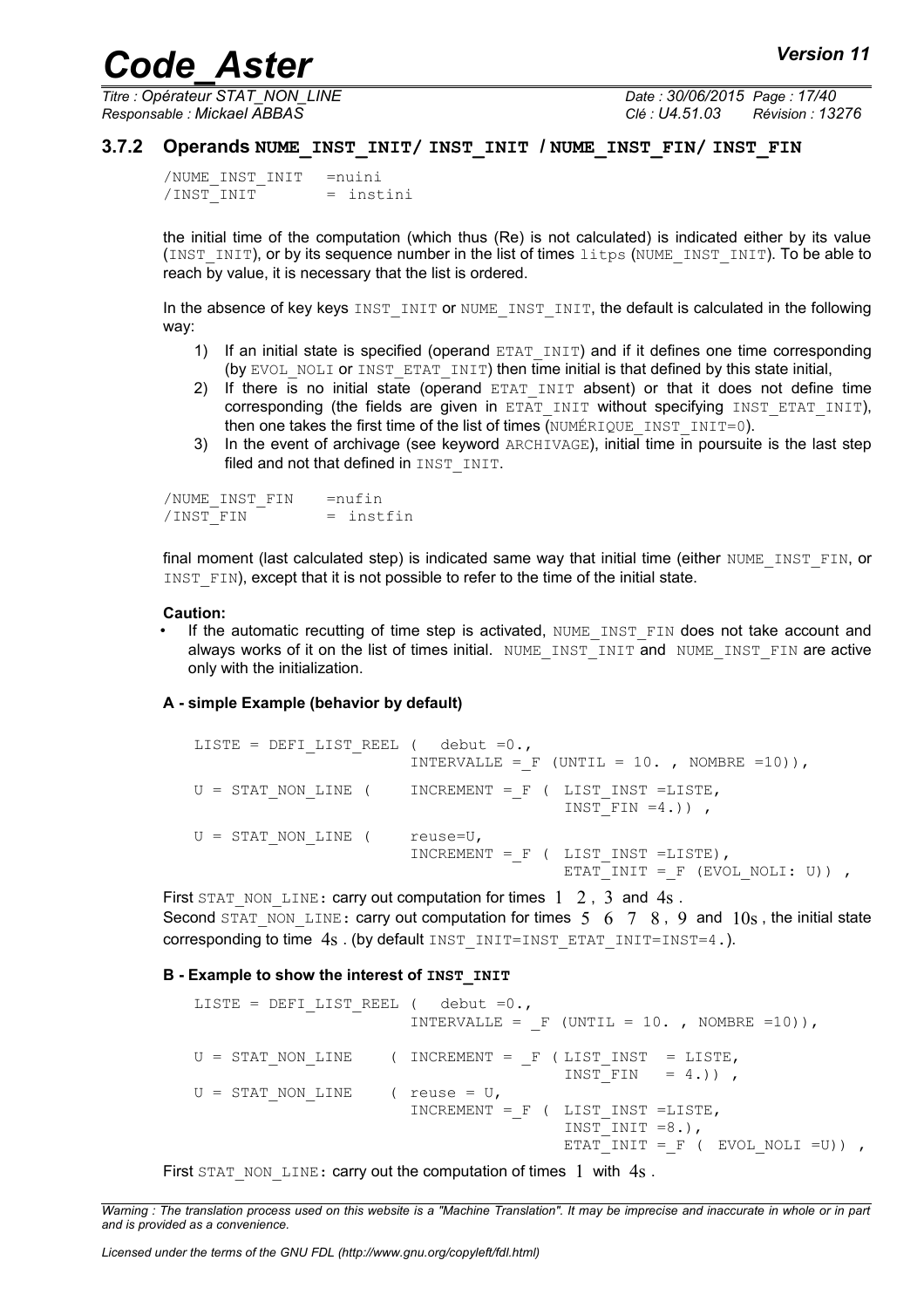*Titre : Opérateur STAT\_NON\_LINE Date : 30/06/2015 Page : 18/40*

*Responsable : Mickael ABBAS Clé : U4.51.03 Révision : 13276*

Second STAT\_NON\_LINE: carry out computation for times  $9$  and  $10s$  (does not do anything for  $t=5,6,7$  and 8s), the initial state corresponding to time  $t=4s$  (by default INST=4.).

#### **3.7.3 Operand accuracy**

<span id="page-17-2"></span>**◊** accuracy = prec

cf [U4.71.00] for detailed syntax

This parameter is used to locate good sequence number (NUMÉRIQUE\_INST\_FIN/NUMÉRIQUE\_INST\_INIT) when the user informs time (INST\_FIN/INST\_INIT). Indeed, times in STAT\_NON\_LINE are located by a sequence number (an integer). If the user wants to use one time (a reality) and not a sequence number for (NUMÉRIQUE INST  $*$ ), the operand accuracy makes it possible to select this sequence number.

Example:

| NUMERICAL |        |        |        |        | ∼      |        |        |
|-----------|--------|--------|--------|--------|--------|--------|--------|
| INSTS     | 0.0010 | 0.0020 | 0.0030 | 0.0040 | 0.0050 | 0.0060 | 0.0070 |

If the user wants to select time corresponding to  $N$ UMÉRIQUE=4, it is enough for him to say INST=0,10000004. On the other hand , for the second example:

| 'NUMERI<br>'Δ. |           |                       |           |                 |                 |                           |                 |
|----------------|-----------|-----------------------|-----------|-----------------|-----------------|---------------------------|-----------------|
| INSTS          | .10000001 | .10000002<br>$\Omega$ | .10000003 | .10000004<br>0. | .10000005<br>0. | .10000006<br><sup>0</sup> | ' 0.<br>1000000 |

If the user wants to select time corresponding to  $N$   $N$  $N$  $E$ <sub> $R$  $Q$  $E$  $=$  4, it is not enough for him to say</sub> INST=0,10000004, because the relative difference between times is worth  $0,10000005-0,10000004$  = 1E-7

0,10000004 which is higher than the value of accuracy per default (  $1E-6$  ). One will

not be able to thus distinguish NUMÉRIQUE=3, 4 and 5 (the code stops then in fatal error). It is then enough to change the parameter accuracy to be able to select time (in the example, PRECISION=1E-8 will be appropriate).

## **3.8 Operand CRIT\_QUALITE**

<span id="page-17-1"></span>

|        | ERRE TEMPS THM=/ | "NON" | [DEFAULT] |  |  |
|--------|------------------|-------|-----------|--|--|
| /"OUI' |                  |       |           |  |  |

This operand makes it possible to activate the computation of the error indicators. ERRE\_TEMPS\_THM is the temporal error indicator for non stationary modelizations HM. See [R4.10.05].

### **3.9 Operand METHODE**

<span id="page-17-0"></span>**◊ METHODE = "NEWTON"** 

**/"IMPLEX" /"NEWTON\_KRYLOV"** 

Makes it possible to choose the method of resolution of the nonlinear incremental problem.

#### **/"NEWTON"**

One uses the algorithm of Newton-Raphson to solve the problem (see [R5.03.01]).

#### **/"IMPLEX"**

One uses algorithm IMPLEX to solve the problem (see [R5.03.81]).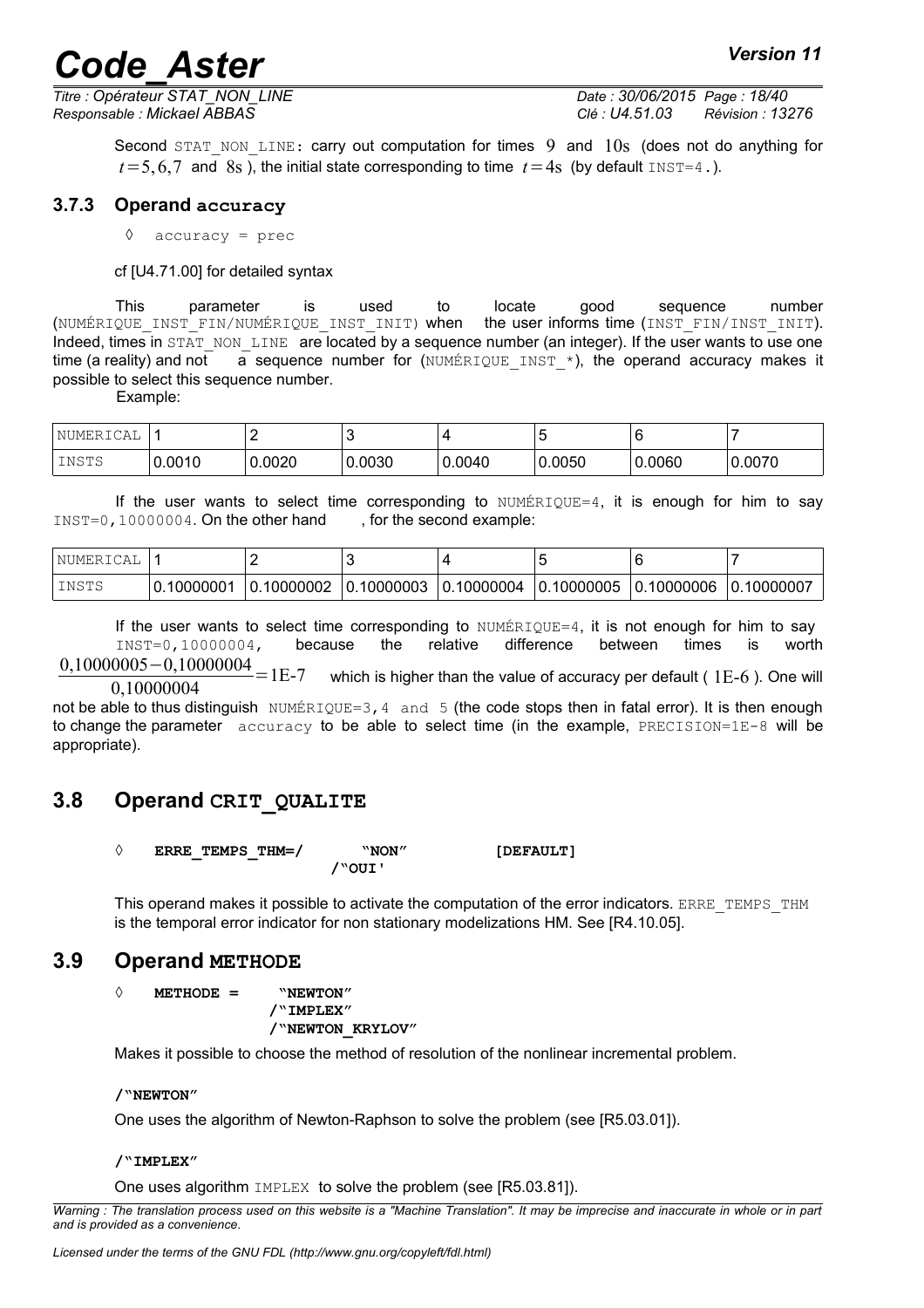*Responsable : Mickael ABBAS Clé : U4.51.03 Révision : 13276*

*Titre : Opérateur STAT\_NON\_LINE Date : 30/06/2015 Page : 19/40*

#### **/"NEWTON\_KRYLOV"**

One uses an inaccurate version of the algorithm of Newton-Raphson; the accuracy of the resolutions of systems linear by an iterative method is adapted during each step of loading (see [R5.03.01]).

## **3.10 The purpose of key word NEWTON**

<span id="page-18-1"></span>Specifies the characteristics of the method of resolution of the nonlinear incremental problem (method of Newton-Raphson)

### **3.10.1 Operand PREDICTION**

<span id="page-18-0"></span>**◊ PREDICTION = "TANGENT"** 

**/"ELASTIC"**

#### **/"EXTRAPOLATES" /"DEPL\_CALCULE"**

the phase of prediction (cf [R5.03.01]) is calculating an estimate of the field of displacements in order to make it possible the method of Newton more quickly to converge.

When the key word is absent, it is the tangent matrix of velocity (option RIGI\_MECA\_TANG) which is used if one chose for the method of Newton a MATRICE=' TANGENTE', and it is the elastic matrix (option RIGI\_MECA) which is used if MATRICE=' ELASTIQUE' were chosen.

#### **/"TANGENT"**

One uses the tangent matrix of the problem of velocity (option RIGI\_MECA\_TANG).

#### **/"ELASTIC"**

the elastic matrix is used (option RIGI\_MECA).

#### **/One "EXTRAPOLATES**

" time step calculates the estimate of the displacement increment from the total increment obtained like solution with preceding (balanced by the ratio of time step). One projects this estimate on all the kinematically admissible fields (i.e satisfying the boundary conditions with Dirichlet) according to the norm given by the elastic matrix, which must thus be calculated. This functionality is interesting in the case of the use of diagrams of explicit integration local of Runge-Kutta type which do not provide a tangent matrix: in this case the method of Newton uses an elastic matrix, but the nombre of iterations necessary can be high. The use of extrapolation can improve the performances. /"

#### **DEPL\_CALCULE" Makes it possible**

to propose like displacement for the prediction with each time step, the displacement given by a mechanical history specified under key word EVOL NOLI (§ 14[\)14D](#page-13-2)isplacement is project on kinematically admissible all the fields, as for the method  $EXTRAPOLATES$ . Note:

- The methods "EXTRAPOLATES " and "DEPL CALCULE " carry out a projection of the solution on all the kinematically admissible fields. One helps oneself for that of the boundary conditions of Dirichlet given in keyword  $EXCIT$ . In this case, it is not possible to use loadings of "kinematical" Dirichlet of the type (operand AFFE CHAR CINE ) but only of the loadings of Dirichlet by dualisation (operand AFFE\_CHAR\_MECA). An alarm warns the user if Code Aster would not have found loadings of Dirichlet dualized. The risk in this case being that the field of displacement is not kinematically admissible; It
- is necessary that the displacements used in "EXTRAPOLATES " and "DEPL CALCULE " result from computation using the same mesh because the limiting conditions must be coherent; Because of
- this projection on the limiting conditions, these two options are incompatible with the functionalities of CONTROL . Attention

#### **, because of impossibility "of correctly projecting" the limiting conditions from one mesh to another, it from now on is strongly disadvised using "EXTRAPOLATES " and "DEPL\_CALCULE " from a mesh different from current computation. Utility**

*Warning : The translation process used on this website is a "Machine Translation". It may be imprecise and inaccurate in whole or in part and is provided as a convenience.*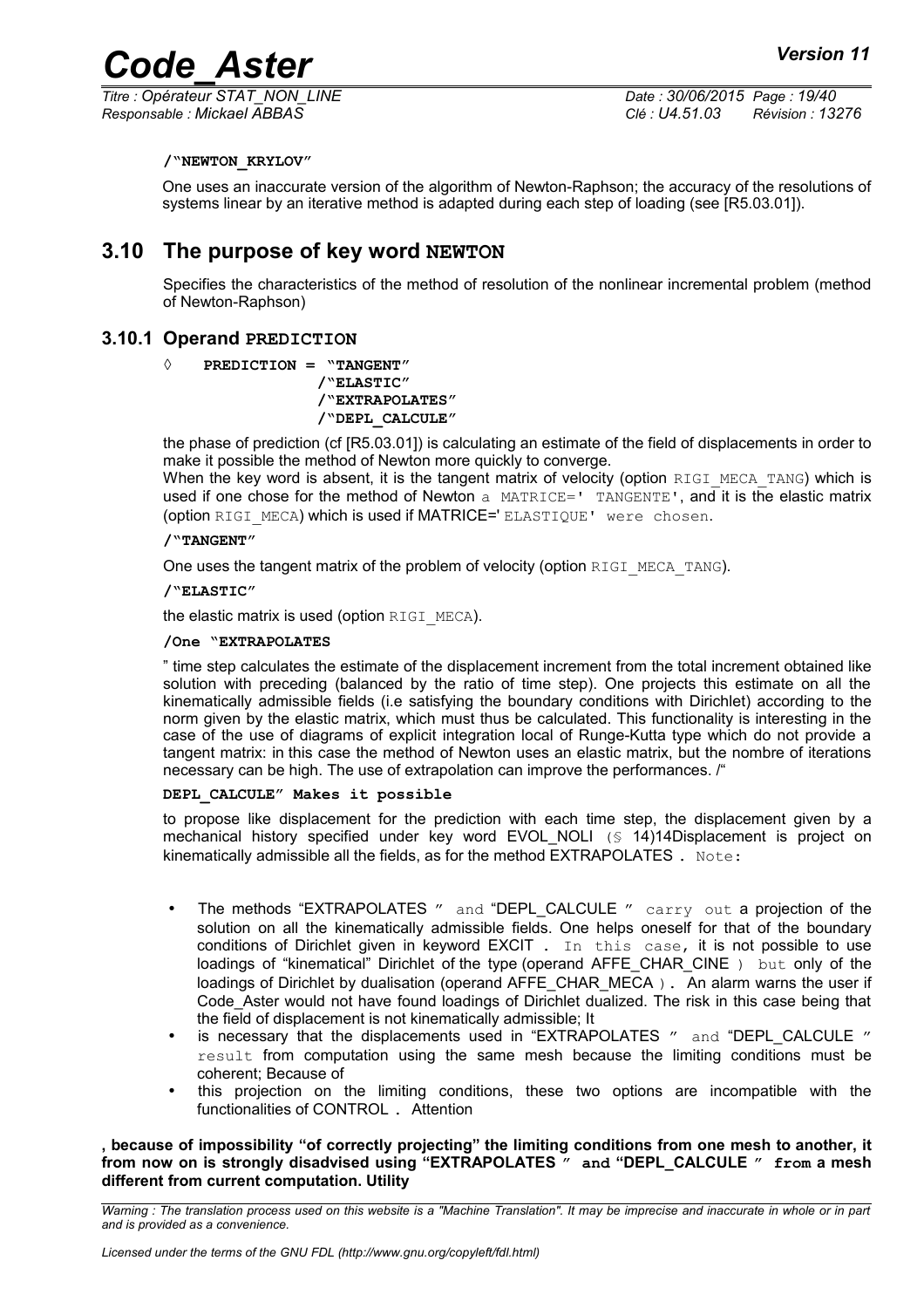*Titre : Opérateur STAT\_NON\_LINE Date : 30/06/2015 Page : 20/40 Responsable : Mickael ABBAS Clé : U4.51.03 Révision : 13276*

**: If**

•one obtained a first solution on the same mesh with others materials parameters or another behavior, the fields of displacements can be re-used in computation. That

•makes it possible to reduce the core memory and to preserve these results for a later poursuite. For a large computation, one can store only displacements at all times with the formats IDEAS or MED in IMPR\_RESU . If one wants to recompute the stresses and local variables, one makes a LIRA RESU with the adequate format then one uses DEPL\_CALCULE with ITER \_GLOB\_MAXI=0 ( only one iteration is carried out) and ARRET = ' NON' (there is not convergence, one does not check the equilibrium). It is however necessary for reasons of syntax to give a loading (to avoid the Dirichlet loadings which impose a linear resolution) as well as a convergence criterion, even if this information is not taken into account. **Operand** 

#### **3.10.2 MATRICE ◊**

<span id="page-19-1"></span>

|                  | <b>MATRICE</b> $=$ / "TANGENT " $\diamond$ |        |
|------------------|--------------------------------------------|--------|
| <b>REAC INCR</b> | $= / 1$ [ $DEFAULT$                        | 1 / mf |
|                  |                                            |        |
| <b>REAC ITER</b> | $=$ /0 [ DEFAULT                           | 1 / it |

the matrix used for the total iterations of the method is the tangent matrix [R5.03.01]. The tangent matrix of prediction is revalued all MF increments of time (MF positive or null) and the coherent tangent matrix (option FULL MECA) is revalued all the it iterations of Newton for an increment of time given (precisely with the iterations of number it, 2it, 3it...). Thus with the first iteration of Newton , one reassembles the tangent matrix only if it is worth 1: if not one keeps the matrix used in the phase of prediction. By convention if it is worth 0 the matrix is not revalued during all time step.  $\Diamond$ 

|  | <b>PAS MINI ELAS</b> |  | $= 0.$ [DEFAULT                    |       | 1 /pasmini |
|--|----------------------|--|------------------------------------|-------|------------|
|  |                      |  | $\begin{bmatrix} R \end{bmatrix}$  |       |            |
|  |                      |  | REAC ITER ELAS =/0 $\vert$ DEFAULT |       | 1 /it      |
|  |                      |  |                                    | These |            |

options make it possible to pass from the tangent matrix to the matrix of discharge (i.e by considering that nonthe linearities do not evolve) when time step is lower than pasmini . This matrix of discharge is the elastic matrix for the models of behavior of the plastic type; for the models of damage it is identified with the secant matrix. As

convergence with the elastic matrix is slower than that with the tangent matrix, key word ITER GLOB ELAS under the key word factor CONVERGENCE makes it possible to define a maximum nombre of iterations specific to the use of the matrix elastic and different from that associated with the use of the tangent matrix. One can

with the key word define a frequency of reactualization of the matrix of discharge REAC\_ITER\_ELAS  $(similar$  of REAC ITER ). If the matrix of discharge does not depend on the strain state (what is the case for the plastic materials but not for the models of damage), to take REAC\_ITER\_ELAS =  $0$ (since it will be the same one during iterations). Utility

#### **: This**

option can be useful when the automatic recutting of time step is not enough to make converge a computation. For example, in the case of lenitive models, the tangent matrix can become singular and it is thus to better use the elastic matrix to converge.  $\Diamond$  MATRICE

 $=$ /"ELASTIC  $\prime\prime$  the matrix

used corresponds to the elastic design: it is evaluated only once at initial time, at the beginning of algorithm. This "elastic" matrix is calculated by means of the modulus Young given under key word ELAS of operator DEFI\_MATERIAU, and not the slope at the origin of the curve of tension given under the key word TENSION (and which is useful, it, in the form of behavior models VMIS\_ISOT\_TRAC, VMIS ECMI TRAC, VISC ISOT TRAC [U4.51.11]). Operand

#### **3.10.3 EVOL\_NOLI ◊ EVOL\_NOLI**

<span id="page-19-0"></span>= evol\_noli Name of

*Warning : The translation process used on this website is a "Machine Translation". It may be imprecise and inaccurate in whole or in part and is provided as a convenience.*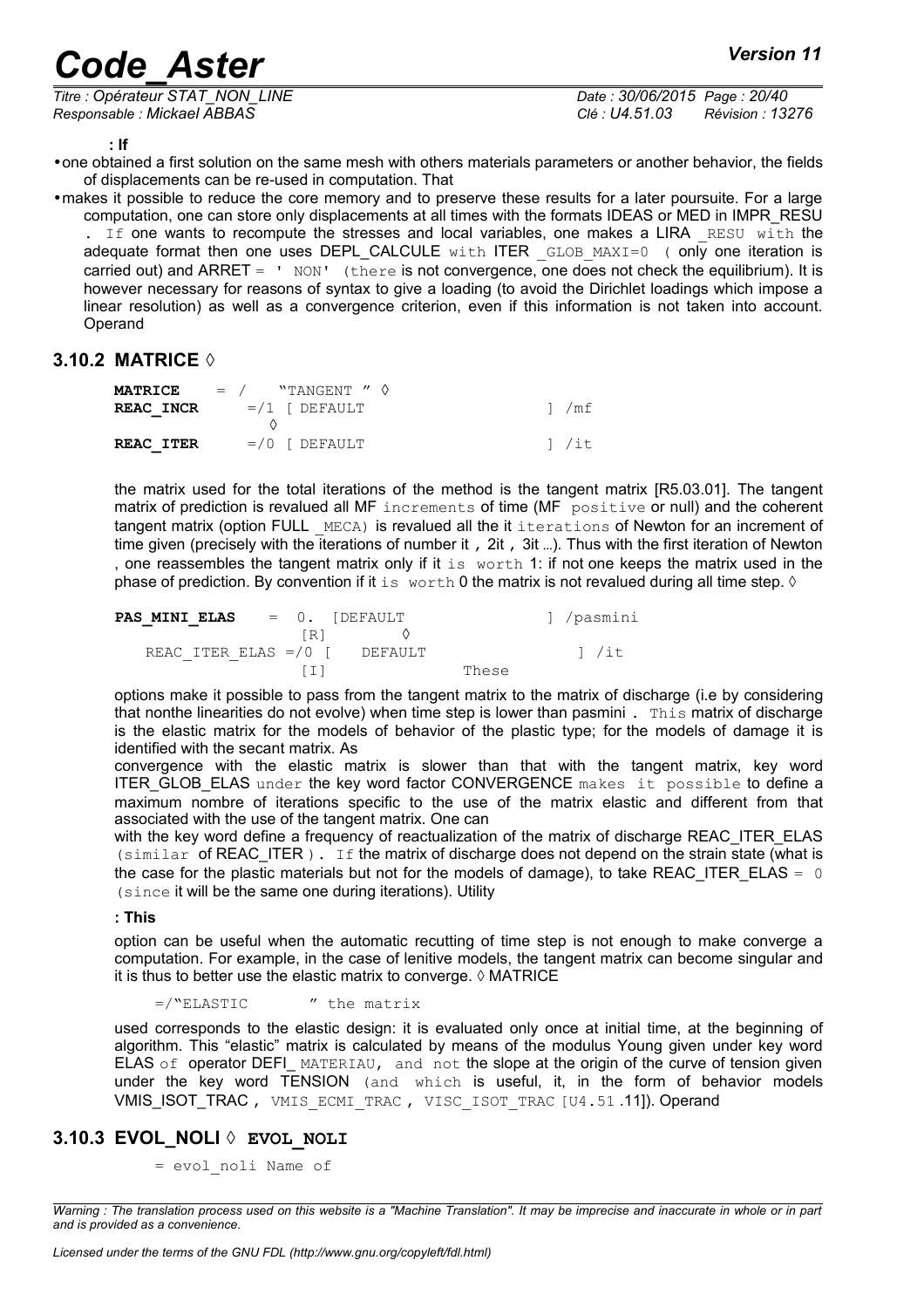*Titre : Opérateur STAT\_NON\_LINE Date : 30/06/2015 Page : 21/40 Responsable : Mickael ABBAS Clé : U4.51.03 Révision : 13276*

the concept of the type evol\_ noli which will be useful in the prediction by DEPL\_CALCULE . Key word

### **3.11 RECH\_LINEAIRE ◊RECHERCHE**

<span id="page-20-3"></span>**\_LINEAIRE=\_F** () the linear

search can make it possible to improve convergence of the method of Newton (cf [R5.03.01] for more details). Caution:

**It**

is disadvised using the linear search with strains GROT GDEP  $for$  modelizations COQUE 3D and in the presence of contact. Operand

#### **3.11.1 METHODE ◊METHODE**

```
= "CORDE " [DEFAULT ]/"MIXTE
       "/"CONTROL
       " Makes it possible
```
to choose the method of search linear, i.e. the algorithm of search of the zero of the functional calculus (see Doc. [R5.03.01]). Method CORDE (by default) is the simplest method, it is a unidimensional secant method. Method

MIXTE is worked out and uses a secant method with variable limits. It is more effective when the functional calculus is not strictly concave (problems with damage or THM for example). The method

CONTROL is reserved for control of the type DEFORMATION, PRED ELAS and LONG ARC (see §22). I[t22](#page-21-1) the only method usable with this kind of control. For the control of the type DDL\_IMPO , one can use CORDE or MIXTE. Operand

#### **3.11.2 RESI\_LINE\_RELA /ITER\_LINE\_MAXI ◊RESI**

<span id="page-20-1"></span>**LINE RELA** =/1.E-1 [DEFAULT ] /reslin ◊ ITER\_LINE\_MAXI =/3 [DEFAULT ] /itelin They are

the parameters of the linear search. One gives the maximum nombre of iterations itelin to be carried out and the accuracy reslin to reach to carry out the convergence of the linear search. It is advised not to use the linear search with of the contact. For

method CORDE,  $I_t$  is not necessary to specify an accuracy nor a nombre of iterations very high, the practice showing that two or three iterations of linear search are sufficient. One can thus be satisfied to ask for three iterations with the accuracy by default. The user cannot put more than 999 iterations of linear search for method CORDE . On the other hand

, for method MIXTE , on problems with damage, several tens of iterations are often effective. **Operands** 

#### **3.11.3 RHO\_MIN /RHO\_MAX/RHO\_EXCL ◊RHO**

<span id="page-20-0"></span>

| $MIN= / 1$ . $E-2$  |  | DEFAULT  | 1/rmin    |
|---------------------|--|----------|-----------|
|                     |  | RI 0RHO  |           |
| $MAX= / 1$ . $E+1$  |  | DEFAULT  | 1/rmax    |
|                     |  | ri 0rho  |           |
| $EXCL= / 9$ . $E-3$ |  | DEFAULT  | 1/rexc    |
|                     |  | RI These | key words |

fix the interval in *I* which one calculates the coefficient RHO of the linear search, in the form: [R5.03 *I* =[*rmin*, *rmax*]−[−*rexc*, *rexc*] .01]. Key word

*Warning : The translation process used on this website is a "Machine Translation". It may be imprecise and inaccurate in whole or in part and is provided as a convenience.*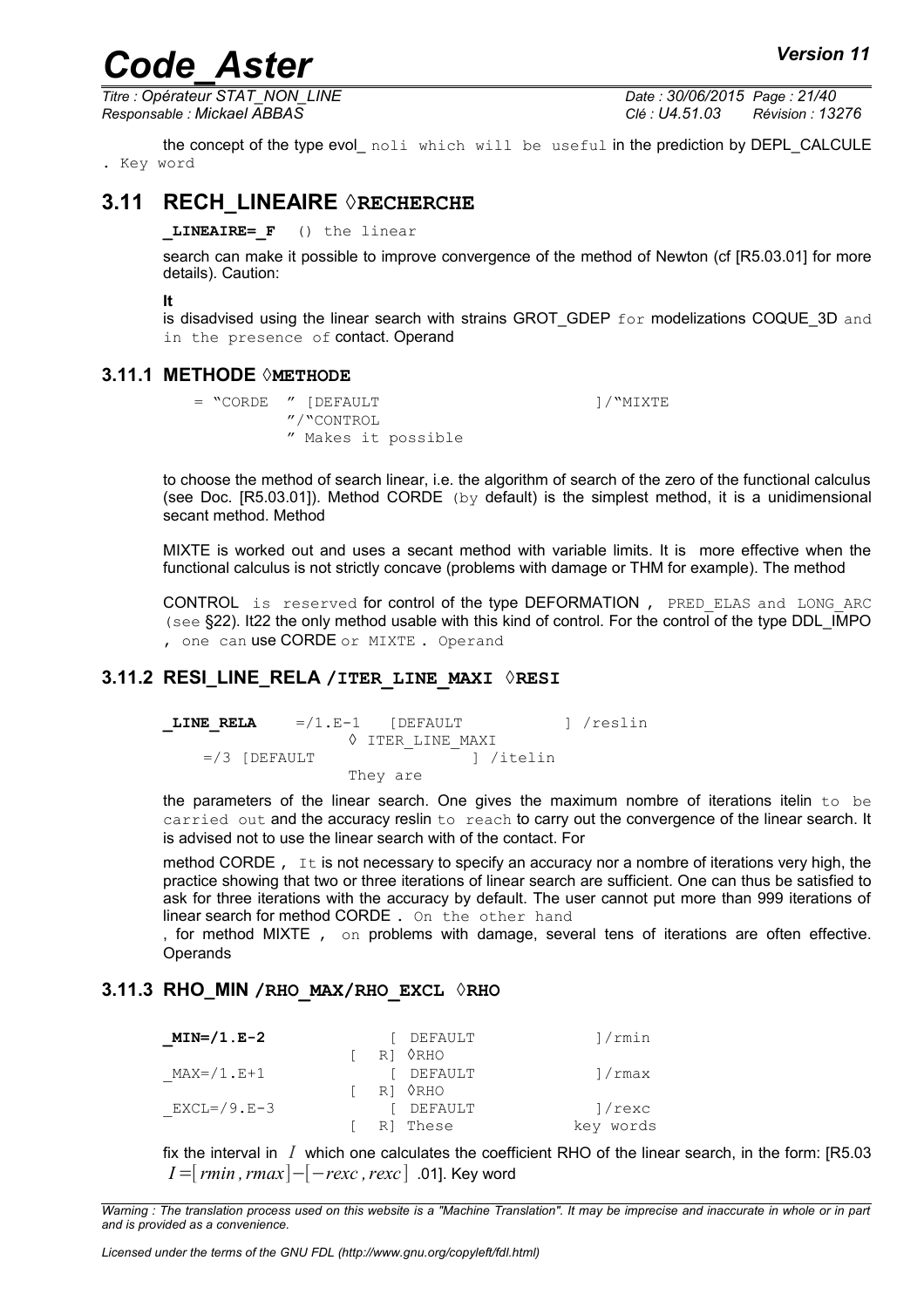*Titre : Opérateur STAT\_NON\_LINE Date : 30/06/2015 Page : 22/40 Responsable : Mickael ABBAS Clé : U4.51.03 Révision : 13276*

## **3.12 CONTROL ◊ CONTROL**

<span id="page-21-1"></span> $=$   $F$  () When

the intensity of  $\eta$  part of the loading is not known a priori (loading known as of reference defined in AFFE CHAR MECA or AFFE CHAR MECA F with load of the type FIXE PILO ), the key word CONTROL allows to control this loading via a node (or groups node) on which one can impose various modes of control (key word TYPE) . Caution:

#### **With**

•*FIXE\_PILO , one cannot use for the loading of reference key word FONC\_MULT . When* •*the loading of reference is defined by AFFE\_CHAR\_MECA\_F , this loading can be a function of the variables of space but not of time. In the same way, changes resulting from command variables (as the temperature) which depend on time are not usable with control. The key word*

• *CONTROL is prohibited with the contact (except in case of the contact XFEM) . It* •*is not possible to make CONTROL with PREDICTION = ' DEPL\_CALCULE' or PREDICTION = ' EXTRAPOLE' (see § 19) [19](#page-18-0)*

### **3.12.1 TYPE ◊ TYPE**

<span id="page-21-0"></span>**=** /"DDL\_IMPO "/"LONG\_ARC "/"ANA\_LIM "/"DEFORMATION /"PRED\_ELAS "/"SAUT\_IMPO "/"SAUT\_LONG\_ARC " It is

the type of control carried out. Seven modes of control are available (Confer [R5.03.80] for more details): /"DDL\_IMPO

" Makes it possible

to impose a given value of displacement increment (only one possible component *i* ) in a single node No (or  $\circ$  f a nodes group comprising one node). With each increment of time, one seeks the amplitude of the loading  $\eta$  of reference which will make it possible to satisfy the following incremental relation: /"SAUT\_IMPO

$$
cmult. \Delta u_i(no) = \Delta t
$$

" Takes again

the principle of DDL\_IMPO but to control the increment of the jump of displacement between the lips of a crack X-FEM. Only one direction is possible *i* , but it can be defined in a local base (normal or tangent with crack). One controls the average of this increment of jump on a set of points of intersection of  $P_a$  the interface with the edges of the mesh  $a$  . This group describes all crack if GROUP NO is not indicated (behavior by default), and only one part if it is it. Attention, this kind of control can be used only in modelization X-FEM. /"LONG\_ARC

$$
cmult. \frac{1}{N} \sum_{a=1}^{N} [\![ \Delta u_i ]\!] \big(P_a \big) = \Delta t
$$

" Makes it possible

referenced by to control the intensity of  $\eta$  the loading the length (curvilinear abscisse) of the response in displacement of a nodes group (to be used for example when one wants to control the buckling of a test-tube). The following relation is checked: with

$$
\text{cmult.} ||\Delta u|| = \Delta t \text{ where } ||(\Delta u)|| = \left(\sqrt{\sum_{n} \sum_{c} (\Delta u_{n,c}^2)}\right)
$$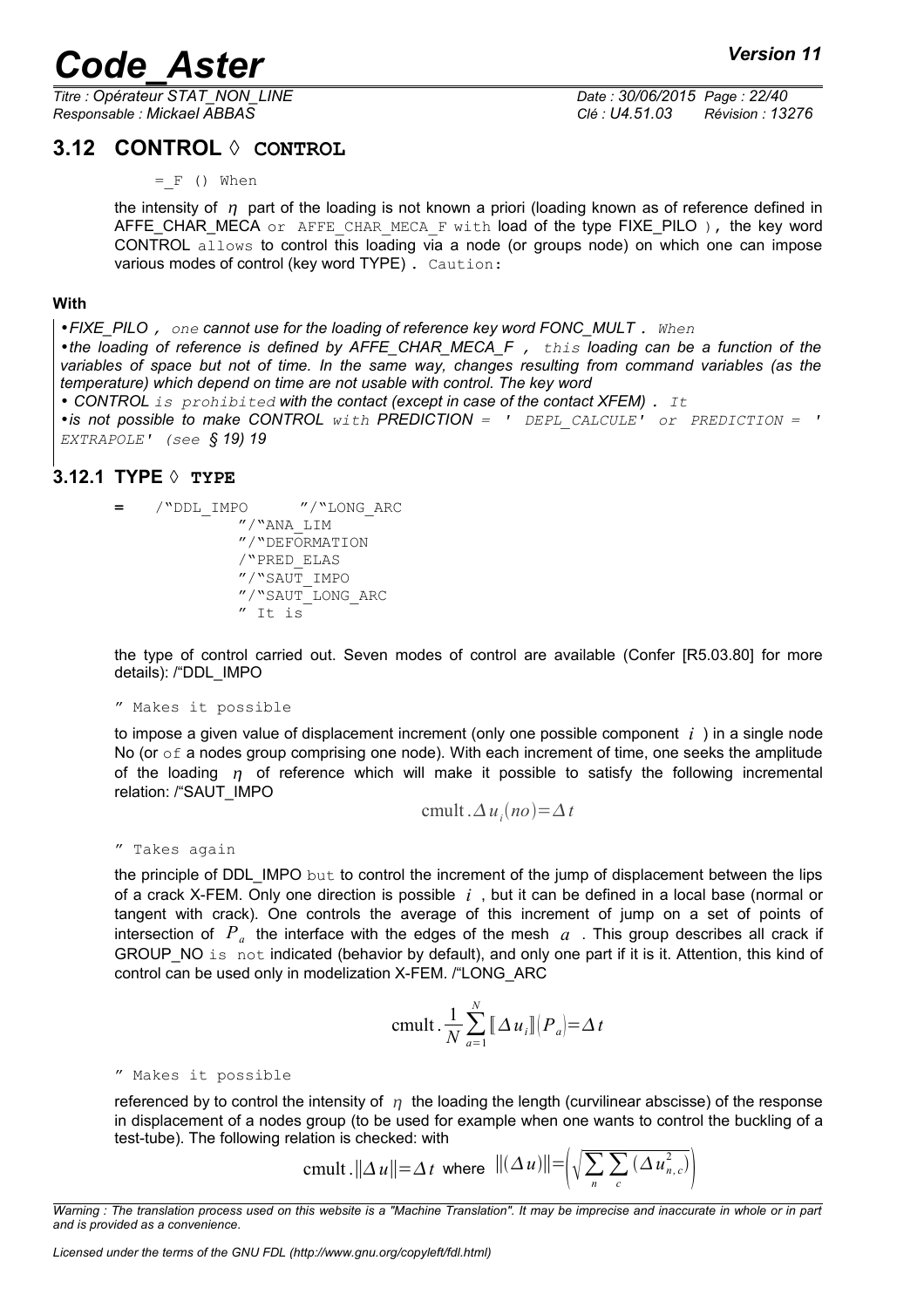*Titre : Opérateur STAT\_NON\_LINE Date : 30/06/2015 Page : 23/40 Responsable : Mickael ABBAS Clé : U4.51.03 Révision : 13276*

N are the nodes of control and C *the components* of the displacement of the nodes considered. Even if the group of node of control is tiny room to only one node, it is necessary nevertheless to use GROUP NO . / "SAUT LONG ARC

```
" Takes again
```
the principle of LONG\_ARC but to control the norm of the increment of the jump of displacement between the lips of a crack X-FEM. One controls this norm on average on a set of points of intersection of  $\| P_a \|$  the interface with the edges of the mesh  $\| a \|$  . This group describes all crack if GROUP\_NO  $\pm$  s not indicated (behavior by default), and only one part if it is it. with

$$
\text{cmult.} \|\|\bar{\Delta u}\|\| = \Delta t \text{ where } C \|\|\bar{\Delta u}\|\| = \sqrt{\frac{1}{N} \sum_{c} \sum_{a=1}^{N} (\|\Delta u_c\|(P_a))^2}
$$

are the components of displacement. Even if the group of node of control is tiny room to only one node, it is necessary nevertheless to use GROUP\_NO . / "ANA\_LIM

" This mode

of control is specific with the computation of Yield-point load (model NORTON HOFF ) by kinematical approach (cf  $[RT.07.01]$  for more detail). If indicates  $\boldsymbol{F}$  the controlled assembled loading, TYPE CHARGE=' FIXE PILO', then the function of control is written simply: Except

$$
P(u)=F.u=1
$$

for the computation of Yield-point load, this functionality is not of interest a priori *. For* this mode of control, no other key word is to be specified. The use

of lenitive constitutive laws can lead to brutal snap-backs which make delicate the course of computation. The two following modes of control cure it (cf [R5.03.80] for more detail). /"DEFORMATION

" DEFORMATION

guarantees that at least a Gauss point of structure sees its strain evolving in a monotonous way. The relation is checked: This mode

$$
cmult \cdot max_{\text{point de Gauss}} \left( \frac{\dot{\varepsilon}}{\|\dot{\varepsilon}\|} \cdot \Delta \varepsilon \right) = \Delta t
$$

of control is valid for all the constitutive laws including in large deformations SIMO\_MIEHE . /"PRED\_ELAS

" PRED\_ELAS

<code>ensures</code> that at least a Gauss point of structure left the threshold of elasticity linearized  $\,f_{\rm \,pred\text{-}elas} \,$  a quantity.  $\frac{\Delta t}{\Delta t}$ 

 $\frac{1}{2}$  The relation is checked: This mode

$$
\text{cmult.} \max_{\text{point de Gauss}} (f_{\text{pred-elas}}) = \Delta t
$$

of control is valid only for models ENDO\_FRAGILE (with the local version and version nonlocal GRAD EPSI), ENDO SCALAIRE (with the non local version), ENDO ISOT BETON and ENDO ORTH BETON (with the local version and the nonlocal version), BARENBLATT , BETON DOUBLE DP, CZM EXP (with the elements with internal discontinuity \* ELDI ), CZM\_OUV\_MIX and CZM\_TAC\_MIX (elements of interface \*\_INTERFACE ), CZM\_EXP\_REG (elements of joint \*\_JOINT or modelization X-FEM) and CZM\_LIN\_REG (elements of joint). The fixing

of the parameter is difficult cmult to define first blow because the notion of output of criterion is not *t*

 $\frac{\Delta t}{\text{cmult}}$  intuitive and varies according to the constitutive laws. For models ENDO\_FRAGILE,

*Warning : The translation process used on this website is a "Machine Translation". It may be imprecise and inaccurate in whole or in part and is provided as a convenience.*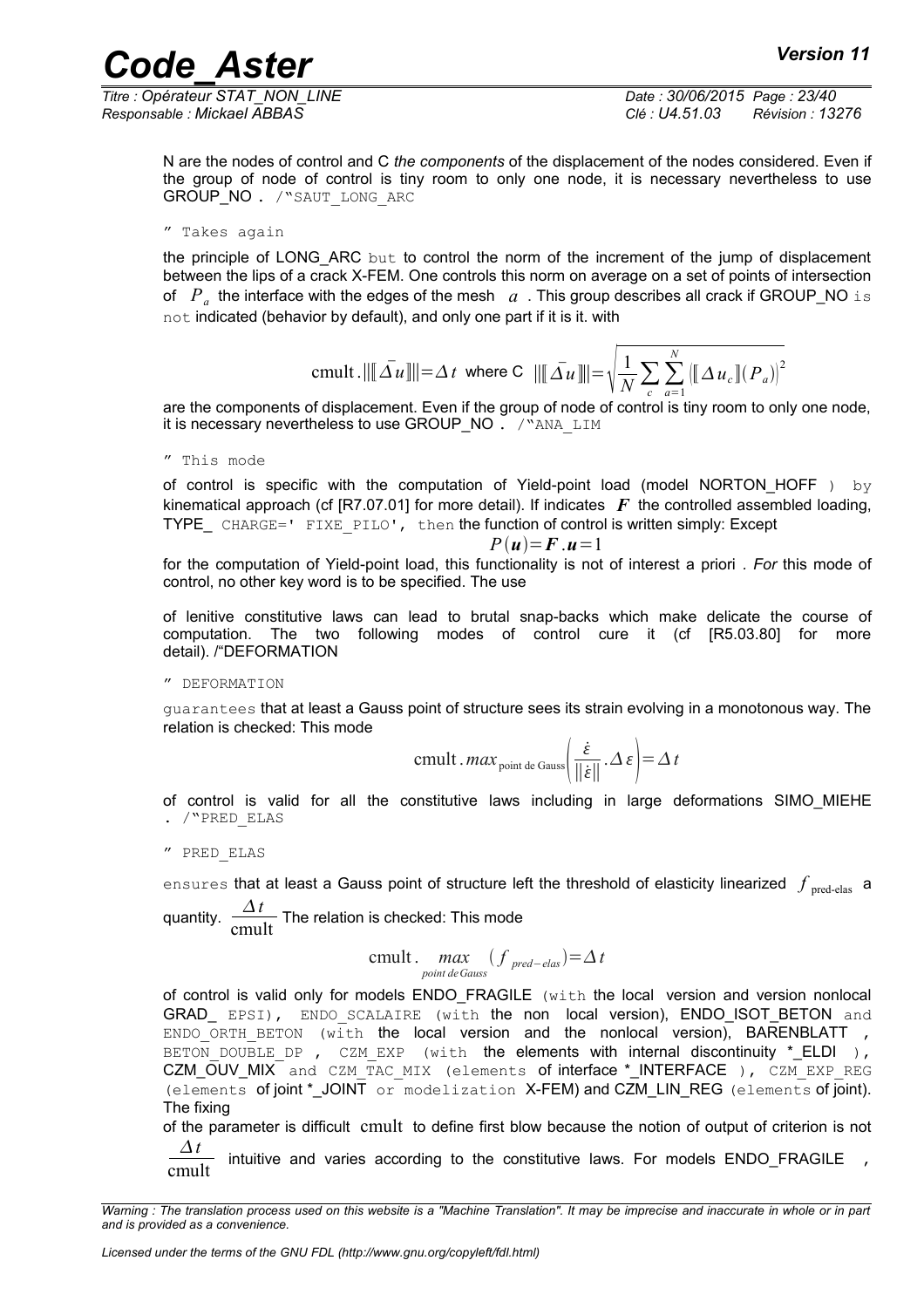*Titre : Opérateur STAT\_NON\_LINE Date : 30/06/2015 Page : 24/40 Responsable : Mickael ABBAS Clé : U4.51.03 Révision : 13276*

ENDO SCALAIRE and ENDO ISOT BETON, a version different from the definition from is used *t* where this parameter is related to the increment of damage (see [R7.01.04]). Use

#### **– Attention: When**

one wants to use these the last two modes of control, it is essential to make a first STAT\_NON\_LINE without the key word CONTROL to start the problem and to obtain an initial state different  $\epsilon^+$  from zero (if not division by zero for control by increment of strain). One carries out after a recovery from this non-zero initial state and one uses control. Moreover

, the resolution of the two preceding equations makes it possible to obtain the unknown intensity of the loading. In certain cases, the solution of these equations can lead to several solutions for the intensity. One then chooses always the solution which is closest to. This is why  $\epsilon^{\dagger}$ , when one wants to impose an alternated loading, one is obliged with each change of sign of the loading to carry out a first STAT\_NON\_LINE without the key word CONTROL in order to obtain an initial compactness of tension  $\epsilon^+$  or. One carries out then a second STAT\_NON\_LINE in poursuite from the preceding initial state with the key word CONTROL . Note:

#### **DEFORMATION**

*and PRED\_ELAS are not available for the structural elements. Operands*

#### **3.12.2 NOEUD /GROUP\_NO/NOEUD**

<span id="page-23-0"></span> $=$  No  $/$  GROUP NO

#### =grno

to be used only with "DDL\_IMPO ", "LONG ARC", "SAUT IMPO" or "SAUT LONG ARC ". For "DDL\_IMPO ", if operand GROUP\_NO is used, the nodes group in question should contain one node. In the other cases, one uses only GROUP\_NO (which can possibly contain one node). For "SAUT\_IMPO " and "SAUT\_LONG\_ARC ", the operand is optional. For

"DDL\_IMPO " and "LONG\_ARC ", one gives the name of the node or the name of the nodes group on which one will impose control. For

"SAUT IMPO " and "SAUT LONG ARC ", the definition is more subtle since in modelization X-FEM one does not control the values on nodes but on points of intersection between the edges of the mesh and crack. In the continuation, one simply indicates by "edges" the intersected edges. The algorithm starts by building a set of independent edges which covers all crack (see fig.3.12.2-[13.12.2-1,](#page-24-8) it controls on all these edges. Key word GROUP\_NO makes it possible to the user to restrict this group, each node well informed corresponding then at the end of an edge which one wishes to control. Let us announce the following rules then: if two

- nodes are the respective ends of two nonindependent edges, only one will be retained (fig. 3.12.2) [3.12.2-2](#page-24-7)
- a node is end of several edges, one arbitrarily retains the first met by the algorithm, if two
- nodes are ends of the same crack (fig.3.12.2-[33.12.2-3](#page-24-6) an error is returned. Generally it is advised that all the entered nodes are same side of crack; if
- a node does not correspond to any edge (fig. 3.12.2 [3.12.2-4](#page-24-5) an error is returned. Figure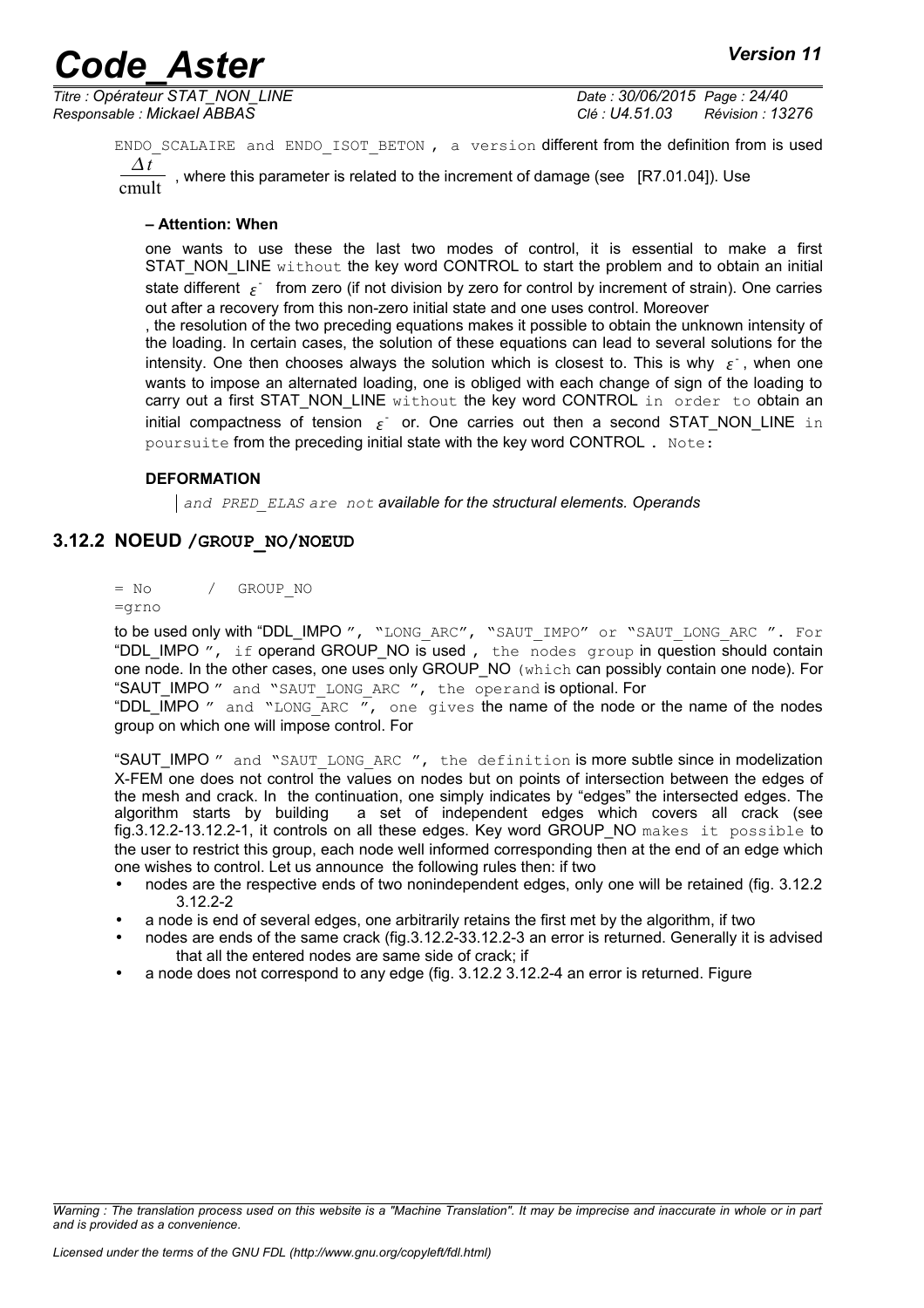*Titre : Opérateur STAT\_NON\_LINE Date : 30/06/2015 Page : 25/40*

*Responsable : Mickael ABBAS Clé : U4.51.03 Révision : 13276*

<span id="page-24-8"></span>

<span id="page-24-7"></span><span id="page-24-6"></span><span id="page-24-5"></span>

#### **3.12.3 ANY MAILLE/GROUP\_MA/TOUT**

<span id="page-24-0"></span>= "OUI' [DEFAULT ]/GROUP<br>MA=1qrma /MESH MA=lgrma  $\overline{=}$ lma One gives

meshes or mesh groups being used to control computation. To use only with DEFORMATION  $\circ$ r PRED ELAS . Interesting to reduce the resolution of the equations of these three modes of controls. Operand

#### **3.12.4 NOM\_CMP ◊ NOM\_CMP**

<span id="page-24-4"></span>= nomcmp It is

the name of the component (corresponding to the degree of freedom) used *i* for control ("DX" for example ). To use only with "DDL IMPO " or" LONG ARC'. Operand

#### **3.12.5 DIRE\_PILO ◊ DIRE\_PILO**

<span id="page-24-3"></span>= direpilo It is

the name of the direction according to *i* which one controls the jump of displacement. The possible values are: "DX", "DY", "DZ", "DNOR" for the norm with crack, "DTAN" for the first tangent (cross product of the norm with), "DTAN *X* 2" for the second tangent. To use only with one modelization X-FEM. Use for types "SAUT IMPO ", "SAUT LONG ARC " or with "PRED ELAS " if the selection on the choice of the controlled solution is "ANGL\_INCR\_DEPL " or "NORM\_INCR\_DEPL ". Operand

#### **3.12.6 FISSURES ◊ CRACK**

<span id="page-24-2"></span>= fiss Name of

the sd\_fiss  $xfem$ . To use only with one modelization X-FEM. Use for types "SAUT\_IMPO  $''$ , "SAUT\_LONG\_ARC" or with "PRED\_ELAS " if the selection on the choice of the controlled solution is "ANGL\_INCR\_DEPL " or "NORM INCR DEPL ". Operand

#### **3.12.7 COEF\_MULT ◊ COEF\_MULT**

<span id="page-24-1"></span>= cmult It is

*Warning : The translation process used on this website is a "Machine Translation". It may be imprecise and inaccurate in whole or in part and is provided as a convenience.*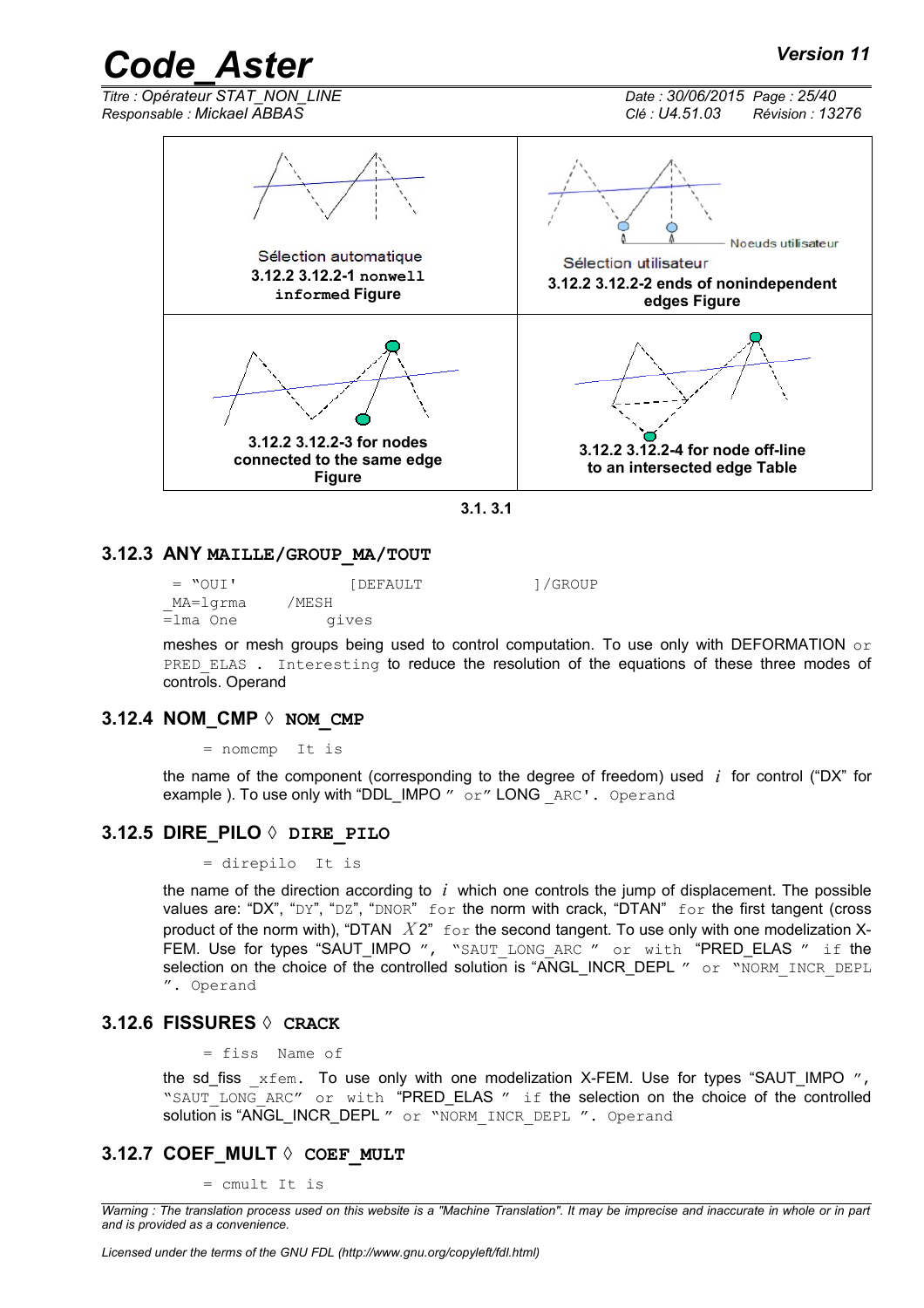*Titre : Opérateur STAT\_NON\_LINE Date : 30/06/2015 Page : 26/40 Responsable : Mickael ABBAS Clé : U4.51.03 Révision : 13276*

the value (noted in  $\mathbb{Z}$  the formula of definition) by which one multiplies the degree of freedom used for control. By default, this value is worth 1. Not to use with ANA\_LIM . Example

**with DDL\_IMPO : Let us suppose**

that one wants to know the Yield-point load of a structure. The loading

imposed on the structure is the pressure of unknown intensity () on  $P = \eta \times \text{value}$  de référence  $P_x$ the group of mesh. *A* To find the Yield-point load, one *Plimite* will control the displacement of the node. It *NO1* is wanted that the following final displacement of this *x* node either equal to (or 2. according to the list of times of the steps of, or  $0.2$  a coefficient) PRESSION  $\mathit{cmult} = 1/0.2 = 5$ .

AFFE CHAR MECA (PRES= (GROUP MA =  $A$ , PX = 1.0)), LISTE= DEFI\_LISTE\_REEL (DEBUT=0., INTERVALLE  $=$  F (UNTIL  $=$  10, NOMBRE =10), RESU= STAT\_NON\_LINE (EXCIT=  $F$  (CHARGE  $=$  PRESSION TYPE CHARGE  $=$   $\blacksquare$ FIXE\_PILO'), CONTROL  $=$   $F$  (TYPE  $=$  "DDL\_IMPO ", NOEUD  $=$  NO1 , NOM\_CMP = "DX ", COEF\_MULT  $= 5.$ ) ) In

the file resu, the value of  $\eta$  will be at every moment displayed computation. To know the Yieldpoint load, it is enough to make. (Here  $|P_{\it limit}= \eta\times P_{_X}$  1  $|P_{_X}|$  thus one is worth has the Yield-point load directly). If one on the structure imposes a pressure close  $P$  to the Yield-point load without using control, computation will not converge if one is close to the Yield-point load. Attention

**with the meaning of COEF\_MULT for the control of the type PRED\_ELAS . Operand**

### **3.12.8 ETA\_PILO\_R\_MAX /ETA\_PILO\_R\_MIN ◊ ETA**

<span id="page-25-1"></span>

| PILO R MAX=etarmax |  | , [R] ◊ETA  |     |  |
|--------------------|--|-------------|-----|--|
| PILO R MIN=etarmin |  | , [R] These | two |  |

key words make it possible to define the interval of search of the values of control. With each iteration of Newton all the values of control apart from  $\vert$  etarmin, etarmax  $\vert$  are ignored. This can take along to "failure of control" if this interval is too restrictive. If one

does not specify values, it is for  $-\infty$  etarmin and  $+\infty$  etarmax. A possible use of this interval is the following. One wishes, for example, to control a pressure imposed on structure and one expects to keep this positive pressure. By fixing etarmin  $at 0$ , that makes it possible to impose the positive values of control. Operand

#### **3.12.9 ETA\_PILO \_MAX/ETA\_PILO\_MIN ◊ ETA**

<span id="page-25-0"></span>

| PILO | MAX=etamax | , $IR1$ $\Diamond$ |             | F.TA |
|------|------------|--------------------|-------------|------|
| PILO | MIN=etamin |                    | , [R] These | two  |

key words makes it possible to specify the interval of values of desired control. Is used it to stop computation properly when ETA\_PILOTAGE reaches the limits of this interval. This interval must be more restrictive than the interval of search defined previously, because this last is applied in all the cases. The principle of operation is the following: with convergence of the iterations of Newton, if one reached one of the limits, computation stops. A possible use of this interval is the following one. In the case of presence of snap-back while fixing at *etamin* a low value, that makes it possible to stop computation before a tear/complete damage of the sample and to avoid thus the divergence with the last time step. The other possible use is that of as *etamax* a maximum Yield-point load. Caution:

#### **With**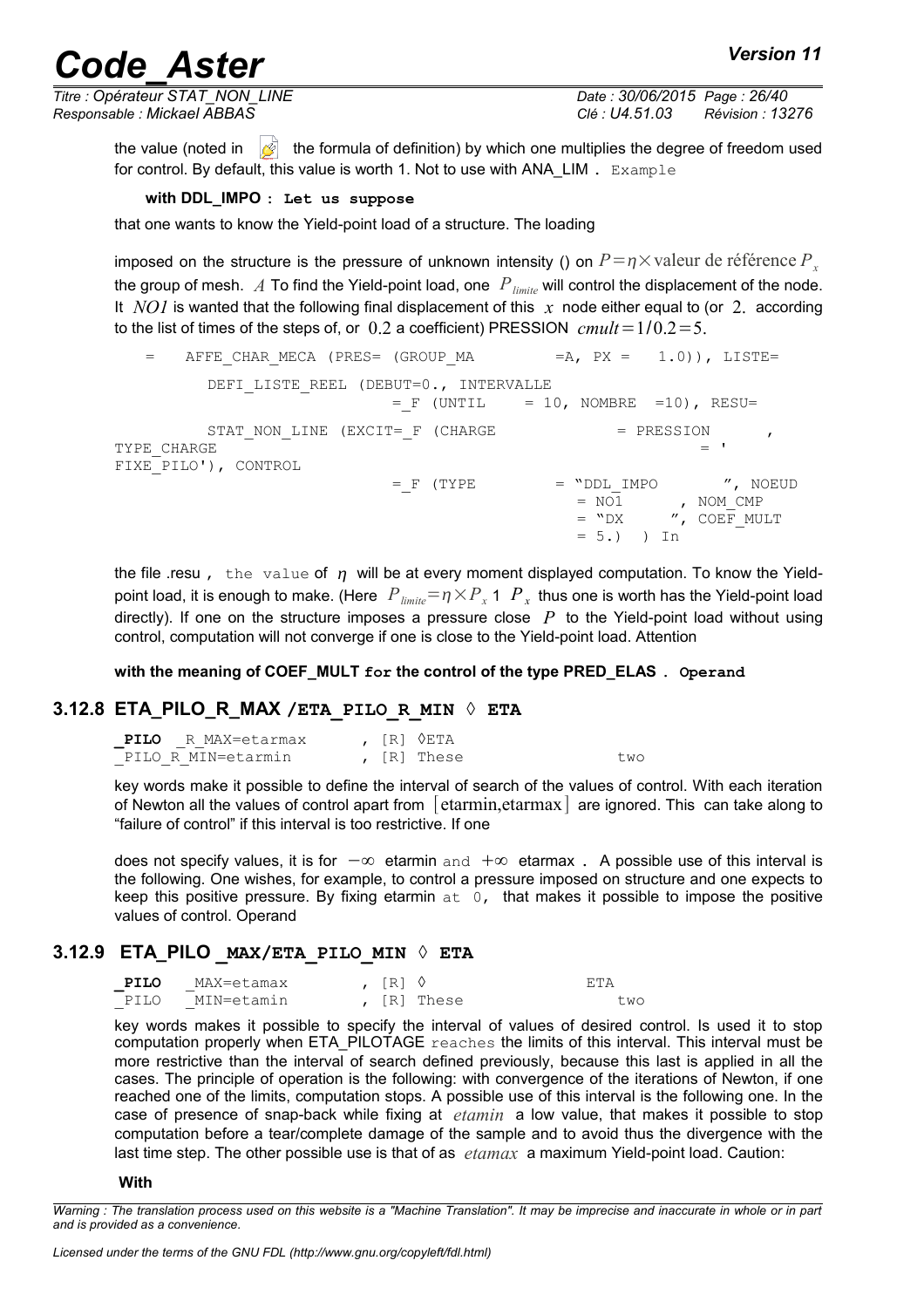*Titre : Opérateur STAT\_NON\_LINE Date : 30/06/2015 Page : 27/40*

*Responsable : Mickael ABBAS Clé : U4.51.03 Révision : 13276*

<span id="page-26-1"></span>*model ENDO\_ISOT\_BETON , these two key keys are compulsory, because they are used to fix the limits of control at the elementary level. Operand* 

#### **3.12.10PROJ\_BORNES ◊ PROJ**

**\_** BORNES=/"OUI' [DEFAULT ]/"NON

" In the event of

going beyond the interval (etamin , etamax ), the user can indicate if he wants to project the value of control on (etamin, etamax). With

**PROJ** BORNE=' OUI', projection will be carried out (if eta>etamax then eta=etamax ; if eta<br/>stamin then eta=etamin ), which allows, in the event of convergence to stop computation precisely on etamin or etamax . With

PROJ BORNE=' NON', one does not modify the values of eta, even if during the iterations of Newton the latter has a value higher than etamax  $\circ$ r lower than etamin. On the other hand computation is stopped, so with convergence eta exceed the limits. A possible

use of the interval (etamin, etamax) with option PROJ\_BORNE=' OUI' is the following. One wishes, for example, to compare several computation for a lenitive model, which is to control in displacement. These parameters of control make it possible to stop computations with the same loading when the structure is sufficiently softened. This strategy makes easier the comparison, thanks to the control of the last point of control. With

PROJ\_ BORNE=' NON' one manages in certain cases to resolve computations, which differently do not converge with the too restrictive conditions imposed via (etarmin, etarmax). Either one controls a pressure imposed on structure and one expects to keep this positive pressure. By fixing etarmin at 0 computation stops in failure of control. On the other hand by imposing etarmin  $s$ lightly negative, one de facto authorizes the transition by a state "not physics" during the iterations of Newton, which facilitates convergence. The state converged in this case can as well be physical (positive pressure) or not physical. It is the value of etarmin =0, which will control the behavior in the event of convergence except limit. This strategy makes it possible to preserve only the positive values of control, if one finds at least a value of control positive. Operand

#### **3.12.11SELECTION ◊ /SELECTION**

<span id="page-26-0"></span>= " NORM\_INCR\_DEPL", [DEFAULT ]/"ANGL\_INCR\_DEPL  $'',\overline{}/``$ residual  $\mathrm{''}/\mathrm{``MIXTE}$ " This operand

makes it possible to select the method allowing for choice of the value of control if several solutions are provided by the resolution of control. "NORM\_INCR\_DEPL

" makes it possible to select the value of control by the smallest norm of the displacement increment on time step considered. "ANGL\_INCR\_DEPL

" makes it possible to select the value of control by the smallest angle between the displacement obtained for time step running and the displacement obtained for the time step preceding one. "residual

" makes it possible to select the value of control leading to the smallest residue. "MIXTE

" makes it possible to select the value of control by leaning on several strategies. One starts initially with strategy "NORM\_INCR\_DEPL" above . If the results of the function purpose (the norm of the displacement increment) are too close, one rocks for this iteration on the strategy "residual". There still, if the residues are too close, one returns to strategy "NORM\_INCR\_DEPL" and one examines whether the list of residues "RESI\_GLOB\_MAXI" of time step flow presents cycles. If it is the case, it is the least good solution of "NORM\_INCR\_DEPL" which is selected for this iteration. If not, one chooses simply the best of both, even if they are not sufficiently contrasted. Note:

**If one**

*Warning : The translation process used on this website is a "Machine Translation". It may be imprecise and inaccurate in whole or in part and is provided as a convenience.*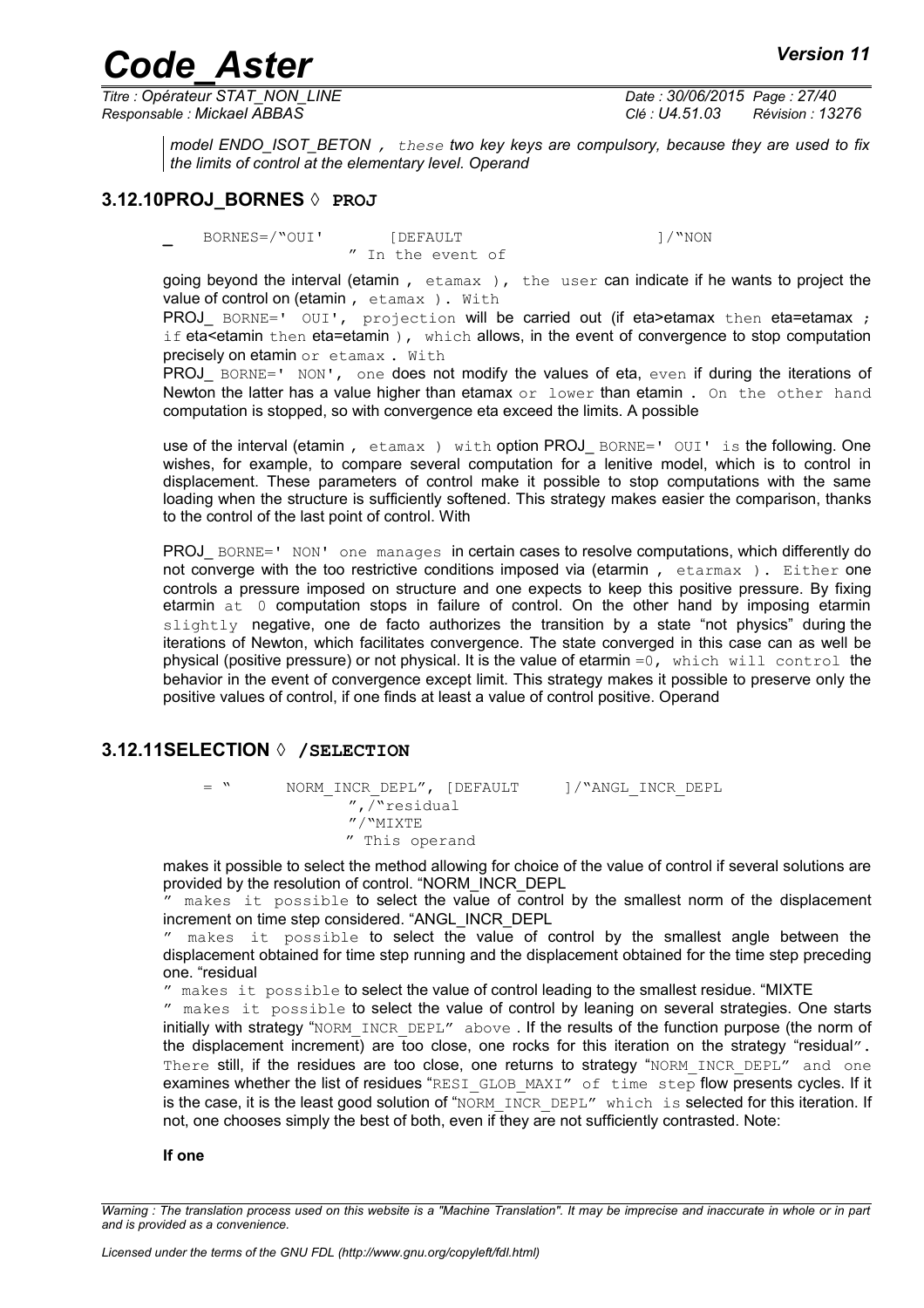*Titre : Opérateur STAT\_NON\_LINE Date : 30/06/2015 Page : 28/40*

*Responsable : Mickael ABBAS Clé : U4.51.03 Révision : 13276*

*makes a resumption of computation (reuse) with the keyword SELECTION = ' ANGL\_INCR\_DEPL', it is important to keep in mind that this criterion requires two* the time step *preceding ones. It will thus be necessary well to take care to correctly file the results of the preceding computation to the risk getting false results. An alarm informs the user. Operand*

#### **3.12.12EVOL\_PARA ◊ EVOL**

<span id="page-27-3"></span>**\_** PARA=/"SANS " [DEFAULT ]/"DECREASING

"/"CROISSANT " This operand

<span id="page-27-2"></span>makes it possible to impose it to it growth or the decrease of the parameter of control. Key word

#### **3.13 solver ◊ solver**

 $=$   $F$  () the syntax

<span id="page-27-1"></span>of this key word common to several commands is described in the document [U4.50.01]. Key word

### **3.14 CONVERGENCE ◊ CONVERGENCE**

 $=$   $F$  () If none

of the two operands following is present, then all happens like if: RESI GLOB RELA =  $1.E-6$ . Operand

#### **3.14.1 RESI\_ GLOB\_RELA/RESI\_GLOB\_MAXI ◊ |**

<span id="page-27-0"></span>RESI GLOB RELA =resrel , [R] the algorithm

continues the total iterations as long as: where

*max*<sub>i=1,...,*nbddl*</sub>  $|F_i^n|$ >resrel .*max*|*L*|

is  $\bm{F}^n$  the residue of the iteration and  $\ket{n}$  the vector  $\bm{L}$  of the imposed loading and the reactions of bearings (cf [R5.03.01] for more details). When

the loading and the reactions of bearing become null, i.e. when is null *L* (for example in the case of a total discharge), one tries to pass from convergence criterion relative RESI GLOB RELA  $t \circ$ absolute convergence criterion RESI GLOB MAXI . This operation is transparent for the user (alarm message transmitted in the file .mess). When the vector becomes again *L* different from zero, one passes by again automatically with relative convergence criterion RESI GLOB\_RELA . However , this mechanism of swing cannot function with the first time step. Indeed, to find a value of RESI GLOB MAXI reasonable in an automatic way (since the user did not inform it), one needs to have had at least a step converged on a mode RESI GLOB RELA. Consequently, if the loading is null as of the first time, computation stops. The user must already then check that the null loading is normal from the point of view of the modelization which it carries out, and if such is the case, to find another convergence criterion (RESI\_GLOB\_MAXI for example ). If this

operand is absent, the test is carried out with the default value, except if RESI\_GLOB\_MAXI is present . ◊ |

RESI GLOB MAXI = resmax , [R] the algorithm

continues the total iterations as long as: where

 $|max|$   $|F_i^n|$  > resmax *i*=1,*, nbddl*

is  $\bm{F}^n$  the residue of the iteration (cf  $n$  [R5.03.01] for more details). If this operand is absent, the test is not carried out. If RESI GLOB\_RELA

and RESI GLOB MAXI are present both, the two tests are carried out. Note:

*Warning : The translation process used on this website is a "Machine Translation". It may be imprecise and inaccurate in whole or in part and is provided as a convenience.*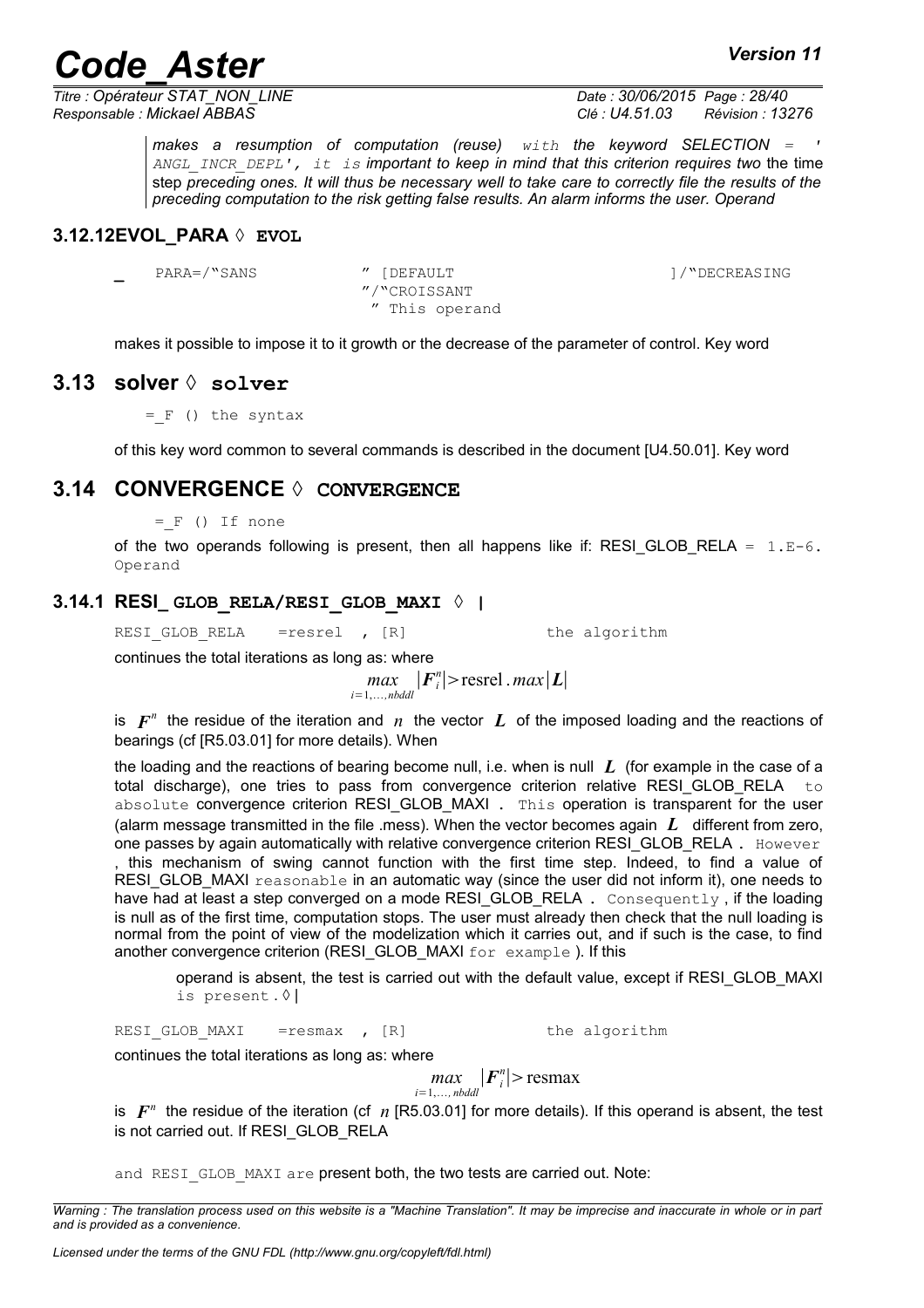*Titre : Opérateur STAT\_NON\_LINE Date : 30/06/2015 Page : 29/40 Responsable : Mickael ABBAS Clé : U4.51.03 Révision : 13276*

If

*the limiting conditions of Dirichlet are imposed by AFFE\_CHAR\_CINE (elimination ) and not by AFFE\_CHAR\_MECA (dualisation ), the degrees of freedom carrying these conditions are ignored during the evaluating of the residue of equilibrium. What does not cause of results false but when the loading becomes null, i.e. when is null L (for example in the case of a total discharge), one passes from the convergence criterion relating to absolute convergence criterion RESI\_GLOB\_MAXI . This operation is transparent for the user (alarm message transmitted in the file .mess). When the vector becomes again L different from zero, one passes by again automatically with relative convergence criterion RESI\_GLOB\_RELA . Operand*

### **3.14.2 RESI\_COMP\_RELA ◊ |**

<span id="page-28-1"></span>RESI COMP RELA =rescmp , [R] This operand

results in considering the convergence of the algorithm of Newton while reasoning component by component. For that, one distinguishes in the vector residue the under-vectors corresponding to each component (for example *cmp* in THM,). One *cmp*={ *DX ,DY , DZ , PRE1 , PRE2 ,TEMP*} normalizes then these under-vectors by the corresponding internal force. Thus, the algorithm continues the total iterations as long as: where

$$
\max_{c=1,\ldots,\text{nbcmp}}\left|\frac{\max\limits_{i=1,\ldots,\text{nbddl}}|F_i^{c,\textit{n}}|}{\max\limits_{i=1,\ldots,\text{nbddl}}|L_i^{\text{int},c,\textit{n}}|}\right|>\text{rescmp}
$$

is  $F^{c,n}$  the part of the residue corresponding  $F^n$  to the component and  $c$  the vector  $L^{\text{int},c,n}$  of the internal forces at time corresponding *n* to this same component (cf *c* [R5.03.01] for more details). The internal forces

at time  $n \text{ are calculated at the beginning of time step from result resulting from time step preceding.}$ For the first time step, one passes automatically to a relative criterion of type RESI\_GLOB\_RELA *, to see* with an absolute criterion for the cases where the loading is null. This choice is interested only in problems of the evolutionary type (THM) where resident of strong contrasts between the various unknowns. Operand

### **3.14.3 RESI\_REFE\_RELA |RESI**

<span id="page-28-0"></span>

| REFE RELA=resref | SIGM<br>  R               |           |
|------------------|---------------------------|-----------|
| REFE=sigref      | FORC<br>$\lceil R \rceil$ |           |
| REFE= (forref    | momref) $[1 R]$           | VARI      |
| REFE=varref      | EPSI<br>$\lceil R \rceil$ |           |
| REFE=epsref      | FLUX<br>$\lceil R \rceil$ |           |
| THER REFE=fthref | FLUX<br>[R]               |           |
| HYD1 REFE=fh1ref | FLUX<br>[R]               |           |
| HYD2 REFE=fh2ref | DEPL REFE<br>[R]          |           |
| $=$ depref       | [R]                       | LAGR REFE |
| $=$ lagref       | This                      | operand   |

results in estimating the convergence of the algorithm of Newton in the following way. From a reference, which can be: A stress

- sigref ; A strain
- epsref  $f \circ r$  incompressible elements, elements of grid and membrane; A local variable
- varref if one uses nonlocal models with deformation gradient; A heat flux
- fthref in a case THM: Two
- hydrous flux fh1ref and fh 2ref in a case HHM; A depref
- displacement  $if$  one uses elements of joint with a behavior of the type CZM; A force

*Warning : The translation process used on this website is a "Machine Translation". It may be imprecise and inaccurate in whole or in part and is provided as a convenience.*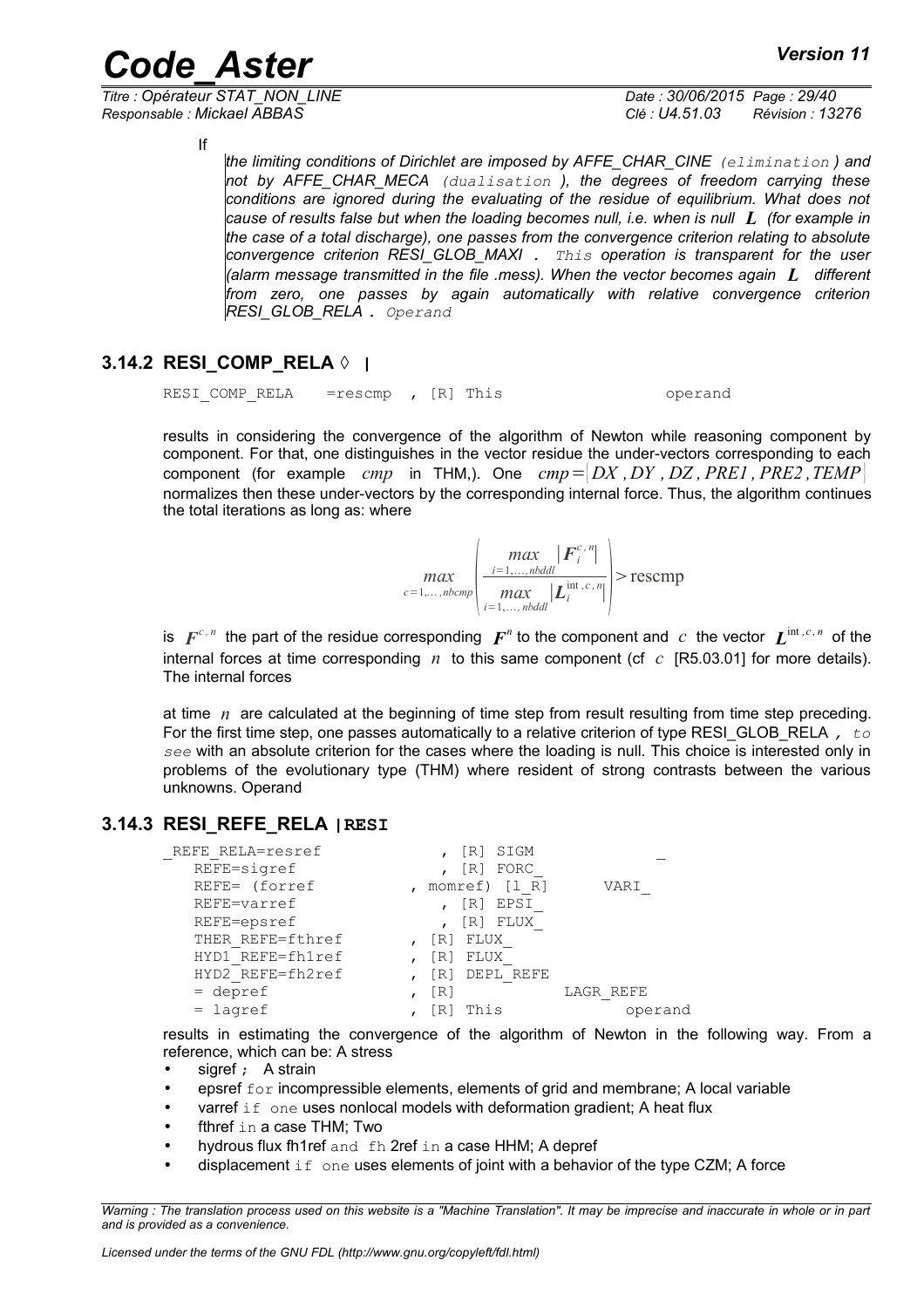*Titre : Opérateur STAT\_NON\_LINE Date : 30/06/2015 Page : 30/40*

*Licensed under the terms of the GNU FDL (http://www.gnu.org/copyleft/fdl.html)*

*Responsable : Mickael ABBAS Clé : U4.51.03 Révision : 13276*

- forref and a moment momref if structural elements are used (discrete, bars, beams or cables); A coefficient
- of Lagrange lagref  $for$  the mixed formulations in damage.

/maglob

A reference of residue is calculated (of a the same  $F^{ref}$  vector length than the vector residue). Convergence will be carried out if and only if: Operand

 $\forall i \in [1, ..., nbddl]$   $|F_i^n|$  < resref .  $F_i^{ref}$ 

### **3.14.4 ITER\_GLOB\_MAXI ◊ ITER\_GLOB\_MAXI**

<span id="page-29-3"></span> $=$ /10 [DEFAULT ] maximum

Nombre of iterations carried out to solve the total problem at every moment (10 per default). This test is always carried out except in the case of the recutting of time step by the method "EXTRAPOLATES". The excessive increase in this parameter is generally the sign of a problem in the modelization or an inadequate temporal discretization. In

the case of the resolution of a problem of contact/friction by the formulation CONTINUE in generalized Newton, it is often necessary to increase the nombre of iterations of Newton. Operand

### **3.14.5 ITER\_GLOB\_ELAS ◊ ITER\_GLOB\_ELAS**

<span id="page-29-2"></span> $=$ /25 [DEFAULT ] maximum

/maxelas

Nombre of iterations carried out with the elastic matrix when one uses key word PAS\_MINI\_ELAS  $\circ$  f the key word factor NEWTON (see §19[\)19](#page-18-1) to solve the total problem at every moment (25 per default). It is pointed out

that PAS MINI ELAS makes it possible to pass from the tangent matrix to the elastic matrix when time step is or becomes (by recutting) lower than a certain value specified under PAS MINI ELAS . Contrary

to ITER GLOB MAXI, this parameter can easily take great values (several hundreds) because convergence on a nonlinear problem with the elastic matrix (very stiff) slow although is ensured from the theoretical point of view for all the models describing the generalized standard materials. Operand

### **3.14.6 ARRET ◊ARRET**

<span id="page-29-1"></span> $=$ /"OUI' [DEFAULT ] If one

of the selected convergence criteria total is not checked after maglob iterations , then the program stops (the preceding results are saved). *ARRET* 

=/"NON" [DEFAULT ] If maglob

is insufficient to check the convergence criteria given by the user, one passes nevertheless to next time. This option is usable only in mode DEPL CALCULE . This

<span id="page-29-0"></span>**option is to be used with precaution because it gives false results. Key word**

## **3.15 CRIT\_ STAB ◊ CRIT**

*and is provided as a convenience.*

 $STAB = F$  () This key word

makes it possible to start computation, at the end of each increment of time, of a criterion of stability. This criterion is useful to detect, during the loading, the point from which one loses stability. By buckling

• in the case of mechanical phenomenon reversible (TYPE= "FLAMBEMENT"): This criterion

*Warning : The translation process used on this website is a "Machine Translation". It may be imprecise and inaccurate in whole or in part*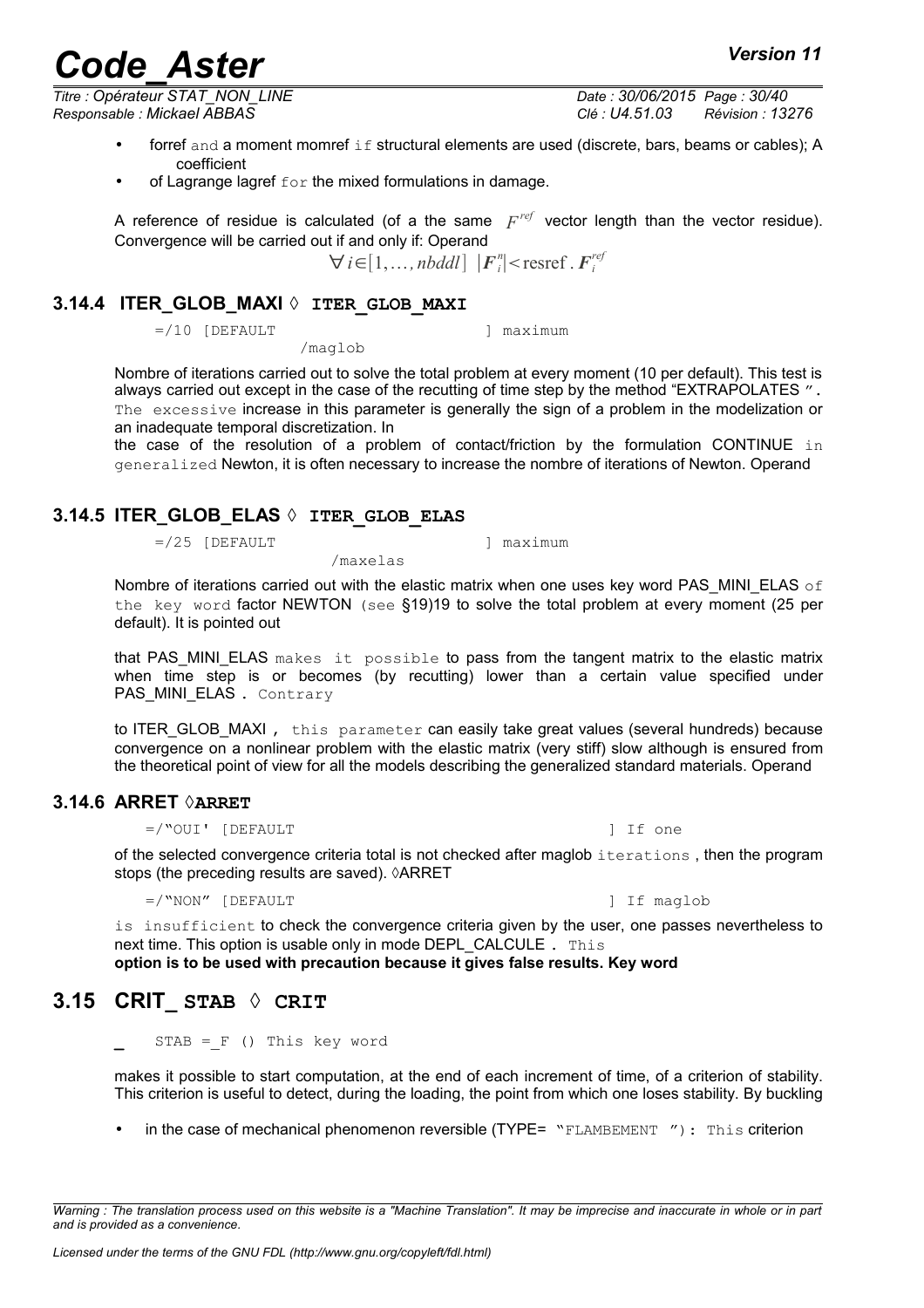*Titre : Opérateur STAT\_NON\_LINE Date : 30/06/2015 Page : 31/40 Responsable : Mickael ABBAS Clé : U4.51.03 Révision : 13276*

is then calculated in the following way: at the end of one time step, in small disturbances, one solves. is  $det\left(K^T - \lambda \cdot K^g\right) = 0$   $K^T$  the coherent tangent matrix at this time. is  $K^g$  the geometrical stiffness matrix, calculated starting from the stress field at this time. In practice

, the loading is unstable if (in fact  $\,\,|\lambda|\!<\!1$  ). One  $\,\,-1\!<\!\lambda\!<\!0$  calculates the eigenvalues by the method of Sorensen (cf MODE ITER\_SIMULT [U4.52 .03]). This can be expensive enough for the problems of big size. For large displacements and the large deformations, one solves because  $det\left(K^{T}-\lambda\cdot I\right)=0$  contains  $K^{T}$  then.  $K^{g}$  The criterion is then a criterion of instability: when changes <sub>*λ*</sub> sign (thus passes by 0) the loading is unstable. One stores the eigen mode the corresponding to smallest critical load (in absolute value) in the object result, under name MODE\_FLAMB . This eigen mode can be extracted and visualized (like a field of displacements or a classical eigen mode). It is standardized to 1 on the largest component of displacement. The linear analysis of stability not making it possible to take account of the following aspect of certain forces, it is then necessary to use CRIT STAB. Documentation

[U2.08.04] present the various approaches for the analyses of buckling in Code Aster. By

• a study of sign on derivative second of energy by respecting the increase in the irreversible degrees of freedom in the case of a dissipative mechanics ( $\text{TYPE} = \text{``STABILITY''}:$ 

To treat this typical case, one forces to take as geometrical stiffness matrix the matrix identity. One  $K^{\rm g}\!=\!I_{\rm d}^{\phantom{\prime}}$  searches then the minimum of following quadratic functional calculus: where

 $C(x) = \frac{x^t \cdot K^T x}{t}$ *x t* . *x* is  $K^T$  the coherent tangent matrix at studied time and the vector  $x^i$  transposed

from the field of the nodal unknowns, under *x* stresses of positivity on the degrees of freedom of irreversible *x* nature. The sign of the minimum then makes it possible to conclude on the stability of the loading. If this one is negative, the solution is unstable. In the contrary case, the solution obtained numerically is stable. The mode obtained, which are the minimizing vector (known as  $C(x)$  mode of instability if the minimum is negative), and the estimate of the associated criterion of stability are stored in the object result under name MODE STAB (TANK STAB =). Operand  $C(x)$ 

### **3.15.1 LIST\_INST /INSTS /PAS\_CALC ◊/"**

```
LISTE_INST'= liste_r8/"INST
"= l_r8 /"NOT
CALC'= npas times
```
for which one wants to do a calculation of stability are given by a list of times (list r8 or L r8) oupar a frequency PAS\_CALC (all of time *npas* ). In the absence of these keywords the criterion is calculated with all time step. Operand

#### **3.15.2 accuracy /CRITERE ◊ accuracy**

<span id="page-30-1"></span>=/1.e-6 [DEFAULT ] /prec ◊ CRITERE = "RELATIF ", [DEFAULT ]/"ABSOLU ", Allows to select times, confer *[U4.71* .00] Operand

### **3.15.3 NB\_FREQ ◊ NB\_FREQ**

<span id="page-30-0"></span> $= 3$ ,  $[DEFAULT$  ]/nbfreq key word

NB\_FREQ  $(3 per$  default) indicates the number of critical loads to calculating. In fact only the first is enough but there can be multiple modes. Operand

*Warning : The translation process used on this website is a "Machine Translation". It may be imprecise and inaccurate in whole or in part and is provided as a convenience.*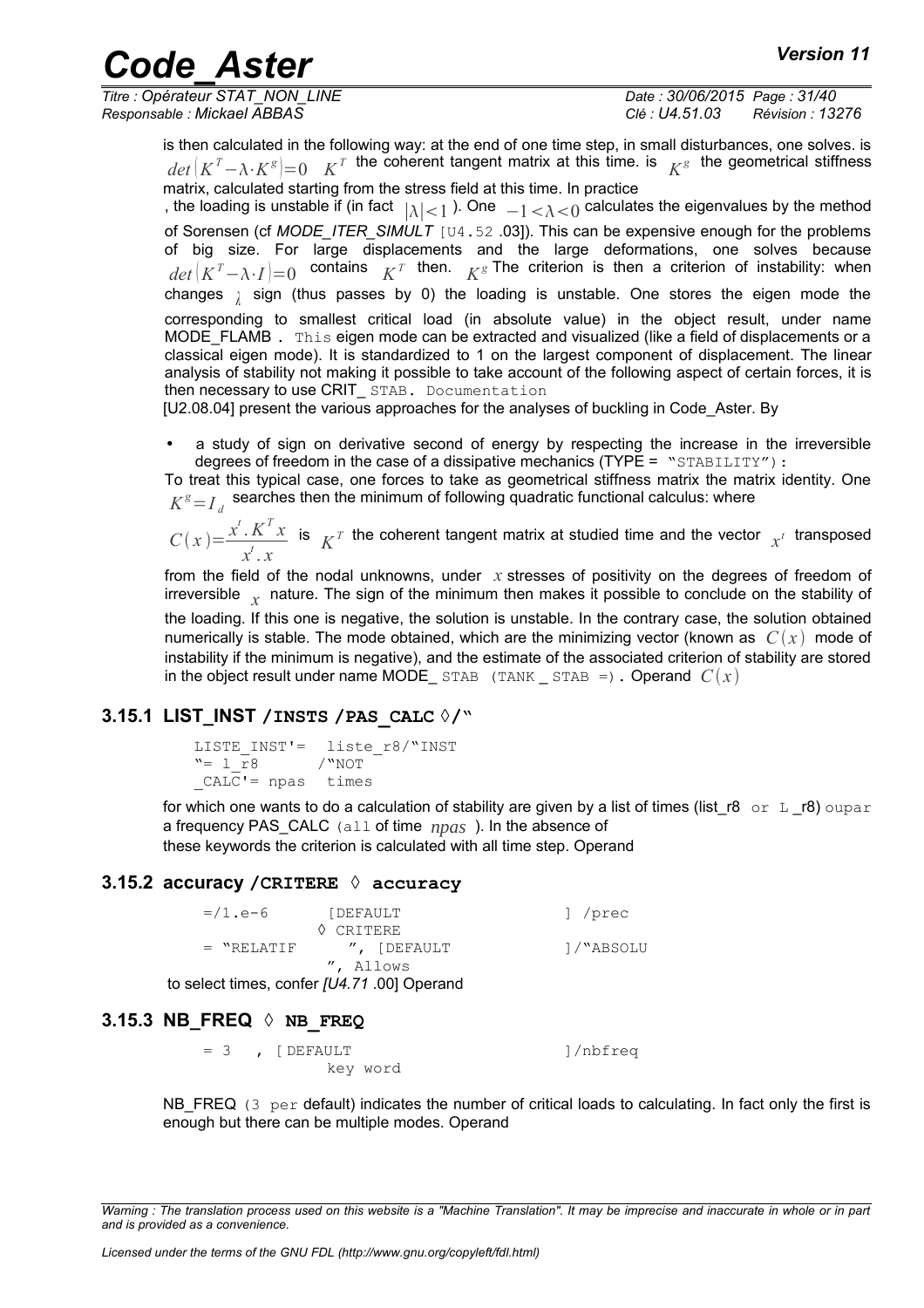*Titre : Opérateur STAT\_NON\_LINE Date : 30/06/2015 Page : 32/40 Responsable : Mickael ABBAS Clé : U4.51.03 Révision : 13276*

### **3.15.4 COEF\_DIM\_ESPACE ◊ COEF\_DIM\_ESPACE**

<span id="page-31-4"></span> = 5, [DEFAULT ]/coeff key word

COEF DIM ESPACE  $(5 \text{ is its default value})$  makes it possible to the user to control the size of the subspace in the method of Sorensen (the size of under space is equal to the multiplication of this coefficient by the previously well informed  $value$  nbfreq). Interest being to be able to reduce this space if one uses in more operand DDL STAB. Operand

#### **3.15.5 RIGI\_GEOM ◊ RIGI\_GEOM**

<span id="page-31-3"></span> $=$  "OUI' , [DEFAULT ]/"NON " key word

RIGI GEOM ("OUI' by default) gives the choice to the user between or not carrying out a search for eigenvalues generalized with the geometrical matrix with the second member (case of the large deformations). To choose "NON" means that the geometrical stiffness matrix is replaced by the identity. Operand

#### **3.15.6 MODI\_ RIGI ◊ MODI**

<span id="page-31-2"></span>RIGI = "NON ", [DEFAULT ]/"OUI' key word

MODI\_RIGI ("NON" by default) makes it possible to specify if the global stiffness matrix (and the geometrical stiffness matrix if it is used) must be modified on the level of the degrees of freedom which one lists with DDL\_EXCLUS . That allows, for example, for mixed models, not to carry out the analysis of stability by excluding certain type of degree of freedom and by correcting the total stiffness matrixes so that the terms related to these degrees of freedom do not come to disturb the search for instability. One gives other details in the paragraph devoted to DDL EXCLUS  $\cdot$  If the list of excluded degrees of freedom is empty, then MODI RIGI is not thus used for nothing. Operand

### **3.15.7 CHAR\_CRIT ◊ TANK**

<span id="page-31-1"></span>CRIT=/(- 10,10 ), [DEFAULT ] /intcc key word

CHAR\_CRIT makes it possible to save time by making only one test of Sturm type in the provided bande de fréquence. If at least a frequency is found, then one calculates really the values of the critical loads in this interval. This key word can be used only under the condition RIGI\_GEOM = "OUI' (default value of option RIGI\_GEOM ). Operand

### **3.15.8 DDL\_EXCLUS ◊ DDL\_EXCLUS**

<span id="page-31-0"></span>= ("DX " , "DY",…) Key word

DDL $EXCLUS$  (empty list by default) indicates all the degrees of freedom which one wishes to put at 0 in the second member of the search for generalized eigenvalues. It can be used only under the condition RIGI\_GEOM = "NON " or if MODI\_ RIGI = "OUI' . In the case RIGI\_GEOM = "NON " and MODI \_ RIGI = "NON ", that makes it possible to impose additional conditions of compatibility on the eigen modes and thus to carry out a selective search. That is particularly adapted to the mixed formulations. In this case, the elimination of the Lagrange multipliers to the second member, makes it possible to exclude the parasitic modes with dominant Lagrangian and of negative eigenvalues. In

case MODI RIGI = " $OUT$ , that makes it possible to modify the stiffness matrix (and if need be the geometrical stiffness matrix) so as to carry out the analysis of stability by not taking account of the excluded degrees of freedom. For example, one must use this option for the models fluid-structure

*Warning : The translation process used on this website is a "Machine Translation". It may be imprecise and inaccurate in whole or in part and is provided as a convenience.*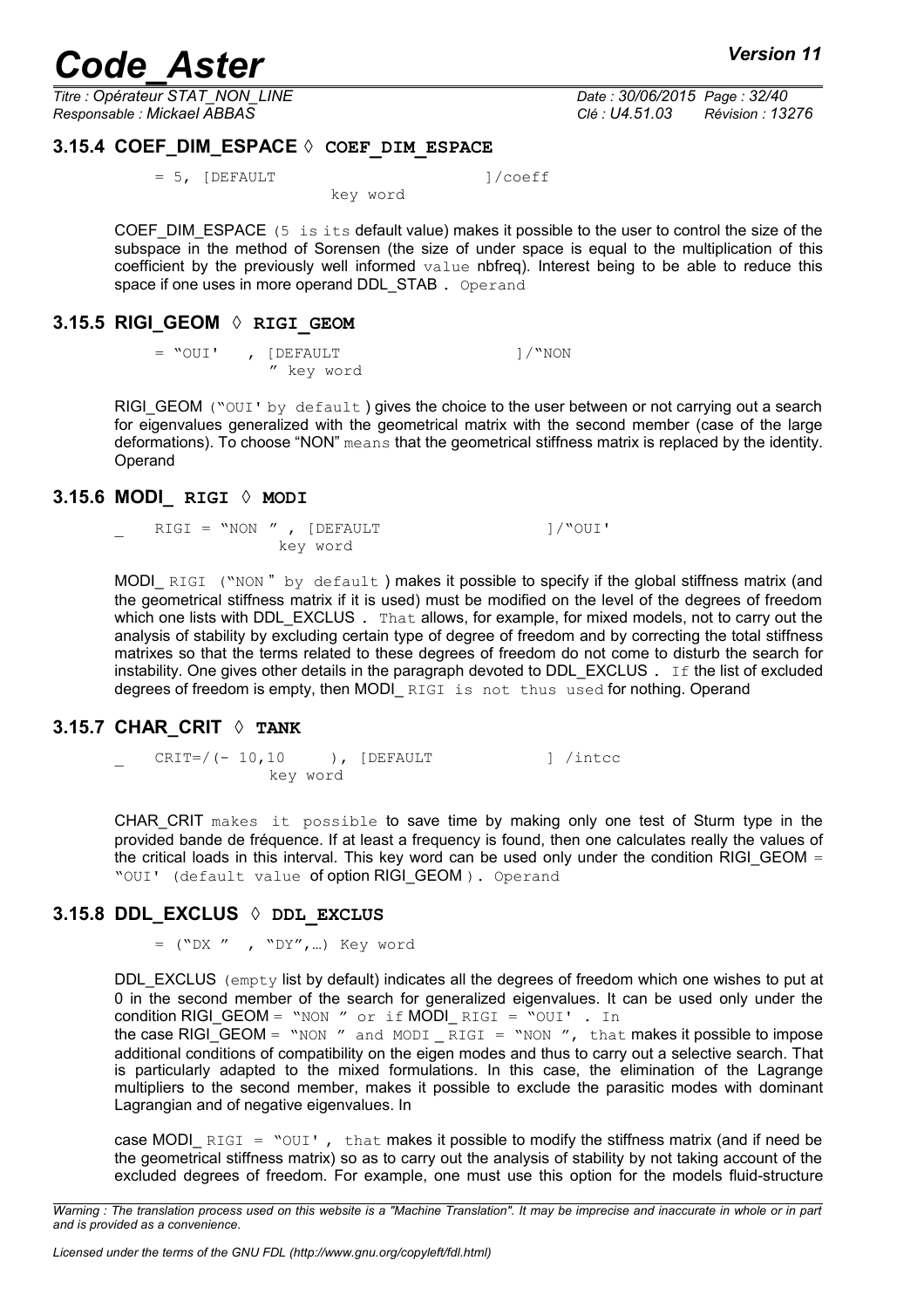*Titre : Opérateur STAT\_NON\_LINE Date : 30/06/2015 Page : 33/40 Responsable : Mickael ABBAS Clé : U4.51.03 Révision : 13276*

coupled (formulation, confer  $(u, p, \phi)$  documentation [R4.02.02], which is usable with DYNA\_NON\_LINE but not STAT\_NON\_LINE ) to exclude the fluid degrees of freedom because the total assembled stiffness matrix is singular for these degrees of freedom. For more details, the user will be able usefully to refer to documentations [U2.06.11] and [U2.08.04]. Operand

#### **3.15.9 DDL\_STAB ◊ DDL**

<span id="page-32-2"></span> $STAB = ("DAMG",...)$  Key word

DDL STAB indicates all the irreversible degrees of freedom in the study of stability which one wishes to carry out with CRIT  $STAB$ . It can be used only under the conditions: TYPE= "STABILITY" and RIGI \_ GEOM=' NON". That makes it possible to carry out a study of sign on derivative second of energy, with the loading considered, by looking at only the disturbances likely to increase the degrees of freedom declared in DDL STAB . This in order to observe the mechanical conditions of irreversibility. Operand

#### **3.15.10SIGNE ◊ SIGNE**

<span id="page-32-1"></span>= "POSITIF \_NEGATIF", [DEFAULT ] = "POSITIF  $''$ , = "NEGATIF ", key word

SIGNE makes it possible to specify which type of criterion of instability will be used. This criterion will make it possible to start a clean stop (bases saved) of nonlinear computation in the event of instability, if the user specifies it, under DEFI\_ LIST\_INST (confer *documentation* [U4.34.03]) with following syntax: ECHEC

=\_F (EVENEMENT=' INSTABILITY", ACTION=' ARRET",) Without

this declaration under DEFI\_ LIST INST, even in the event of detected instability nonlinear computation will try to continue: it is the by default mode. For

the analyses of stability without geometrical stiffness matrix, the criterion of instability it is that a critical load tends towards 0, or changes sign. In this case, key word SIGNE is not useful . On the other hand

, for the cases where the geometrical stiffness matrix is used, this key word SIGNE is useful . With the value by default: SIGNE = "POSITIF \_ NEGATIF", the soluti one will be declared unstable whenever a critical load becomes ranging between -1 and 1. If the user chooses option "NEGATIF then" the field of instability will be limited by values -1 and 0. Conversely, option "POSITIF  $"$  will define values 0 and 1 like limits of the field of instability. The choice by default is most conservative, but in certain cases where one can clear a priori part of the field of instability, then it is relevant to modify criterion SIGNE with the key word .  $I$ t is pointed out that the critical load calculated by CRIT STAB, if the geometrical stiffness matrix is taken into account, is the reverse of the multiplying coefficient of the imposed loading which makes the problem unstable. Thus if the computed value by CRIT STAB is worth -1 that means that one is unstable for the imposed load. If value 1 is obtained, then instability will occur for an imposed load of the same value but of opposite sign. Thus for imposed loadings known and evolving in a monotonous way, it is easy to restrict the field of instability because it is known that the loading cannot change sign. On the other hand, for cyclic or unspecified loadings, it is surer not to restrict the field of instability. Operand

#### **3.15.11PREC\_ INSTAB ◊ PREC**

<span id="page-32-0"></span> \_ INSTAB=/1.E-6 , [DEFAULT ] /prec\_instab , [R] key word

PREC IN STAB makes it possible to define the relative tolerance with which one wishes to check the criterion of instability, which is parameterized by the key word preceding SIGNE . Key word

*Warning : The translation process used on this website is a "Machine Translation". It may be imprecise and inaccurate in whole or in part and is provided as a convenience.*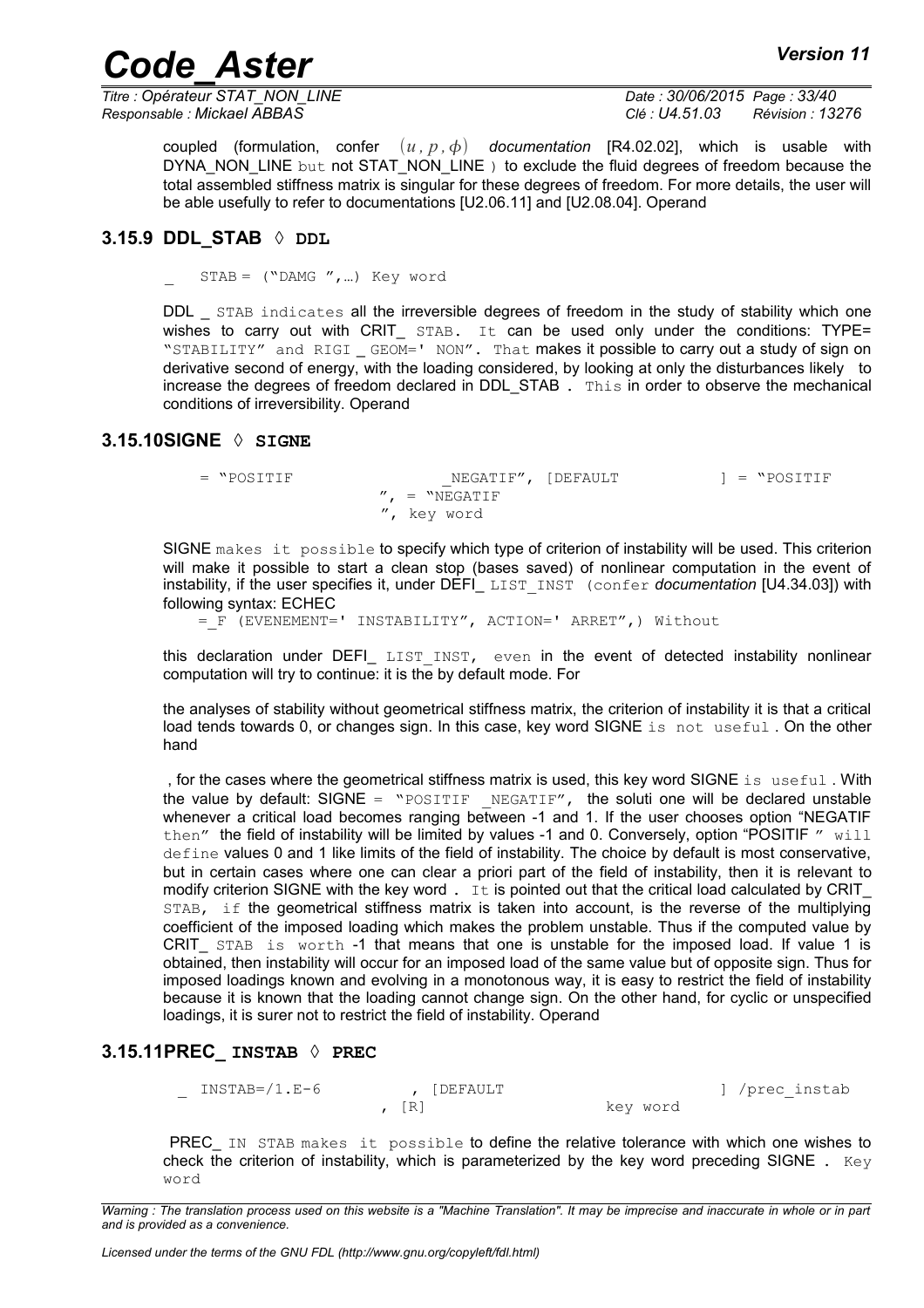*Titre : Opérateur STAT\_NON\_LINE Date : 30/06/2015 Page : 34/40 Responsable : Mickael ABBAS Clé : U4.51.03 Révision : 13276*

### **3.16 ENERGIE ◊ ENERGIE**

<span id="page-33-6"></span>=\_F () This key word

makes it possible to activate the computation of the assessment of energy, its display in the course of computation and its storage in the array of name PARA CALC. The assessment of energy can be extracted from this array using command RECU COUNTS [U4.71 .02]. Key word

## **3.17 ARCHIVAGE ◊ ARCHIVAGE**

<span id="page-33-5"></span>=\_F () Makes it possible

to file or certain results at all or certain times of computation. In the absence of this key word all time step are filed, including times of computations lately created by automatic recutting of time step. The archivage makes it possible saved to reduce appreciably the size of the bases by selecting times. Operand

#### **3.17.1 LIST\_INST /INST /PAS\_ARCH ◊/"**

```
LISTE INST'= liste r8/"INST
"= 1 \overline{r}8 /"NOT
ARCH'= npas the designation
```
of times to be stored is carried out either by a list of times (list r8 or L  $r8$ ) or then by a frequency of archivage (all npas  $of$  time). In the absence of these keywords all time step are filed. Two

#### **note: the last**

- *1) computation step is always stored to be able to carry out a recovery, if one*
- 2) *employs an access by list of times, then times of computations lately created by automatic recutting of time step are not filed the initial*
- *3) state is systematically filed under the sequence number 0 since one is not in resumption of computation (not of reuse ) Operand*

#### **3.17.2 accuracy /CRITERE ◊ accuracy**

<span id="page-33-3"></span>= /1.e-6 [DEFAULT ] /prec ◊ CRITERE = "RELATIF ", [DEFAULT ]/"ABSOLU  $^{\prime\prime}$ , cf [

<span id="page-33-2"></span>U4.71.00] Operand

#### **3.17.3 CHAM\_EXCLU ◊ CHAM\_EXCLU**

Makes it possible

to specify the fields which will not be filed, except with the last step time. The name of the excluded fields depends on the operators. Key word

### **3.18 DISPLAY ◊ DISPLAY**

<span id="page-33-1"></span>=\_F () This keyword

factor makes it possible to personalize the display of the table of convergence in STAT\_NON\_LINE and DYNA NON LINE . If this

<span id="page-33-0"></span>keyword is not indicated, the table is built according to the various computation options (linear search, control, contact, etc) and with INFO\_ RESIDU=' NON". Operand

#### **3.18.1 UNITE ◊ UNITE**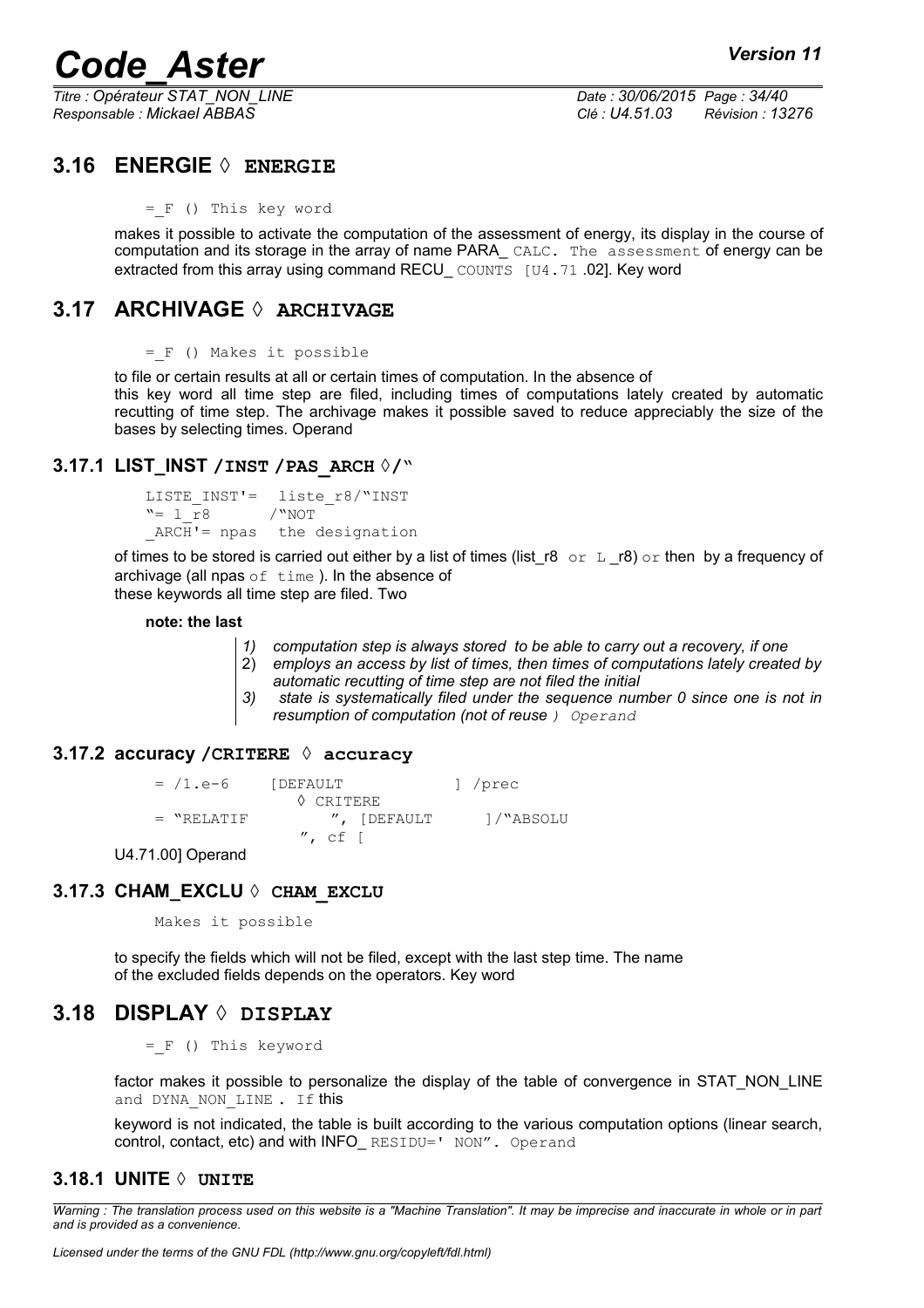*Titre : Opérateur STAT\_NON\_LINE Date : 30/06/2015 Page : 35/40 Responsable : Mickael ABBAS Clé : U4.51.03 Révision : 13276*

=unit the table

of convergence will be duplicated in the file of unit links, *with the format* .csv (the separator being the comma). Operand

#### **3.18.2 NOT ◊ NOT**

#### <span id="page-34-4"></span>**=** not Frequency

of reactualization of the display in the message file. This operand makes it possible to reduce the volume of the printings, particularly in explicit dynamics. He does not affect the reactualization of the file to the format .csv (keyword UNITE ) . Operand

#### **3.18.3 INFO\_RESIDU ◊ INFO\_RESIDU**

<span id="page-34-3"></span> $=$  "NON" ,  $[DEFAULT$   $] / "OUI'$ 

This operand

makes it possible to add a column for each evaluated residue (RESI GLOB RELA, RESI GLOB MAXI , RESI COMP\_RELA and RESI\_REFE\_RELA ). This column will indicate the node where the residue is maximum, which can help the user when there are difficulties of convergence. For example, to see whether the material were badly defined with an incorrect value on an element. Operand

#### **3.18.4 INFO\_TEMPS ◊ INFO\_TEMPS**

<span id="page-34-2"></span> $=$  "NON " , [DEFAULT  $\qquad \qquad$   $\qquad \qquad$   $\qquad \qquad$   $\qquad$   $\qquad$   $\qquad$   $\qquad$   $\qquad$   $\qquad$   $\qquad$   $\qquad$   $\qquad$   $\qquad$   $\qquad$   $\qquad$   $\qquad$   $\qquad$   $\qquad$   $\qquad$   $\qquad$   $\qquad$   $\qquad$   $\qquad$   $\qquad$   $\qquad$   $\qquad$   $\qquad$   $\qquad$   $\qquad$   $\qquad$   $\qquad$   $\qquad$ This operand

<span id="page-34-1"></span>makes it possible to add a column which to give the time spent in the iteration of Newton. Key word

### **3.19 OBSERVATION ◊ OBSERVATION**

 $=$  F ()  $\Diamond$  TITER = title This key word

makes it possible post-to treat certain fields at nodes or with the elements on parts of model times D" a list (known as D" observation) more refined generally than the list of the times filed defined in the key word ARCHIVAGE [§3,17 [\]34](#page-33-5) one the model stores all the fields on all). It is used primarily with economies as storage, but also to evaluate fields on reduced parts of the mesh, without needing postto treat after computation. It is possible, for example, to calculate the norm of the stresses, within the meaning of Von-Put, and to store it in the array of observation. This key word

is répétable and allows the creation of an array of the same observation name than the result concept of STAT\_NON\_LINE as one will be able to extract using command RECU\_ COUNTS. One can use only 99 occurrences of keyword OBSERVATION to the maximum . It is possible to name by means of an occurrence of the observation (column NOM OBSERVATION) keyword TITER . If it is not used, column NOM\_OBSERVATION contains OBSERVATION  $_{xx}$ with xx variable from 1 to 99. Operands

#### **3.19.1 LIST\_INST /INSTS /PAS\_OBSE ◊/**

```
"LISTE INST'= liste r8/"INST
  "= 1 r8 /"NOT
  _OBSE'= npas These operands
```
make it possible to define in the choices a list D" urgent D" observation. LIST\_INST, INSTS and PAS OBSE have the same meaning as of the same operands name being used to define a list D" archivage. PAS\_OBSE playing the same part as PAS\_ARCH in ARCHIVAGE [§3.17 ][.34](#page-33-5)

*Warning : The translation process used on this website is a "Machine Translation". It may be imprecise and inaccurate in whole or in part and is provided as a convenience.*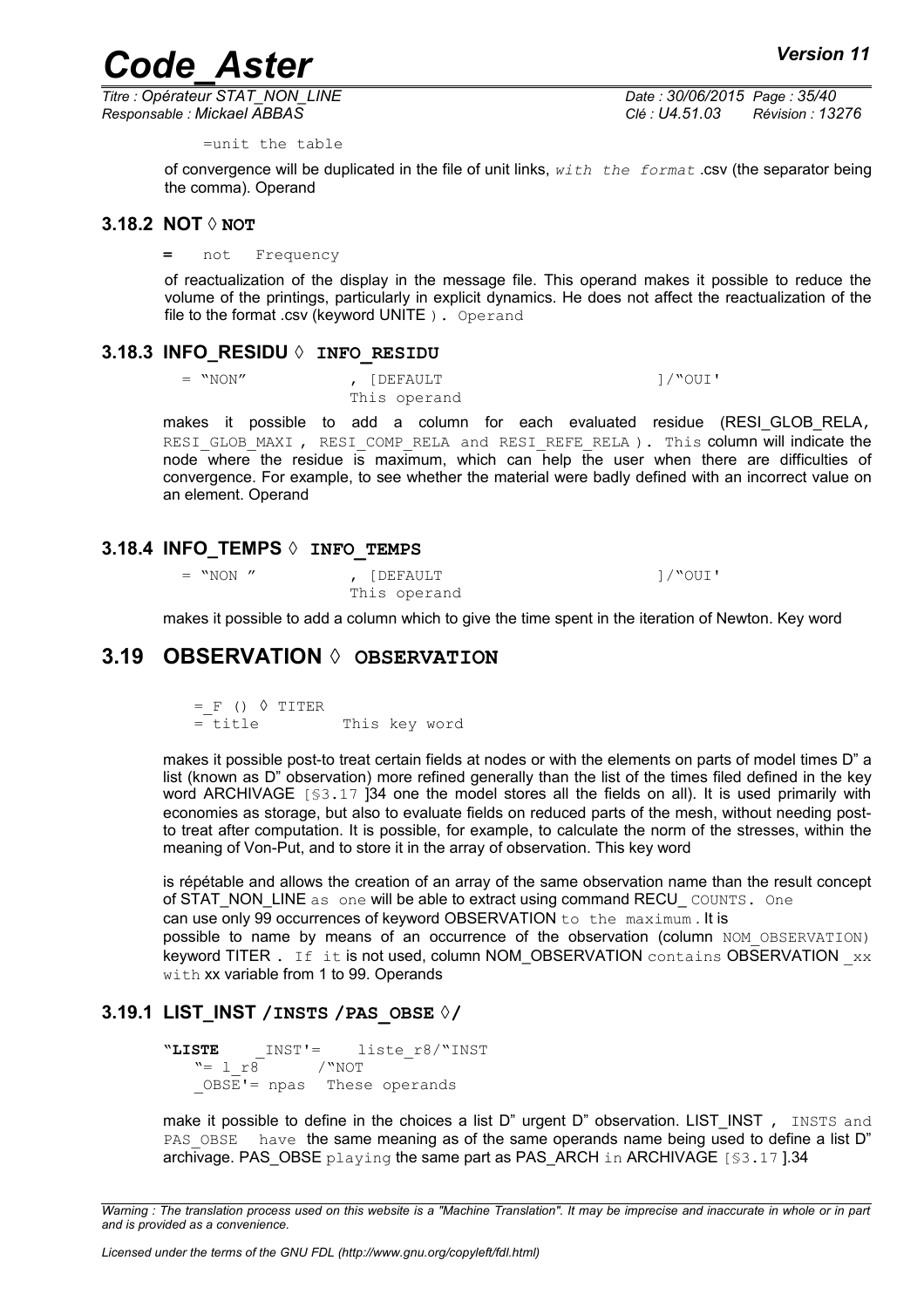*Titre : Opérateur STAT\_NON\_LINE Date : 30/06/2015 Page : 36/40 Responsable : Mickael ABBAS Clé : U4.51.03 Révision : 13276*

#### <span id="page-35-3"></span>**3.19.2 accuracy /CRITERE ◊ accuracy**

```
= prec ◊ CRITERE
 =/"ABSOLU "/"RELATIF
            '' cf [
```
U4.71.00] for detailed syntax. These parameters make it possible to manage the accuracy of the selection of times for L" observation. Operands

### **3.19.3 NOM\_CHAM /NOM\_CMP ♦ NOM\_CHAM**

- <span id="page-35-2"></span> $=$  nomcham  $\rightarrow$  NOM CMP
- = nomcmp These operands

make it possible to define the field post-to be treated (NOM\_CHAM) like its components given by their name (NOM CMP). One can define only 20 components to the maximum by occurrence of the keyword factor OBSERVATION . Operands

#### **3.19.4 ANY NOEUD/GROUP\_NOEUD/MAILLE/GROUP\_MA ◊ /TOUT**

<span id="page-35-1"></span>

| $=$ "NON                    | $^{\prime\prime}$ | [DEFAULT<br>OUI' | 1 "/NOEUD      |
|-----------------------------|-------------------|------------------|----------------|
| $=$ No                      | No N              |                  | /GROUP NO      |
| $=$ grno                    | grno              |                  | /MAILLE        |
| $=$ lma $\lceil m v \rceil$ |                   | /GROUP MA        |                |
| $=1$ qrma                   | grma]             |                  | These operands |

make it possible to define the geometrical support of postprocessing: for

- fields at nodes ("DEPL", "QUICKLY ", "ACCE ", "DEPL\_ABSOLU ", "VITE\_ABSOLU ", "ACCE\_ABSOLU", "VALE\_CONT", "FORC\_NODA"), one extracts the list from the nodes. for
- fields with Gauss points ("SIEF\_ELGA ", "VARI ELGA"), one extracts the list from meshes. Attention

<span id="page-35-0"></span>not to use TOUT= "OUI' on large meshes! Observation

#### **3.19.5 of a field ELGA ◊ EVAL\_CMP**

|         | $=$ /" VALE ", [DEFAULT | 1/"FORMULA |                   |
|---------|-------------------------|------------|-------------------|
|         | ″ ◊ FORMULATES          |            |                   |
| = forms | [formula                |            | aster] One starts |

by choosing the components or the formula between the components: If EVAL\_CMP

- $=$ " VALE ", one extracts simply the list of the components given by NOM CMP . If EVAL\_CMP
- $=$  "FORMULA", one evaluates the formula given by the key-key-simple FORMULA. If one applies a formula to the components, one will thus have a value and thus an observation, if not, one will have as many observations as components in list NOM\_CMP .  $\Diamond$  EVAL\_ELGA

| $=$ / $''$            |  | VALE ", [DEFAULT                | $1/''$ MIN |
|-----------------------|--|---------------------------------|------------|
|                       |  | $"$ , $/"$ MAX                  |            |
|                       |  | $\sqrt{2}$ , $\sqrt{2}$ / POINT |            |
| $=pi [I]$             |  |                                 | /SOUS      |
| POINT =spi [ I ] Once |  |                                 |            |

evaluated the components or the formula on the components, one can: To extract

these values on the points and subpoints from integration with EVAL ELGA  $=$ " VALE ". In this case, it is necessary to explicitly clarify the point and the subpoint of integration by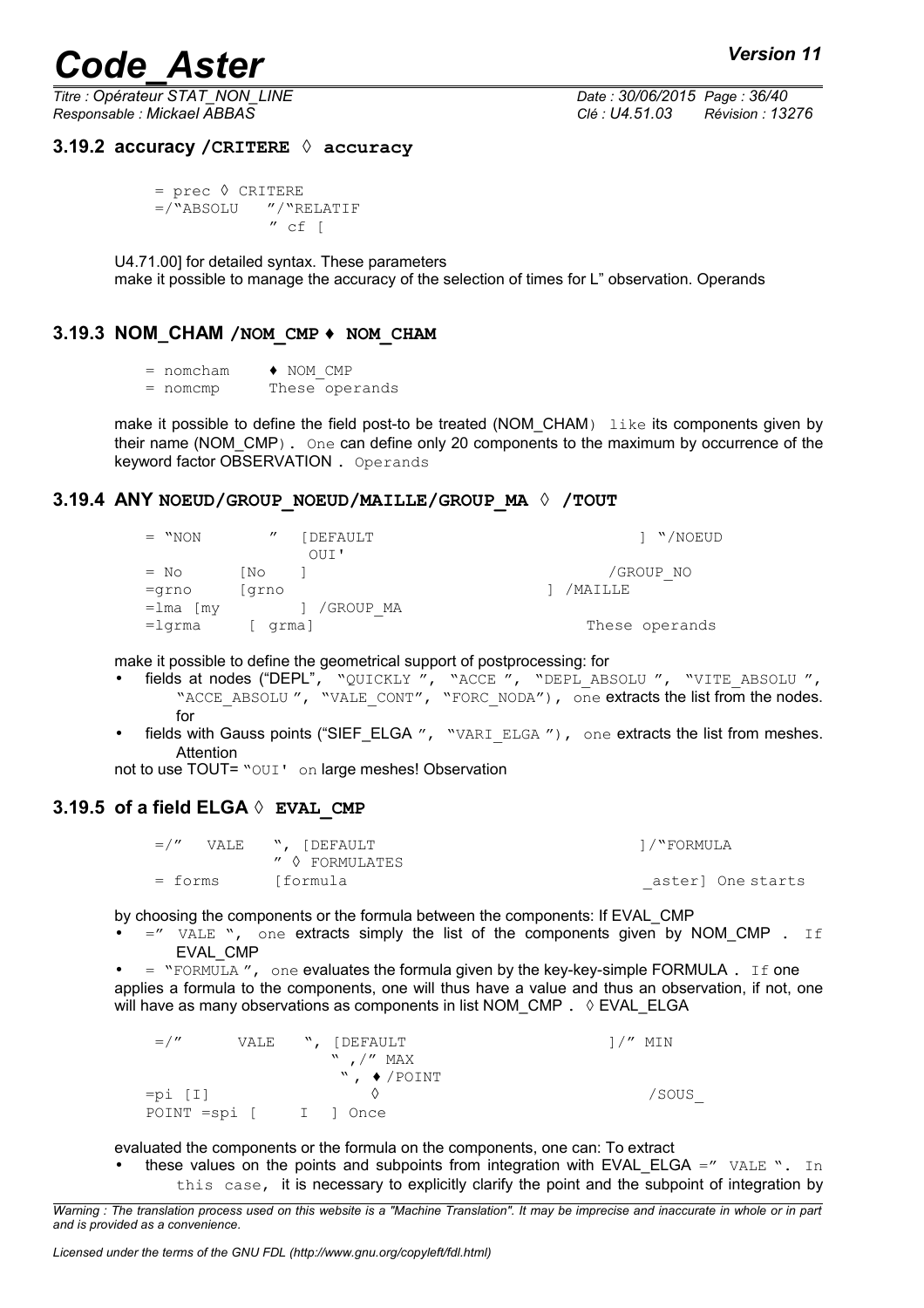*Titre : Opérateur STAT\_NON\_LINE Date : 30/06/2015 Page : 37/40*

*Responsable : Mickael ABBAS Clé : U4.51.03 Révision : 13276*

POINT and SOUS POINT . The subpoints of integration appear for structural elements (beams, plates, shells, pipes, etc). To ask

to extract the maximum EVAL\_ELGA =  $"MAX"$  or minimum EVAL\_ELGA =  $"MIN"$  on all the points and subpoints of a mesh. If one

explicitly asks a point and for a subpoint, one will have as many achievements as of points requested, multiplied by the number of components requested. On the other hand, if one asks the maximum or for the minimum, there is will have only one observation per component requested.  $\Diamond$  EVAL CHAM

 = "VALE ", [DEFAULT ]/"MIN ",/"MAX ",/"MOY ",/"MINI\_ABS ",/"MAXI\_ABS ", "MINI\_ABS

" is the minimal value in absolute: MINI\_ABS  $(-1,3,4, -12, -0.1) = 0.1$  "MAXI\_ABS " is the maximum value in absolute: MAXI\_ABS  $(- 1,3,4, - 12, - 0.1) = 12$  Once evaluated the components (or formulates it on the components), have nsi that the point/subpoint of extraction, one can: Meshes

- to extract these values on all with EVAL CHAM= " VALE ". To ask
- to extract maximum EVAL CHAM= "MAX", minimum EVAL CHAM= "MIN" or average EVAL CHAM= "MOY" . Example:

To extract L E maximum from the trace of the tensor of the stresses on GROUP  $MA =' LOUSE''$ traces

| = FORMULA         | (VALE=' $0.333*$ (SIXX+SIYY+SIZZ) ", NOM PARA |
|-------------------|-----------------------------------------------|
|                   | = ("SIXX", "SIYY", "SIZZ",)); OBSERVATION     |
| $=$ $F$ (NOM CHAM | = ' SIE F ELGA ", GROUP MA                    |
|                   | $=$ "LOUSE", EVAL CHAM                        |
|                   | $=$ "MAX", NOM CMP                            |
|                   | = ("SIXX", "SIYY", "SIZZ",), EVAL CMP         |
|                   | $=$ "FORMULA", FORMULATES                     |
|                   | = trace, EVAL ELGA                            |
|                   | = "MAX") Observation                          |
|                   |                                               |

#### **3.19.6 of a field NOEU ◊ EVAL\_CMP**

<span id="page-36-0"></span> $=$ <sup>"</sup>, [DEFAULT ]/"FORMULA " ◊ FORMULATES = forms [formula \_aster] One starts

by choosing the components or the formula between the components: If EVAL\_CMP

 $=$  "VALE", one extracts simply the list of the components given by NOM CMP . If EVAL\_CMP

 $=$  "FORMULA", one evaluates the formula given by the key-key-simple FORMULA. If one applies a formula to the components, one will thus have a value and thus an observation, if not, one will have as many observations as components in list NOM\_CMP .  $\Diamond$  EVAL\_CHAM

 $=$ /" VALE ", [DEFAULT ]/"MIN  $^{\prime\prime}$  ,  $/$  MAX<br> $^{\prime\prime}$  / MAX  $\prime$ <sup>"</sup> MOY " , Once

evaluated the components (or formulates it on the components), one can: Meshes

- to extract these values on all with EVAL\_CHAM= "VALE". To ask
- to extract maximum EVAL CHAM= "MAX", minimum EVAL CHAM= "MIN" or average EVAL CHAM= "MOY" . Example: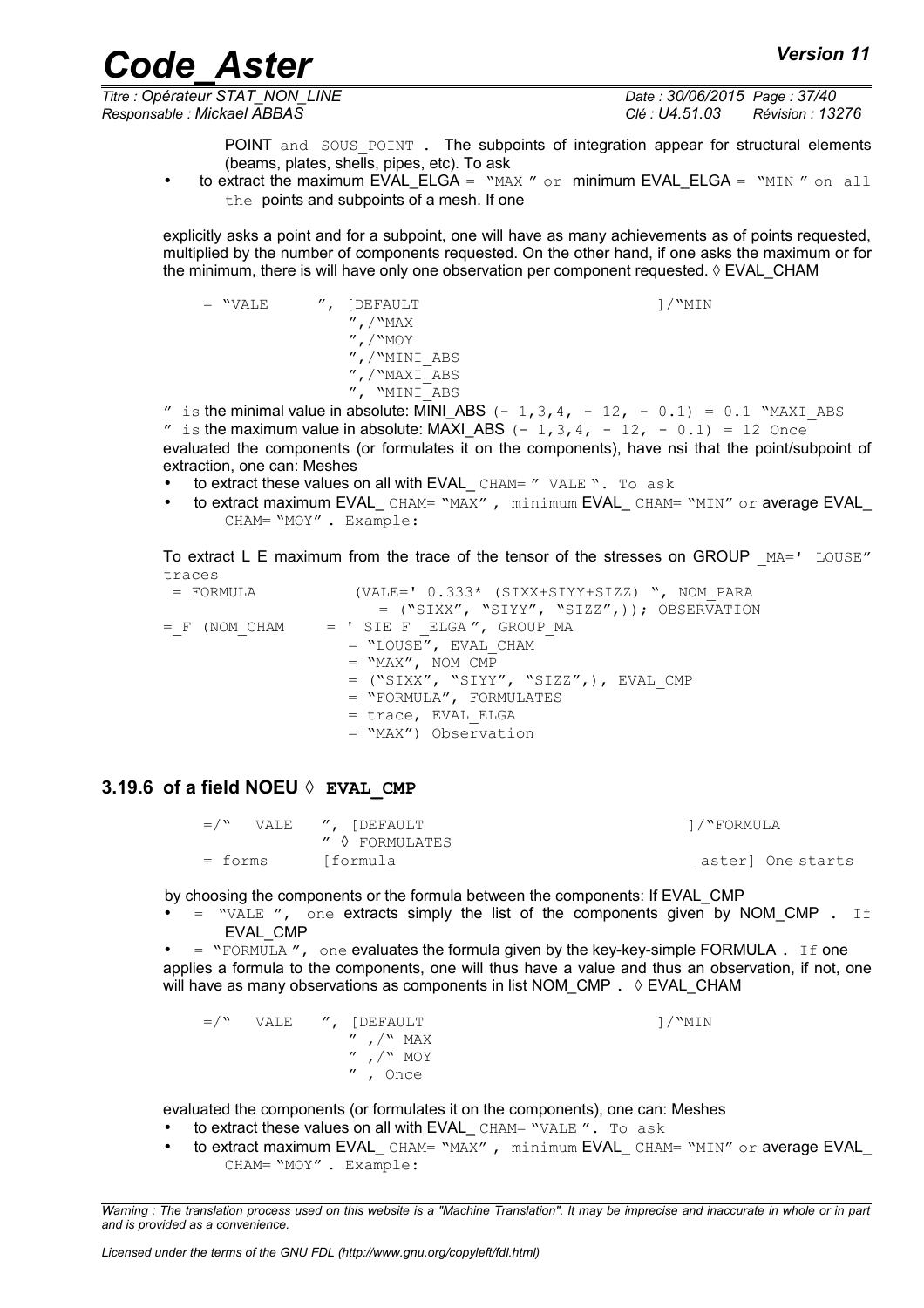*Titre : Opérateur STAT\_NON\_LINE Date : 30/06/2015 Page : 38/40*

*Responsable : Mickael ABBAS Clé : U4.51.03 Révision : 13276*

To extract the maximum of component DX from displacement on GROUP\_NO = ' LOUSE "OBSERVATION<br>= F (NOM CHAM  $=$ " DEPL ", GROUP NO  $=$  "LOUSE", EVAL CHAM  $=$  "MAX", NOM CMP  $=$  (" DX ", ),  $)$  Contained

### **3.19.7 array the array**

<span id="page-37-1"></span>will contain to the maximum 16 columns. NOM\_OBSERVATION

| <b>K80</b>                                | Name<br>given             | automatically or by key key TITER TYPE                                                  |
|-------------------------------------------|---------------------------|-----------------------------------------------------------------------------------------|
| OBJET K16                                 | the<br>array              | thus contains only actual values R NOM SD                                               |
| K24                                       | $\mathbf{v}$ $\mathbf{w}$ | NUMÉRIQUE                                                                               |
| REUSE I Index                             |                           | of re-use of the array in the event of REUSE NUME_                                      |
| OBSE<br>$\mathbf I$<br>Sequence<br>number |                           | of the observation INST                                                                 |
| R Urgent                                  |                           | of observation NOM CHAM                                                                 |
| K16                                       | Name<br>оf                | the field observed EVAL CHAM                                                            |
| K8 Type                                   |                           | of evaluating of field NOM_CMP                                                          |
| K8 Name                                   | of                        | component observed EVAL CMP                                                             |
| K8 Type                                   |                           | of evaluating of the component NOEUD                                                    |
| K8 Node                                   |                           | where the observation (field at nodes) is carried out NETS                              |
| K8 Nets                                   |                           | where the observation (field with meshes) is carried out EVAL_ELGA                      |
| K8 Type                                   |                           | of evaluating of the fields to Gauss points POINT                                       |
| I Not                                     |                           | integration where the observation (fields with meshes) is carried out<br>SOUS POINT     |
| I Subpoint                                |                           | of integration where the observation (fields with meshes) is carried out<br><b>VALE</b> |
| R Value                                   |                           | parameter                                                                               |

NUME\_ REUSE is useful in the event of enrichment of data structure result. Indeed, if the recovery result crushes old sequence numbers in data structure (see keyword ETAT\_INIT), it is not the case of the values in the array of observation, which is never modified retroactively . One can thus have two different values for same time in the array, the distinction will be done then on NUME REUSE. Key word

## **3.20 SUIVI\_DDL ◊ SUIVI\_DDL**

<span id="page-37-0"></span> $=$   $F$  () This key word

makes it possible post-to treat certain fields at nodes or with the elements on parts of model all the iterations of Newton and to display in the table of convergence. The simultaneous number of SUIVI DDL depends on the displayed columns and thus on the activated functionalities. The factor key word

*Warning : The translation process used on this website is a "Machine Translation". It may be imprecise and inaccurate in whole or in part and is provided as a convenience.*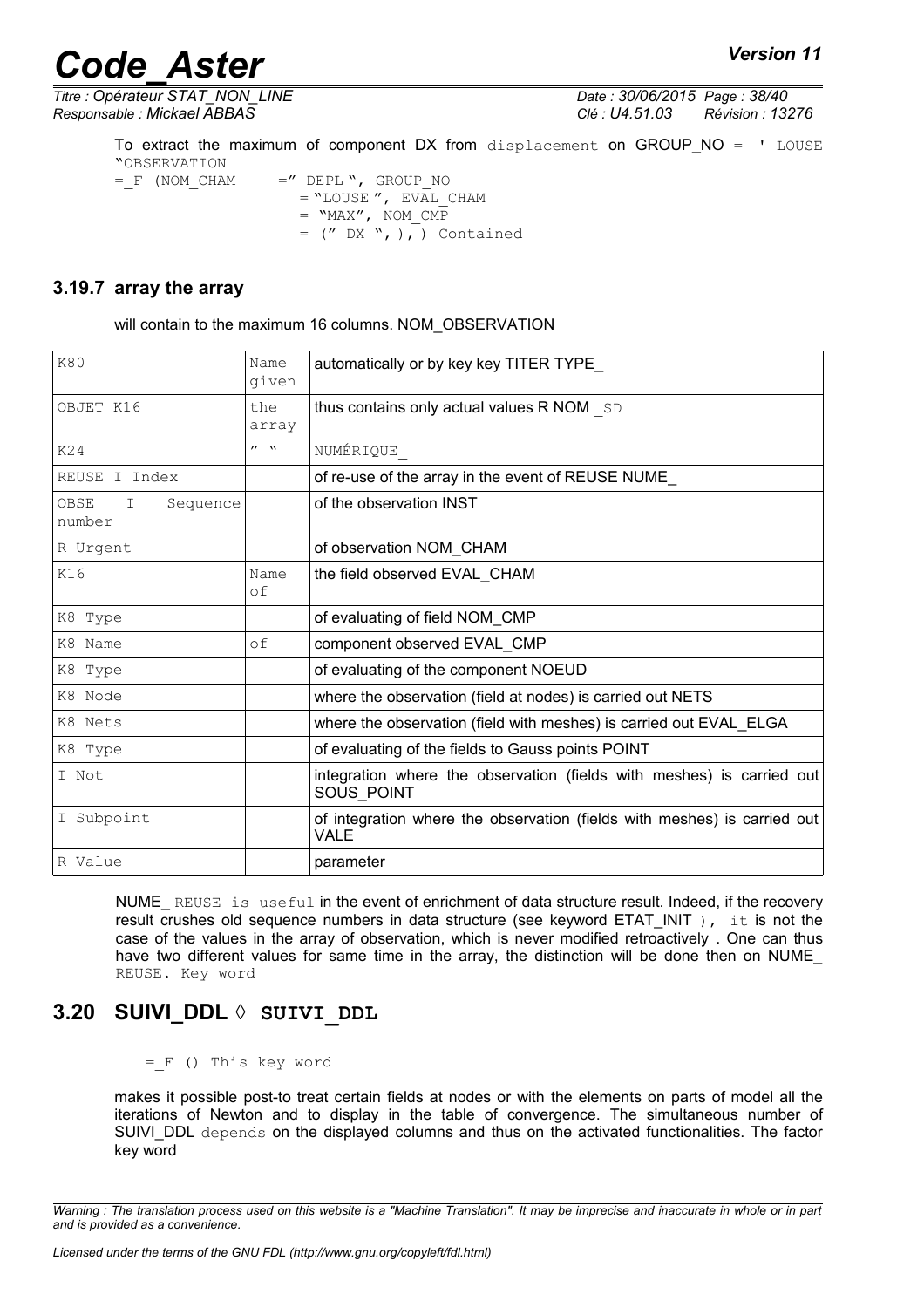*Titre : Opérateur STAT\_NON\_LINE Date : 30/06/2015 Page : 39/40*

*Responsable : Mickael ABBAS Clé : U4.51.03 Révision : 13276*

SUIVI\_DDL has same syntax as OBSERVATION for the extraction of the fields, except that one does not give an information about times to be extracted, since one carries it out with each iteration of Newton (there are not key keys LIST\_ INST/INST/PAS\_OBSE/CRITERE/PRECISION). ◊ TITER

=ltitre , [list \_ K] This key word

expects a list of three character strings to the maximum and makes it possible to name the column of the display board. The character strings are truncated with 16 characters. Contained

## **3.21 data structure EVOL\_NOLI data structure**

<span id="page-38-0"></span>EVOL NOLI contains the list of the fields filed during computation (according to the various options of keyword ARCHIVAGE ). By default, it contains, for each time, the list of the following fields: DEPL

- : field (with the nodes) of displacements; SIEF\_ELGA
- : field (with Gauss points) of the stresses; VARI ELGA
- : field (with Gauss points) of the local variables: COMPOR
- : card of the behavior; According to

certain computation options, other fields will be present: VALE\_CONT

- : field (with the nodes) of information on contact-friction (see [U4.44.11] for more details on the contents of this field); INDC\_
- ELGA: field (with Gauss points) of the statutes of contact for case XFEM with contact; COHE
- ELGA: field (with Gauss points) of the parameter of cohesion for case XFEM with RELATION  $=$   $CZM''$ ; SECO
- ELGA: field (with Gauss points) of the statutes of friction for the case XFEM with contact and friction; Besides

these fields, the data structure also contains parameters. At every moment, one stores at least: Name Keyword

|                                | <b>Standard origin</b>  | <b>Description</b>                                | <b>INST</b>                    |
|--------------------------------|-------------------------|---------------------------------------------------|--------------------------------|
| Value                          |                         | of the time of computation R EXCIT                |                                |
| EXCIT                          | Information             | on the loadings K24 MODELS                        |                                |
| <b>MODELS</b>                  | Models                  | elementary K8                                     |                                |
| CARAELEM                       | CARA ELEM               | <b>Characteristics RK8</b>                        |                                |
| CHAMPMAT                       | CHAM MATER              | Material field K8                                 |                                |
| PARM THETA                     | COMP<br>INCR/PARM THETA | Parameter of integration of constitutive law ITER |                                |
| <b>GLOB</b><br>Nombre<br>total |                         | of iterations of Newton I TANK                    |                                |
| MINI minimum                   |                         | Loading reached during time step R ETA            | PIL<br><b>OTA</b><br><b>GE</b> |
| Parameter                      |                         | of control R When                                 |                                |

one searches modes of instability (with STAT\_NON\_LINE or DYNA NON LINE ) or of the oscillatory modes (with DYNA\_NON\_LINE  $\text{only}$ ), one stores the field of corresponding displacement and the value of the critical loading or the frequency. Name Keyword

|      | <b>Standard origin</b>                     | <b>Description</b>                           | CHAR C<br><b>RIT</b> |
|------|--------------------------------------------|----------------------------------------------|----------------------|
| CRIT | STAB with TYPE<br>"FLAMBEMENT"<br>critical | Loading of the mode of buckling R MODE FLAMB |                      |